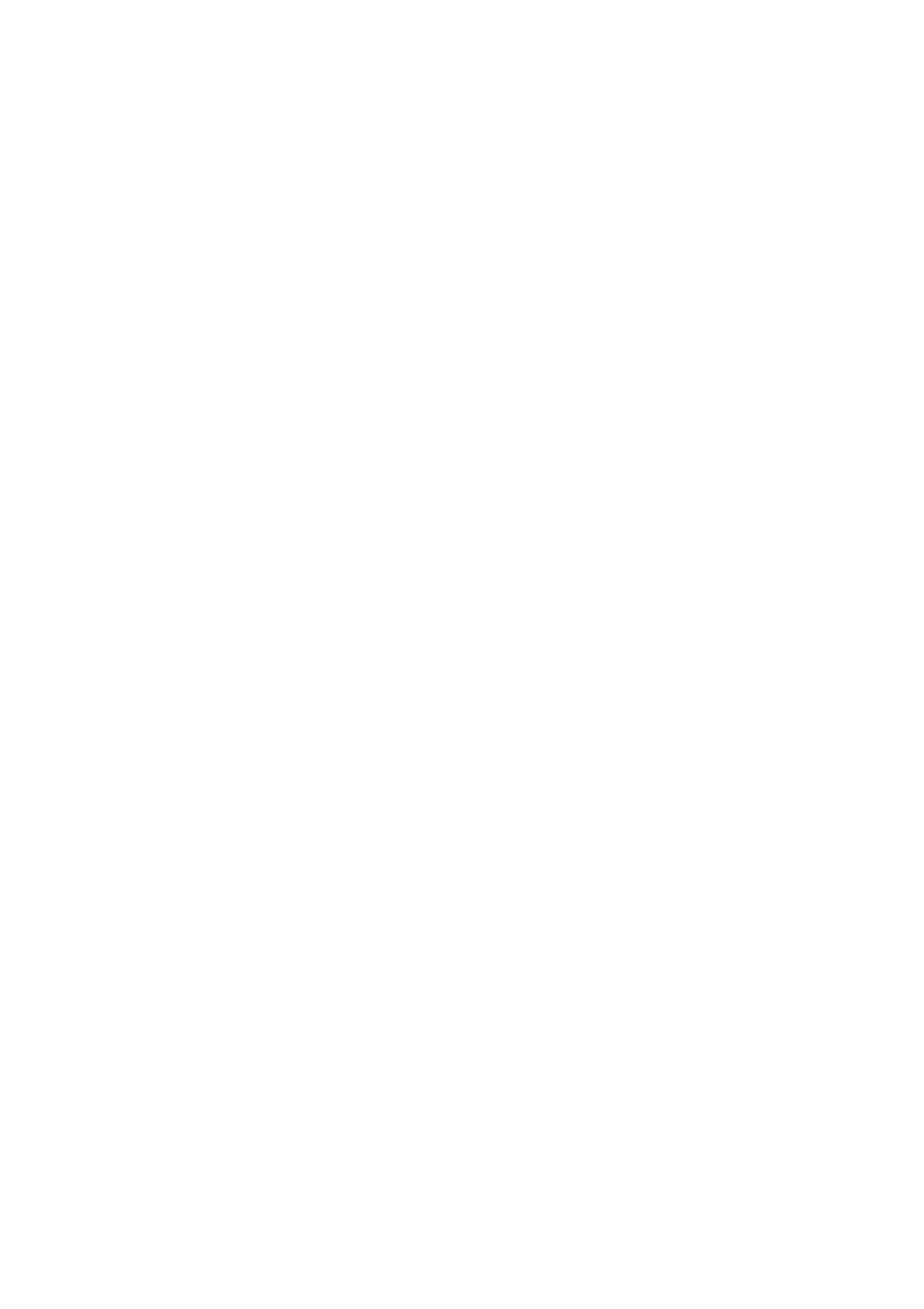# **APS Funds SICAV p.l.c.**

**Annual Report and Financial Statements for the year ended 31 December 2010**

APS Centre, Tower Street, Birkirkara BKR 4012 - Malta

> Telephone: (00356) 2122 6644 Fax: (00356) 2560 3001

> > www.apsbank.com.mt info@apsfunds.com.mt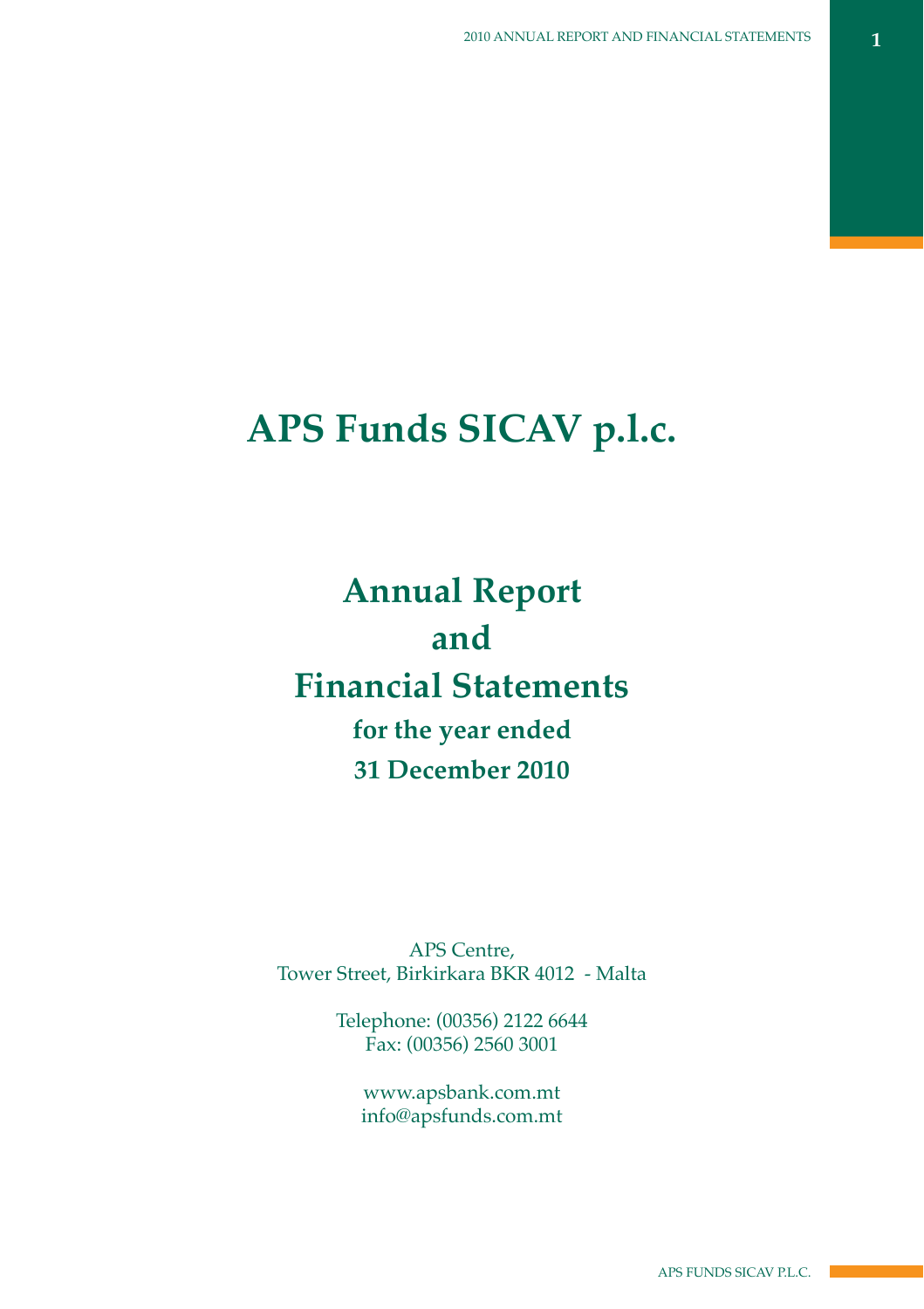# **Notice of the Third Annual General Meeting**

**In terms of Article 19 of the Articles of Association**

Notice to shareholders is hereby being given of the Third Annual General Meeting of the APS Funds SICAV p.l.c. to be held at the San Anton Suite, Corinthia Palace Hotel & Spa, De Paule Avenue, San Anton, Attard BZN 9023 on Friday 6 May 2011 at 5.30 p.m. for the purpose of considering the following Agenda.

#### **AGENDA**

#### **Approval of Accounts**

That the Statements of Comprehensive Income and Statements of Financial Position as at 31 December 2010 and the Directors' and the Independent Auditor's Reports thereon be hereby approved.

#### **Auditors - Appointment and Remuneration**

That the appointment of Ernst & Young Malta Limited as Auditors be hereby approved, and the Board of Directors be hereby authorised to fix their remuneration.

#### **Appointment of Directors**

That the Directors be hereby appointed.

By order of the Board

**Dr. Jessica Koren Casha** For and on behalf of Valletta Fund Services Limited Company Secretary

17 March 2011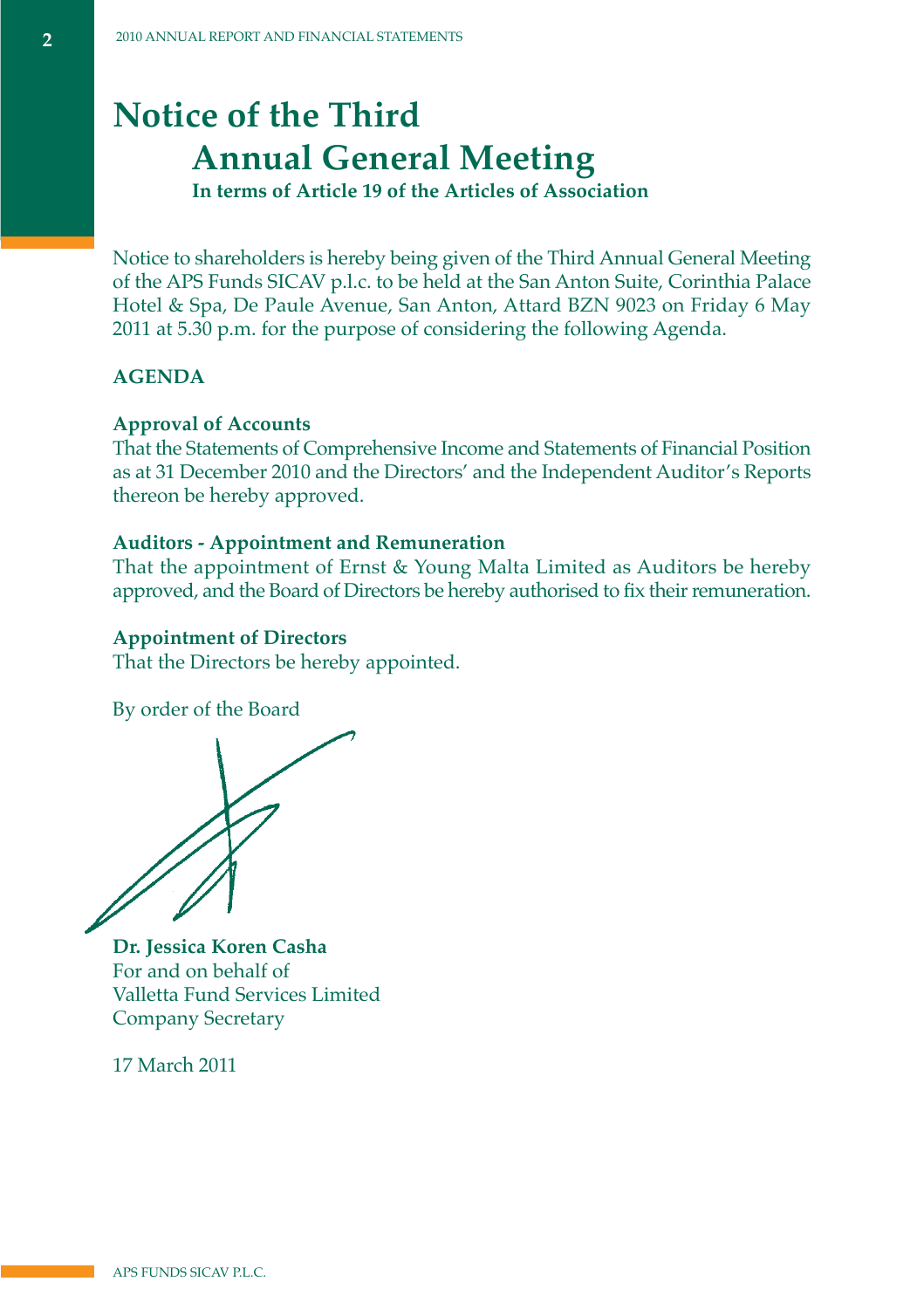#### NOTES:

- 1. This Notice has been mailed to all shareholders registered as at the 16 March 2011 which shareholders are entitled to attend and vote at the Annual General Meeting.
- 2. A shareholder entitled to vote may appoint a proxy to attend and vote instead of him/her using the enclosed Form of Proxy; such proxy need not also be a shareholder. To be valid this Form of Proxy must reach the Office of the Company Secretary at Valletta Fund Services Limited, TG Complex, Suite 2, Level 3, Brewery Street, Mriehel, Birkirkara BKR 3000, Malta, not less than 48 hours before the appointed date and time of the Meeting.
- 3. In the case of joint holders of a share the vote of the first named of joint holders who tenders a vote, whether in person or by proxy shall be accepted to the exclusion of the votes of the other joint holders.
- 4. The Company will receive nominations for Directors at the registered office of the Company pursuant to Article 22.7 of the Articles of Association at least ten days before the appointed date and time of the Meeting.
- 5. Any body corporate which is a Member may authorise by resolution of its Directors or other governing body such person as it thinks fit to act as its representative at the Meeting and the person so authorized shall be entitled to exercise the same powers on behalf of the body corporate which she/he represents as that body corporate could exercise if it were an individual Member and such body corporate shall for the purposes of these presents be deemed to be present in person at any such meeting if a person so authorised is present thereat.
- 6. Please note that if you have sold or transferred ALL your shares in the APS Funds SICAV p.l.c., you are kindly requested to disregard this Notice.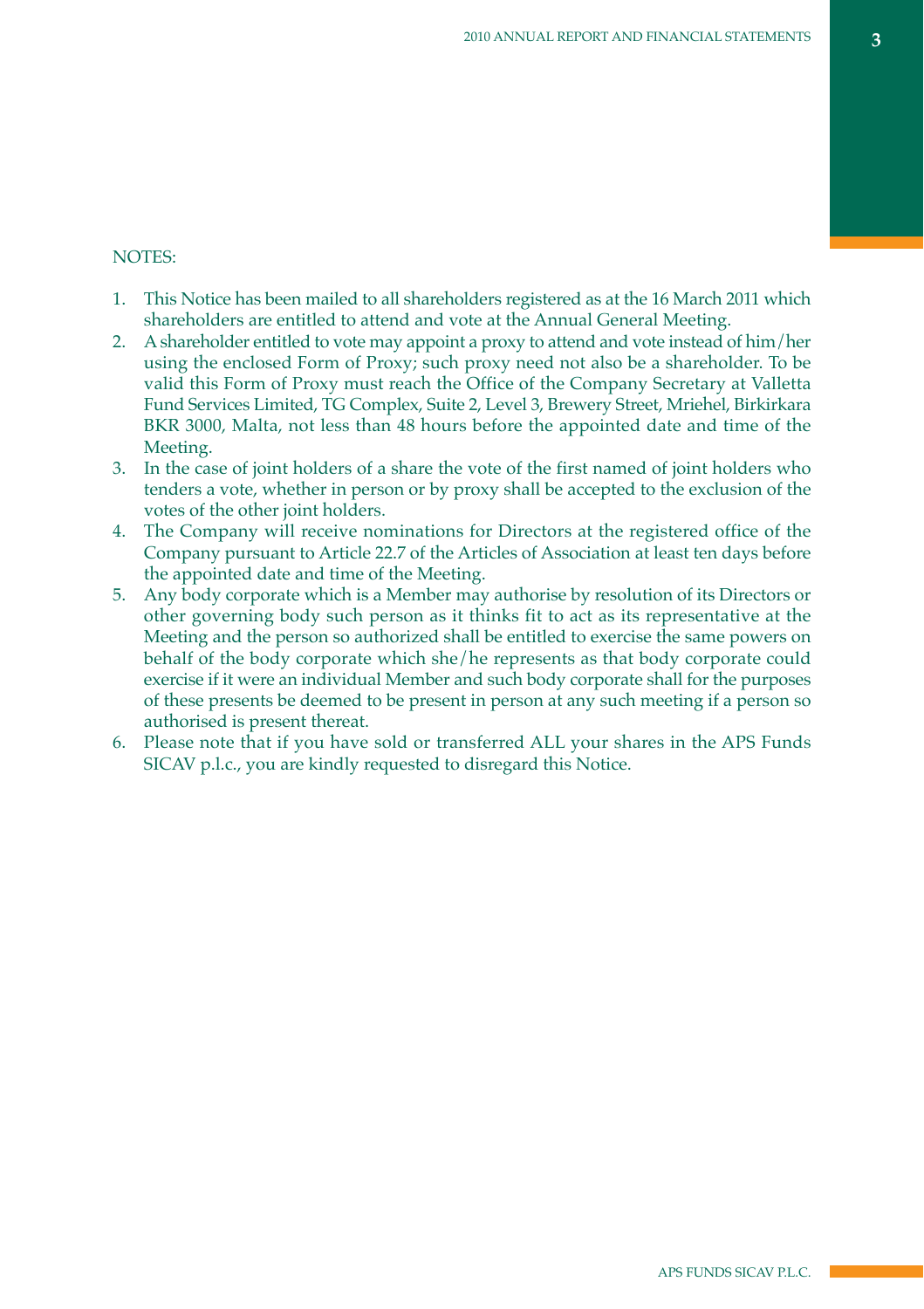### **AvviΩ tat-Tielet** Laqgha **Generali Annwali A termini tal-Artiklu 19 tal-Artikli tal-Assoçjazzjoni**

Bil-preżenti, l-azzjonisti huma avżati li t-Tielet Laqgħa Ġenerali Annwali tal-APS Funds SICAV p.l.c. ser tinżamm fis-San Anton Suite, Corinthia Palace Hotel & Spa, De Paule Avenue, San Anton, Attard BZN 9023 nhar il-Ġimgħa 6 ta' Mejju 2011 fil-ħamsa u nofs ta' filgħaxija, bil-għan illi l-Laqgħa tikkunsidra s-segwenti Aģenda.

### **AÌENDA**

#### **Approvazzjoni tal-Kontijiet**

Illi l-Kontijiet tal-Qligh u l-Karti tal-Bilanc ghas-sena li ghalqet fit-31 ta' Dicembru 2010, kif ukoll ir-Rapporti tad-Diretturi u tal-Awditur Indipendenti ghall-istess sena, huma hawn approvati.

#### **Awdituri - ˙atra u iffissar ta' ˙las**

Illi l-hatra ta' Ernst & Young Malta Limited bhala Awdituri tiği hawn approvata, u l-Bord tad-Diretturi huwa hawn awtorizzat jistabilixxi l-ħlas tagħhom.

#### **Óatra ta' Diretturi**

Illi d-Diretturi huma hawn appuntati.

B'ordni tal-Bord



**Dr. Jessica Koren Casha** *G˙an-nom ta'* Valletta Fund Services Limited Segretarja tal-Kumpanija

17 ta' Marzu 2011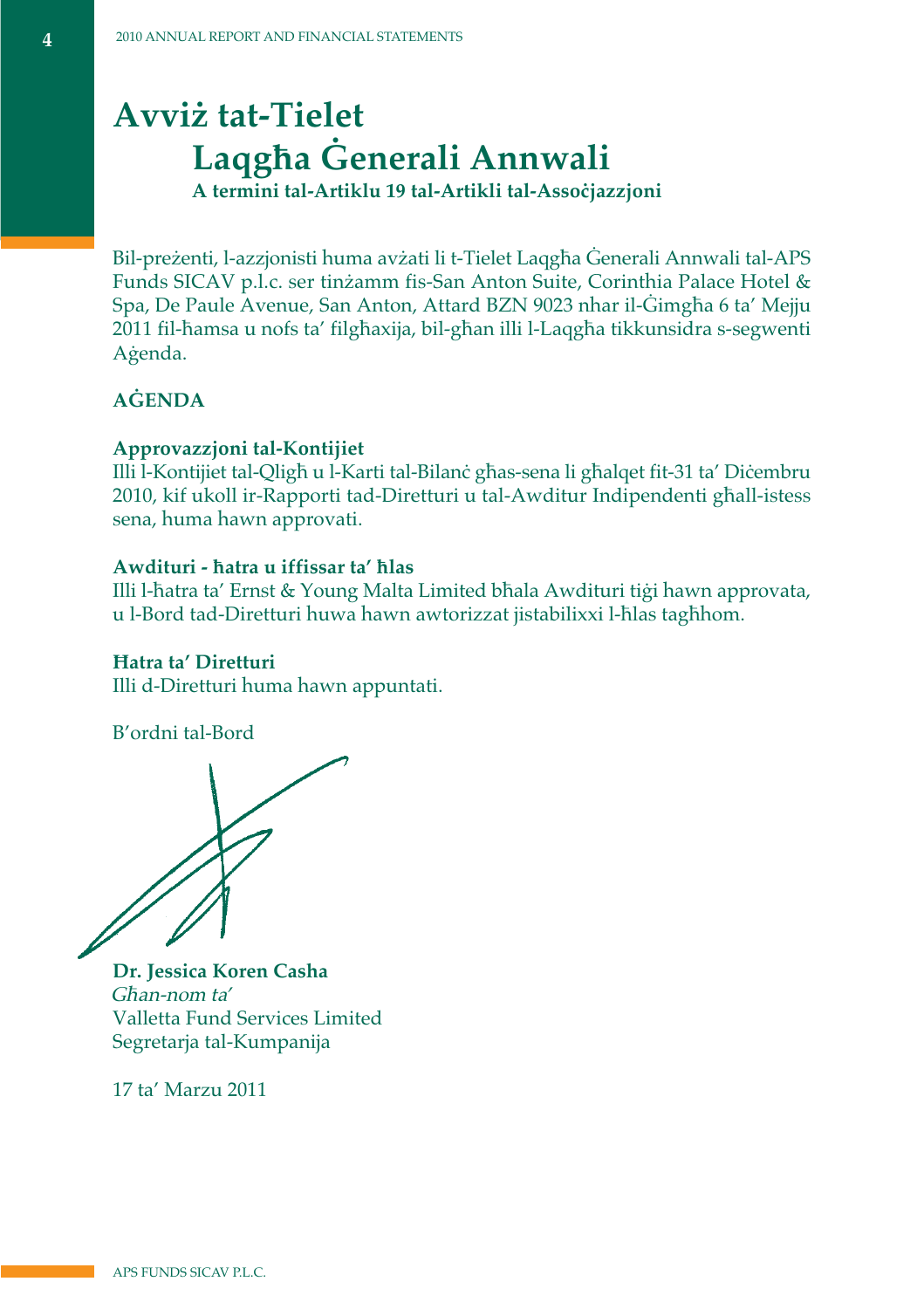#### NOTI:

- 1. Dan l-Avviż intbagħat lill-azzjonisti kollha li kienu rreġistrati fl-16 ta' Marzu 2011 liema azzjonisti ghandhom id-dritt li jattendu u jivvutaw fil-Laqgha Generali Annwali.
- 2. Kull azzjonist intitolat li jivvota, jista' jahtar prokuratur biex jattendi minfloku, billi jimla l-Formola tal-Prokura hawn annessa. Il-prokuratur mhux bilfors ikun azzjonist. Biex tkun valida, l-Formola tal-Prokura trid tasal fl-Uffiççju tal-Valletta Fund Services Limited bhala Segretarja tal-Kumpanija, li jinsab TG Complex, Suite 2, Level 3, Brewery Street, Mriehel, Birkirkara BKR 3000, Malta, mhux aktar tard minn 48 siegha qabel iljum u l-hin appuntat ghal-Laqgha.
- 3. Fil-każ ta' pussessuri konġunti ta' sehem, il-vot ta' min hu msemmi l-ewwel millpussessuri kongunti li jitfa' l-vot tieghu kemm jekk hu personali jew permezz ta' prokura, ikun aččettat bl-esklužjoni tal-voti tal-pussessuri kongunti l-ohra.
- 4. Il-Kumpanija tirčievi nominazzjonijiet għall-Ħatra ta' Diretturi fl-indirizz irreġistrat tal-Kumpanija skont l-Artiklu 22.7 tal-Artikli tal-Assočjazzjoni sa mhux anqas minn għaxart ijiem qabel il-jum u l-ħin appuntat għal-Laqgħa.
- 5. Kull kumpanija li hija Membru tista' tawtorizza permezz ta' riżoluzzjoni tad-Diretturi tagħha jew ta' korp ta' governanza ieħor dik il-persuna li fil-fehma tagħha hija adatta li tagixxi bħala r-rappreżentant tagħha fil-Laqgħa u dik il-persuna hekk awtorizzata għandha tkun intitolata li teżercita l-istess poteri f'isem il-kumpanija li hija tirrappreżenta daqs li kieku l-kumpanija tista' teżercita li kieku kienet Membru individwali u dik ilkumpanija għandha għall-finijiet ta' dawk preżenti titqies li hija preżenti in persona f'kull laqgħa bħal din jekk il-persuna hekk awtorizzata hija preżenti fihom.
- 6. Jekk int beght jew ittrasferejt l-ishma KOLLHA li kellek fl-APS Funds SICAV p.l.c., inti ©entilment mitlub/a tinjora dan l-AvviΩ.

*N.B: Il-verżjoni bl-Ingliż hija l-verżjoni uffičjali.*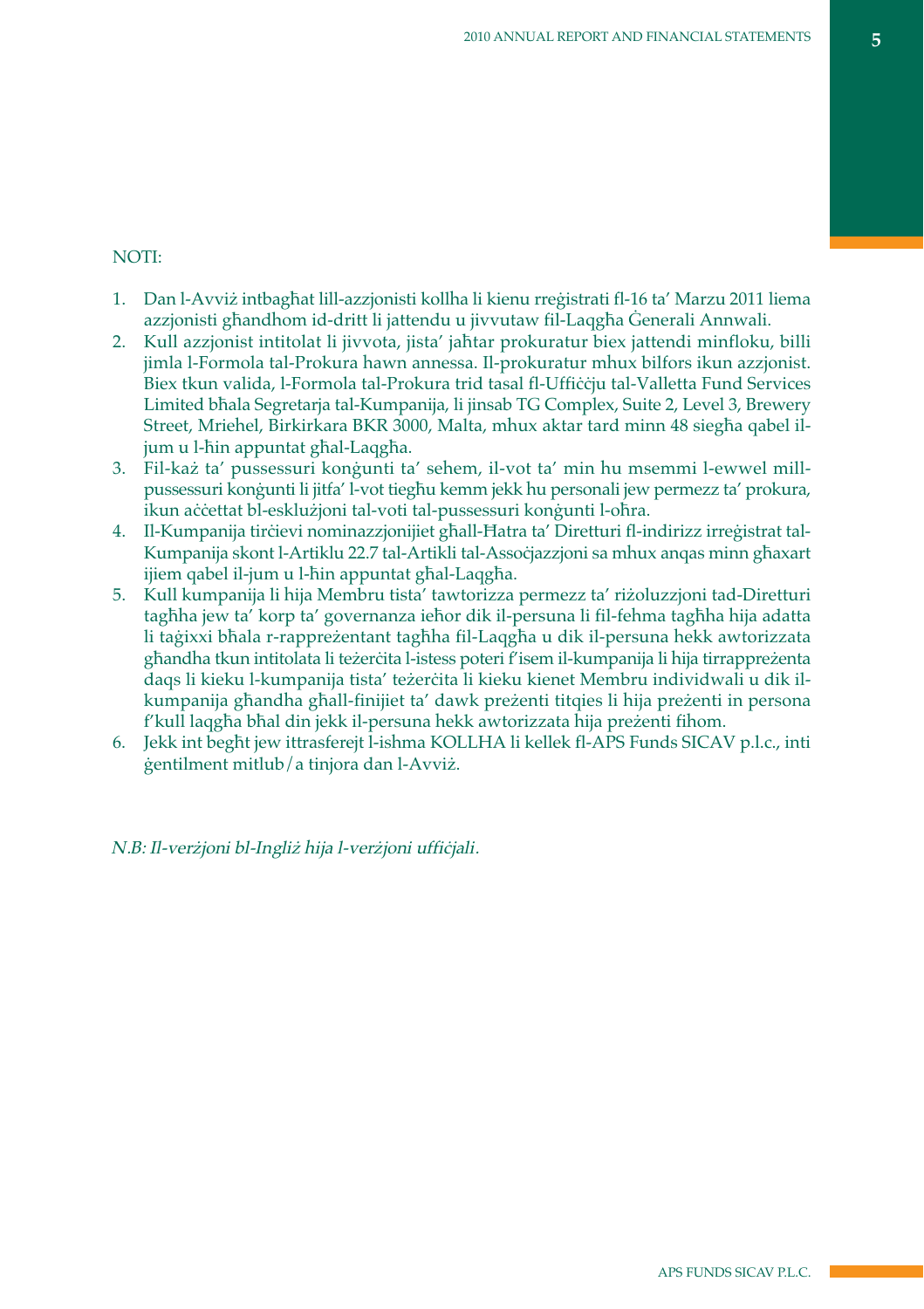- 
- 
- 
- 
- 
- 
- 
- 
- 
- -
	-
	-
	-
- - -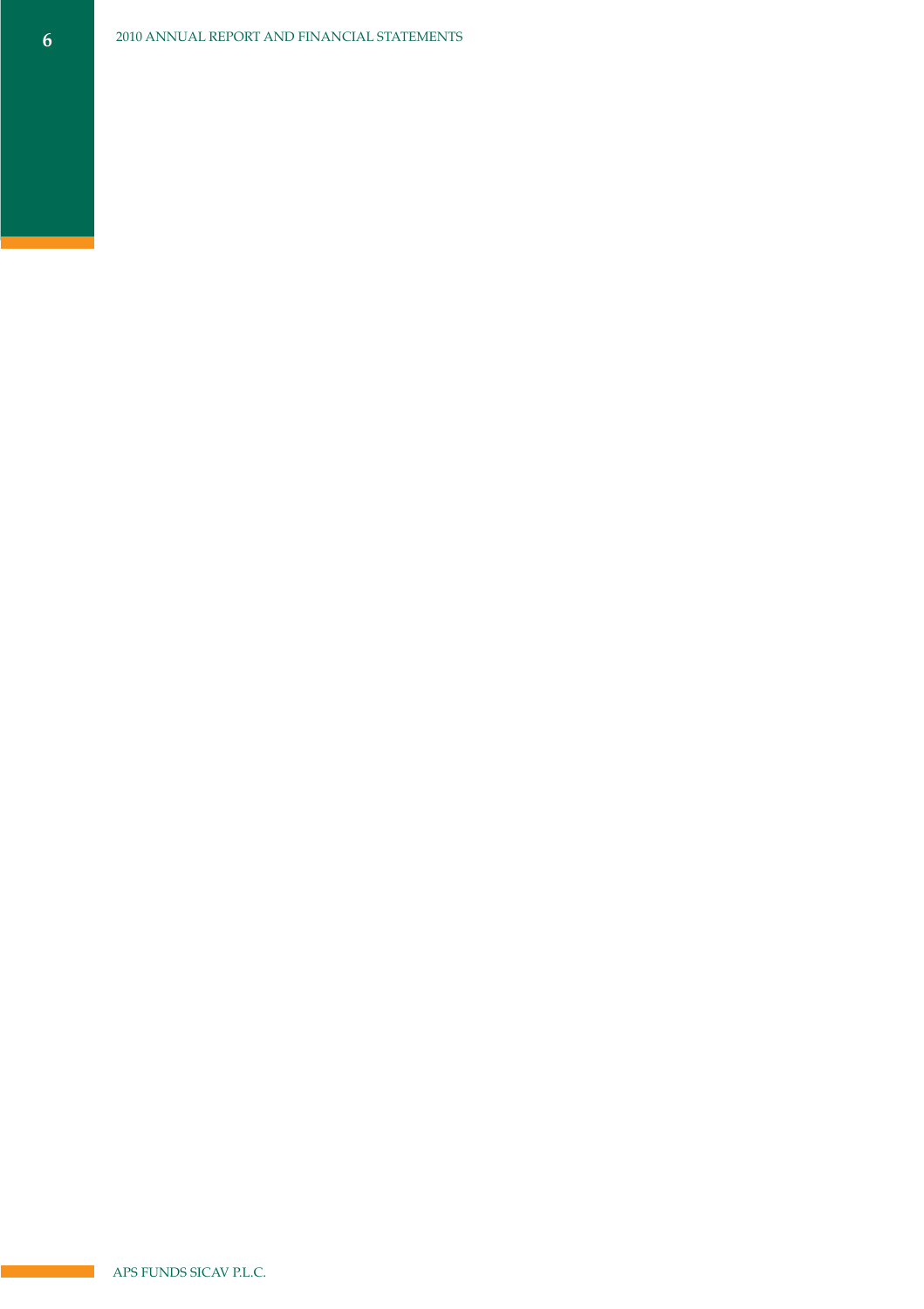### **Contents**

Page

| <b>Notice of the Third Annual General Meeting</b>               | $\overline{2}$ |
|-----------------------------------------------------------------|----------------|
| <b>Management and Administration</b>                            | 8              |
| <b>Description</b>                                              | 10             |
| <b>Investment Manager's Report</b>                              | 11             |
| <b>Report of the Directors</b>                                  | 14             |
| <b>Statement of Directors' Responsibilities</b>                 | 18             |
| <b>Independent Auditor's Report</b>                             | 19             |
| <b>Report of the Custodian</b>                                  | 23             |
| <b>Financial Statements</b>                                     |                |
| <b>Statements of Financial Position</b>                         | 24             |
| Statement of Changes in Net Assets attributable to Shareholders | 26             |
| Statements of Comprehensive Income                              | 27             |
| <b>Statements of Cash Flows</b>                                 | 28             |
| Notes to the Financial Statements                               | 29             |
| <b>Portfolio Statement</b>                                      | 48             |
| Statement of Changes in the Composition of the Portfolio        | 51             |
| <b>Information about the Scheme</b>                             | 52             |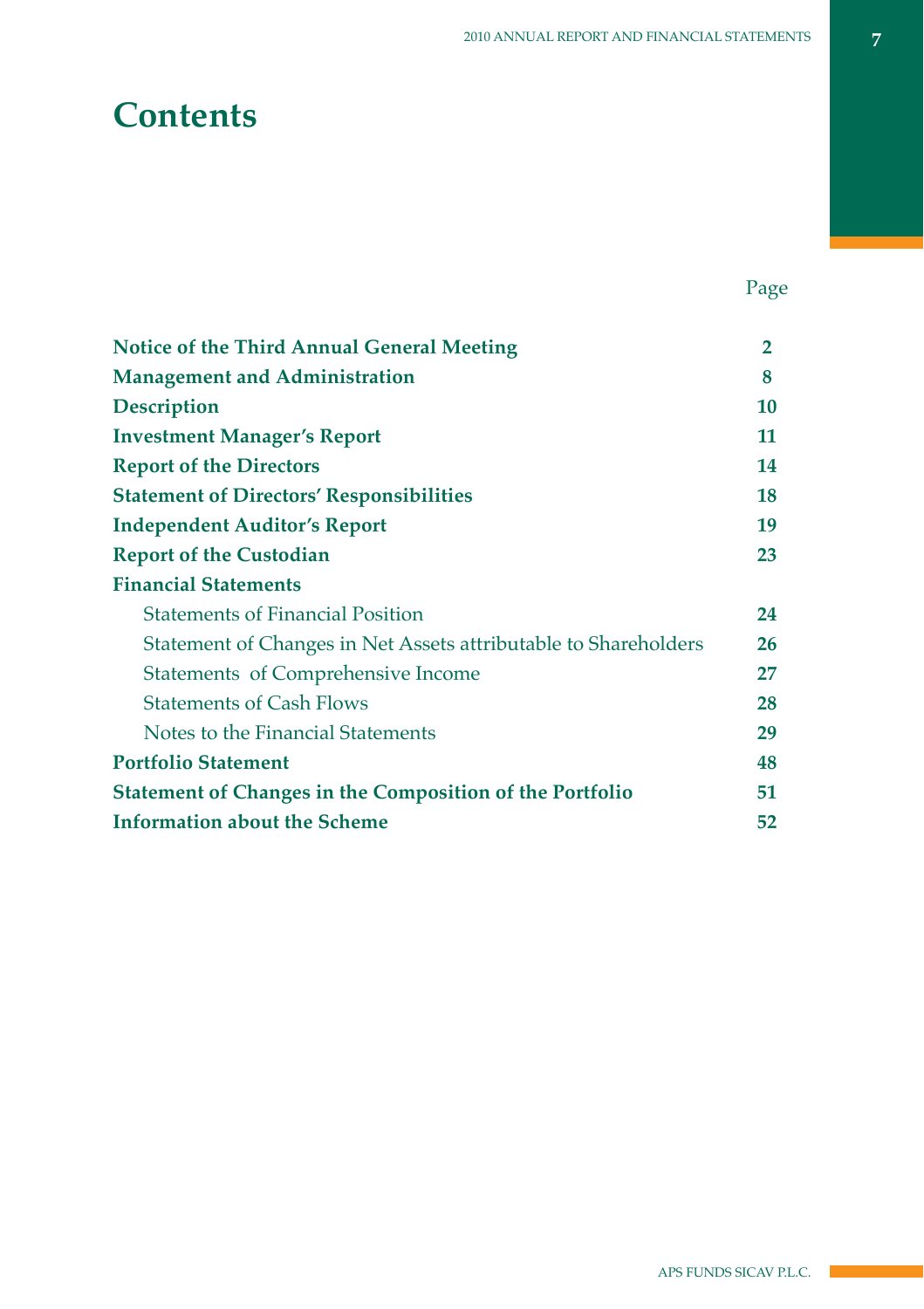### **Management and Administration**

**DIRECTORS** Dr. Mario Felice 9, Bastion Square, Mdina MDN 1150, Malta

> Mr. George Cassola 96, St. Francis Street, Balzan BZN 1424, Malta

Mr. Joseph Xuereb 33, L'Etoile, Triq l-Ghelejjel, Gudja GDJ 1852, Malta *(Resigned on 30th October 2010)*

Mr. Joseph C. Caruana 90, Arcadia, Mosta Road, Attard ATD 1430, Malta *(Appointed on 1st February 2011)*

#### **REGISTERED OFFICE** APS Centre,

Tower Street, Birkirkara BKR 4012, Malta

#### **COMPANY REGISTRATION NUMBER** SV78

#### **INVESTMENT MANAGER** APS Bank Limited

APS Centre, Tower Street, Birkirkara BKR 4012, Malta *Licensed to conduct Investment Services business by the Malta Financial Services Authority.*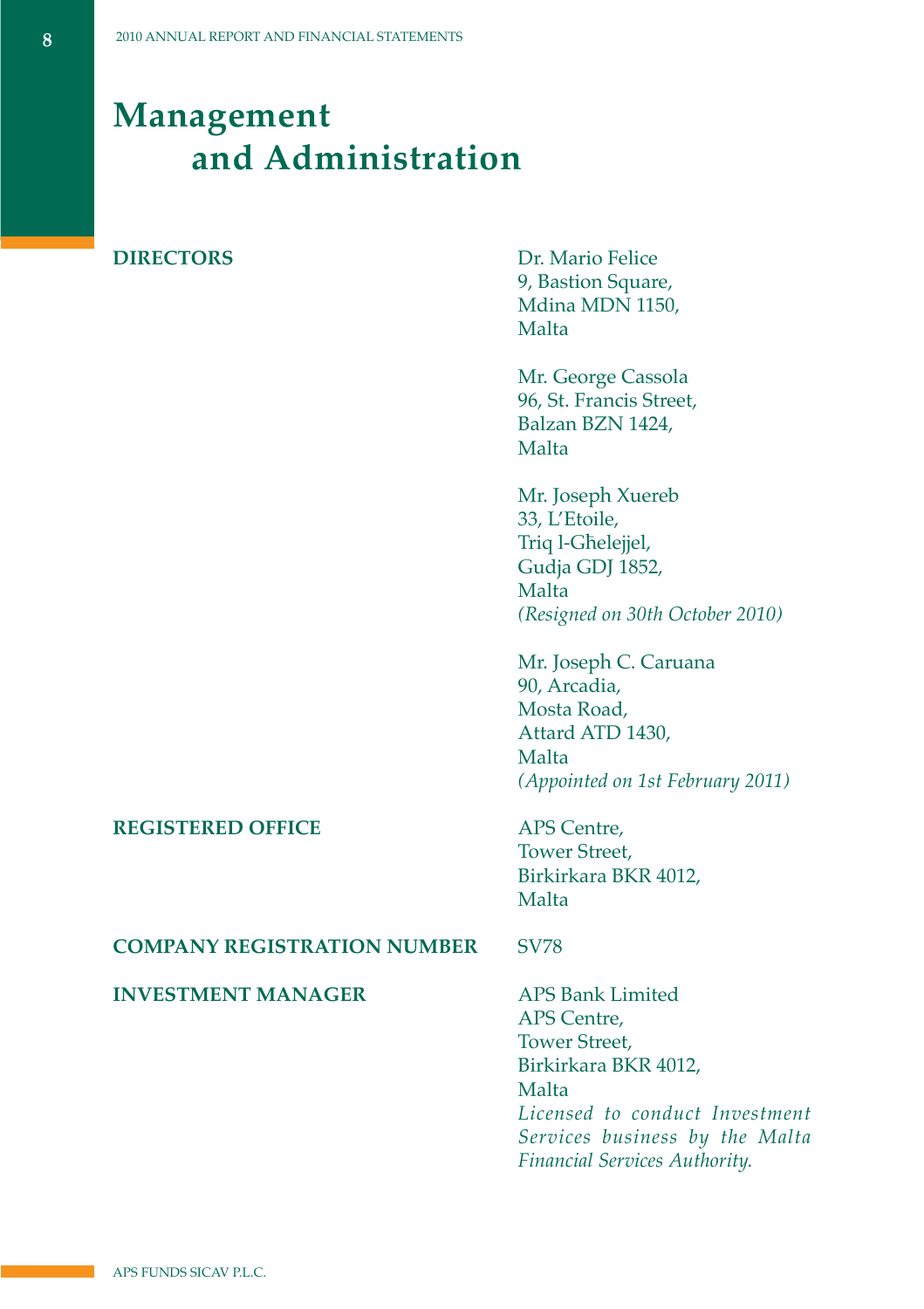**ADMINISTRATOR AND** Valletta Fund Services Limited **COMPANY SECRETARY** TG Complex, Suite 2, Level 3, Brewery Street, Mriehel. Birkirkara BKR 3000, Malta *Recognised to provide fund administration services by the Malta Financial Services Authority.*

**CUSTODIAN** Bank of Valletta p.l.c. BOV Centre, Cannon Road, Santa Venera SVR 9030, Malta *Licensed to conduct investment services business by the Malta Financial Services Authority.*

**BANKERS** APS Bank Limited APS Centre, Tower Street, Birkirkara BKR 4012, Malta

**AUDITORS** Ernst & Young Malta Limited Regional Business Centre, Achille Ferris Street, Msida MSD 1751, Malta

**LEGAL ADVISORS** Ganado and Associates Advocates 171, Old Bakery Street, Valletta VLT 1455, Malta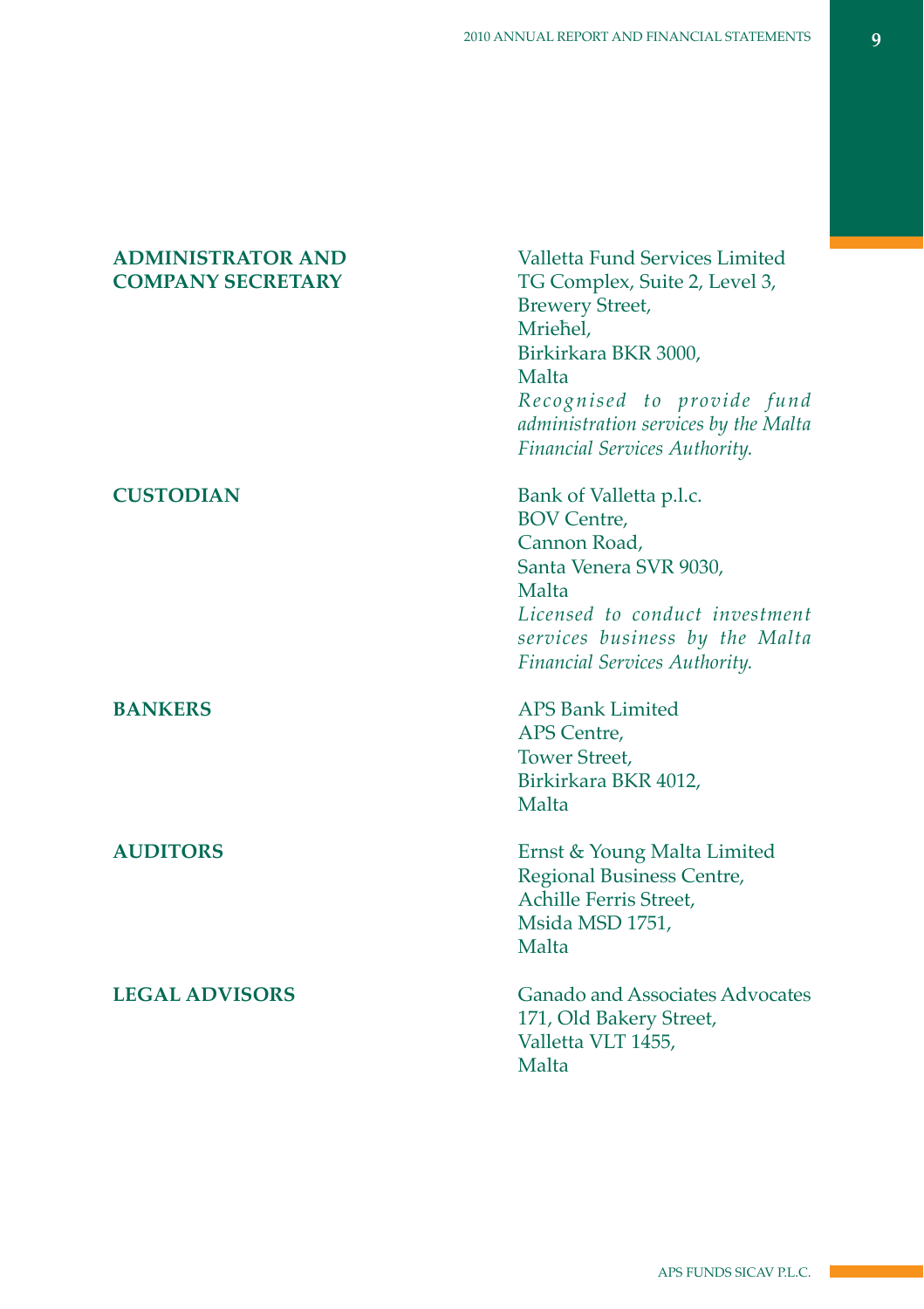### **Description**

APS Funds SICAV p.l.c. (the "Company") is a company organised as a multi-fund investment company with variable share capital pursuant to the Companies Act [Cap. 386 of the Laws of Malta] registered on the 24 January 2008. The Company consists of one fund, the APS Income Fund. The Company is licensed by the Malta Financial Services Authority as a Collective Investment Scheme under the Investment Services Act 1994 [Cap. 370 of the Laws of Malta]. The APS Income Fund is listed on the Malta Stock Exchange. The Company has no employees.

#### **Significant changes made during the reporting period:**

On 30th October 2010, Mr. Joseph Xuereb of 33, L'Etoile, Triq L-Ghelejjel, Gudja GDJ 1852, Malta, resigned from his post as Director.

#### **Changes made after the reporting period:**

On 1st February 2011, the Prospectus and the Supplement to the Prospectus in relation to the APS Income Fund were updated to reflect:

- (i) the change of registered address from APS House, 20, St. Anne Square, Floriana FRN 9020 to APS Centre, Tower Street, Birkirkara BKR 4012, Malta.
- (ii) the appointment of Mr. Joseph C. Caruana of 90, Arcadia, Mosta Road, Attard ATD 1430, Malta as Director.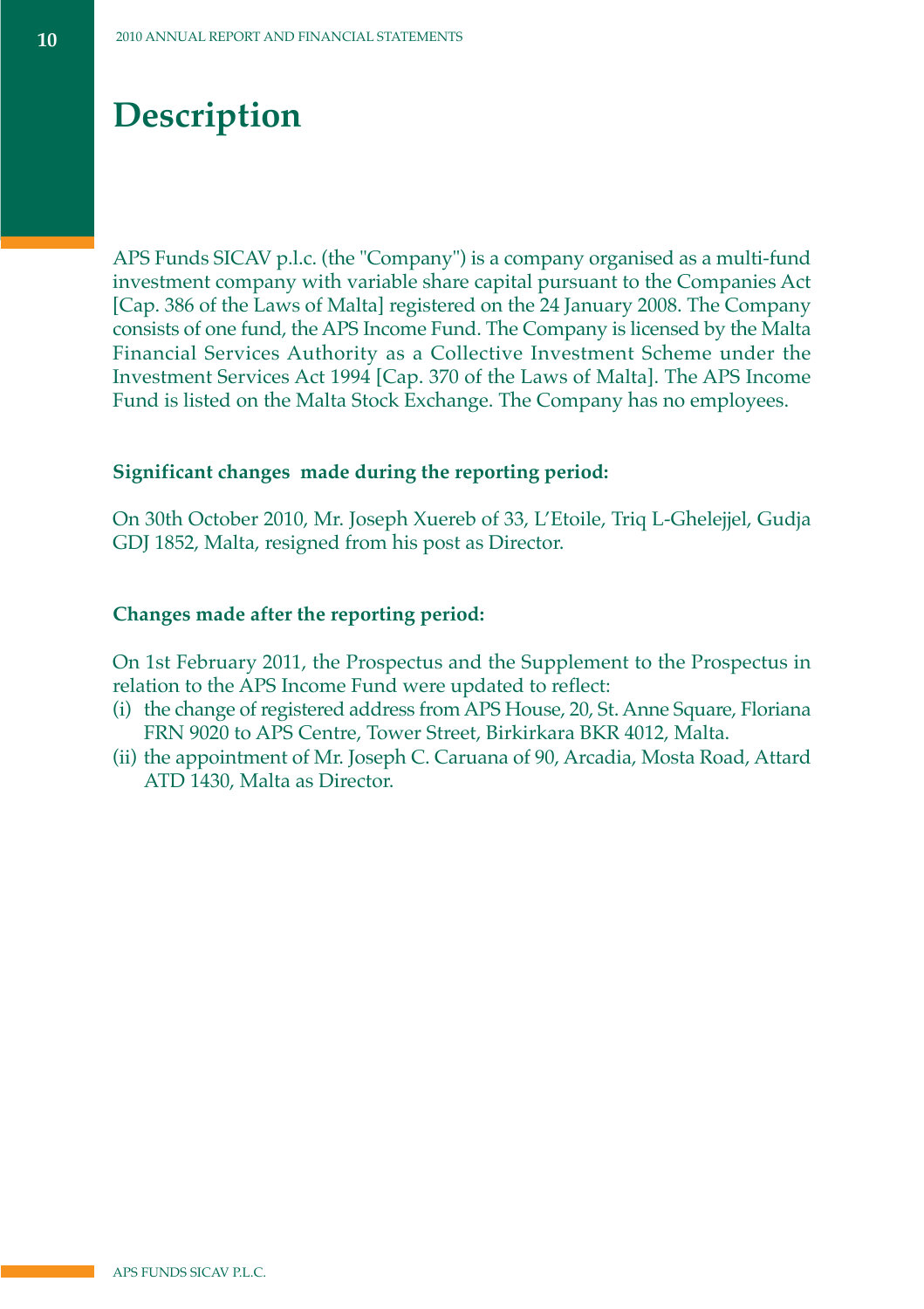### **Investment Manager's Report**

#### **Overview of salient events in the financial markets in 2010**

#### *Europe*

The New Year dawned with the premise that 2010 would be the year of the global economic recovery. After the turmoil of 2008 and the stabilisation efforts by governments and central banks in the following year, prospects for 2010 were optimistic. Asset prices held on to the gains of 2009, and there were no clouds on the horizon. In early March, the financial markets became concerned at the state of government finances in Greece as the new government revealed that the previous government had misled about the state of the country's finances. Markets were faced with the previously unthinkable prospect of a restructuring of the debt of a Euro area economy. The market's reaction was to sell Greek debt on a large scale. This caused interest rates on Greek government bonds to rise to more than 11% from 4% only weeks before. A credit downgrade soon followed. As the crisis threatened to spread to other weak Euro area countries, the European Union, the European Central Bank and the International Monetary Fund launched a financial aid package to stem the contagion. The package amounted to  $\epsilon$  110 billion, but market concern that the crisis could spread did not abate. Seven days after the Greek rescue package, the EU agreed to create a standby facility of up to € 750 billion. The European Financial Stability Facility (EFSF), as it became known, was intended to rescue other EU countries, if the need arose. The markets cheered the creation of the EFSF, but the enthusiasm was short-lived.

After the rescue of Greece, the spotlight turned to Portugal, then Spain, Italy, Belgium then finally Ireland. Major investors came to realise that the EFSF could not rescue all these countries. The internal disagreements among the EU, ECB and the national governments created further uncertainty. As the days and weeks passed, with no solution in sight, many prominent economists and financial journalists were openly questioning whether the Euro would survive this crisis. In the beginning of autumn 2010, Ireland became the focus of the world's financial concerns. The Irish banking system was saddled with huge bad debts, mainly as a result of a huge property boom. The Irish Government nationalised all the Irish banks, effectively shifting the bad loans onto the government's balance sheet. Instantly, the Irish government deficit soared to 32% of Gross Domestic Product, as opposed to the 3% deficit limit under the Maastricht criteria. The markets calculated that, without outside help, the country would default. As a result yields on Irish debt soared. Finally the Irish government caved in to the pressure from the EU and accepted an economic assistance package amounting to € 85 billion.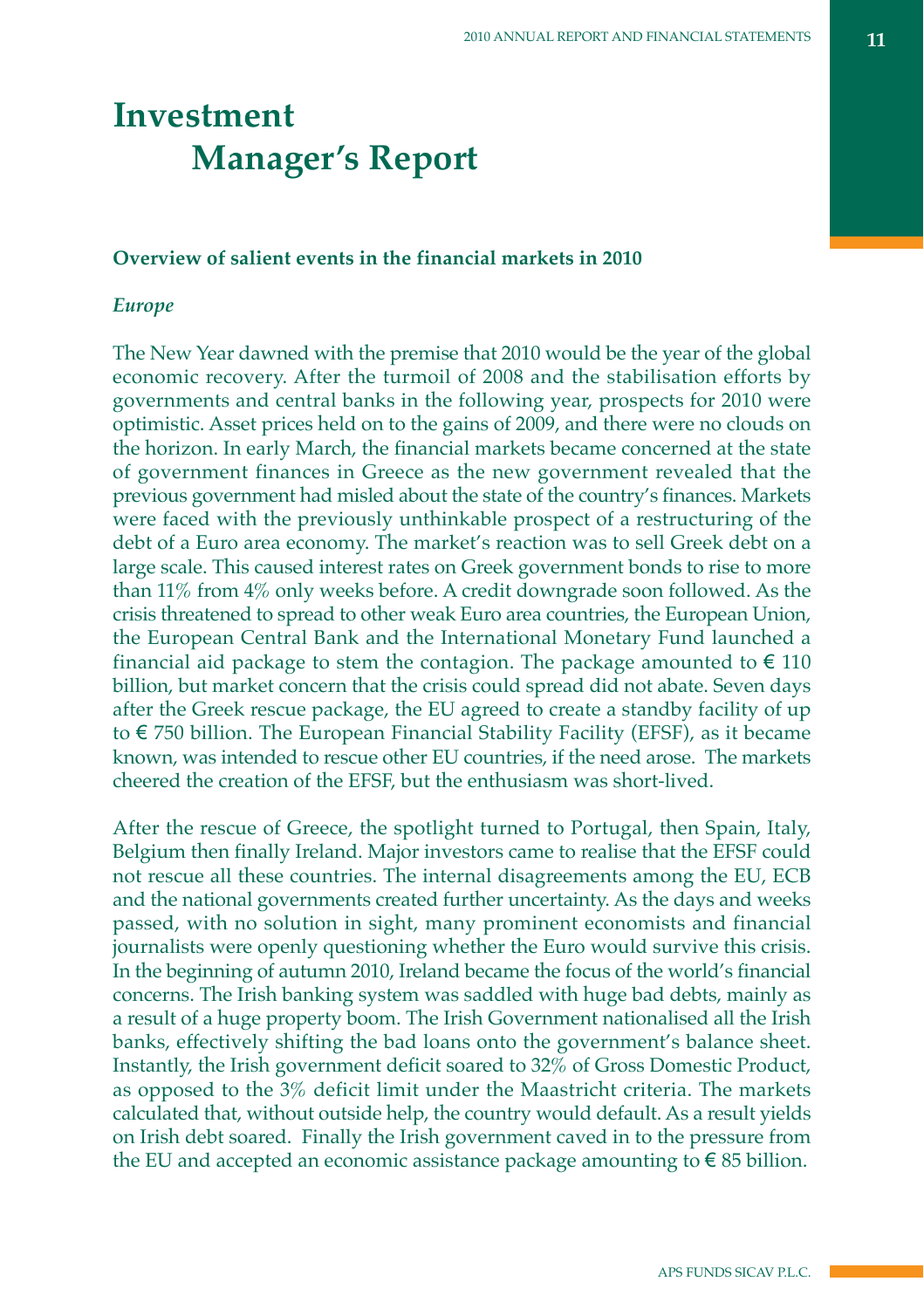### **Investment Manager's Report** *(continued)*

#### *Rest of the world*

In the US, the economy started showing signs of recovery in retail sales, industrial production and, crucially, employment. Notwithstanding these improvements, the recovery was not reflected in increased jobs. In November, the Obama administration was punished by the electorate that had not been seeing any recovery. On the other hand, company profits recovered to pre-crisis levels, pushing the Dow Jones equity index to levels last seen before the collapse of Lehman Brothers. Companies were hoarding cash, eager to avoid the liquidity crunch experienced in 2008 and 2009.

In China, the economy continued to power ahead, surging exports, wealth and disposable incomes contributing to its economic growth. The increasing affluence of China's huge population has also been blamed for the increases in the prices of basic commodities like wheat, copper and fuel.

#### *Malta*

Malta was not deeply affected by the turmoil in the Euro area debt markets. The Maltese government's finances, although not entirely in line with the Maastricht criteria, were not perceived as an issue of concern. The fact that almost all Maltese debt, both government and domestic, is owned by Maltese residents, helped insulate the economy from financial speculation. 2010 was also another record year for capital market activity on the Malta Stock Exchange. Issuance of Corporate and Government bonds reached an all-time high with local companies issuing  $\epsilon$ 301 million in bonds and  $\epsilon$  20 million in shares. The Government also came to the markets with another € 550 million in Malta Government Stocks. Except for the one equity issue, all bonds were oversubscribed.

Yields on government bonds rose considerably in the second half of 2010, shadowing a similar move by German government bonds. The root cause of the shift in the yields was caused mainly by the prospect of the increasing funds required to bail out the weaker Euro area members.

Local equities enjoyed a good year with Bank of Valletta gaining 18% and MIA and Maltapost reaching their all time highs. Overall the Malta Stock Exchange Index gained almost 9% during 2010.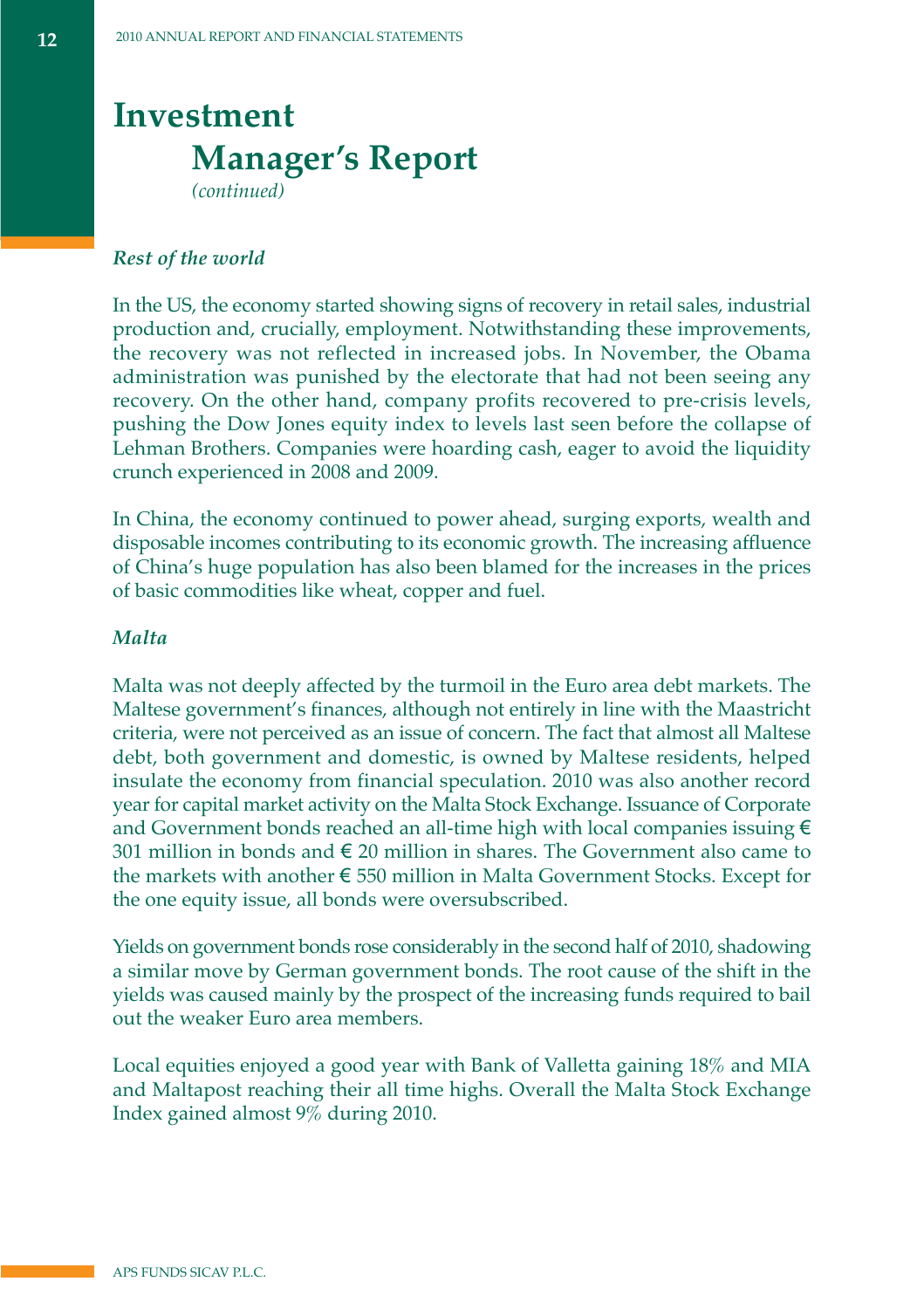### **APS Income Fund**

#### *Investment Objective*

The investment objective of the Fund is to endeavour to maximise the total level of return for investors, minimising the volatility of the portfolio, whilst having regard to attaining a desirable level of liquidity, through investment, principally, in Maltese debt and equity securities. To a limited extent, the Fund may also invest in international debt and equity securities.

#### **Fund Performance**

#### *Accumulator Class of shares*

During the year from 31 December 2009 to 31 December 2010, the quoted share price of the APS Income Fund accumulator class of shares increased by 5.25% from  $\epsilon$  106.44 to  $\epsilon$  112.03.

#### *Distributor Class of shares*

During the year from 31 December 2009 to 31 December 2010, the quoted share price of the APS Income Fund distributor class of shares increased by 1.30% from € 101.55 to € 102.87.

#### **Dividend Distribution**

The dividend declared for the year ended 31 December 2010 is listed under note 10 on page 39.

#### **Outlook**

In the economic scenario prevailing in 2010, the Fund invested in a mixture of longer dated Malta Government Stocks and shorter dated local corporate bonds to increase yield without increasing duration excessively. The Fund also invested in a small selection of international bonds at attractive yields and bank deposits. For 2011 we anticipate the start of a rising interest rate cycle across the world. Therefore, the Fund will be positioned towards shorter-dated investments to retain sufficient liquidity to allow reinvestment at higher rates.

*Some of the opinions expressed herein are of a forward-looking nature and should not be interpreted as investment advice.*

*The Fund's performance figures listed above have been truncated to two decimal places.*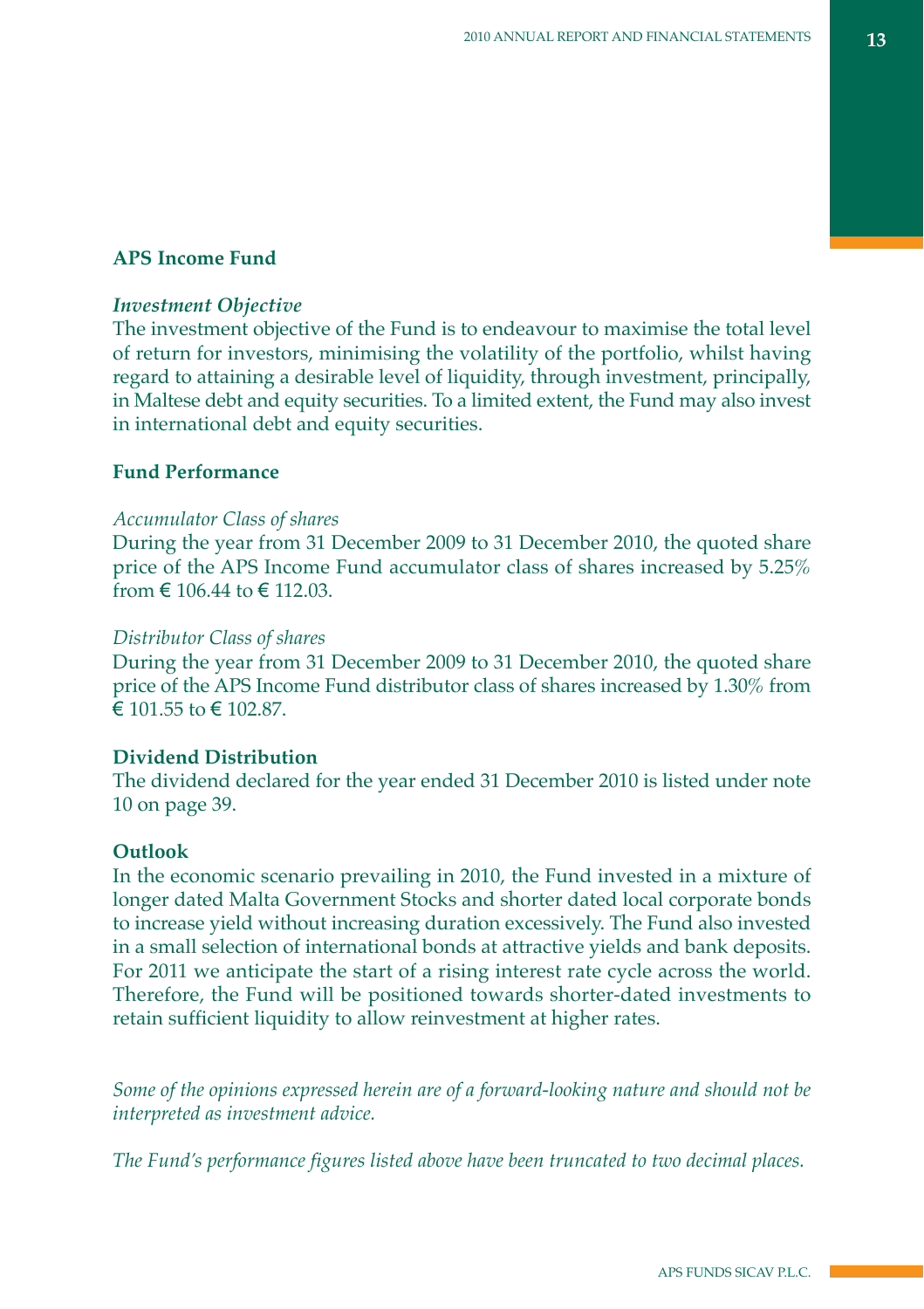## **Report of the Directors**

The Directors are hereby laying before and for approval by the Company at this Annual General Meeting, the Annual Report and Financial Statements of the Company for the year ended 31 December 2010.

#### **Principal Activities**

The Company is organised as a multi-fund investment company with variable share capital (SICAV) pursuant to the Companies Act [Cap. 386 of the Laws of Malta]. The Company was registered on the 24 January 2008 and is licensed by the Malta Financial Services Authority as a Collective Investment Scheme under the Investment Services Act [Cap. 370 of the Laws of Malta]. The Company consists of one fund, the APS Income Fund. The Company has no employees.

Details of 'Significant Changes to the Company Documents' effected during the period under review, can be found on page 10.

#### **Review of Business**

The net assets attributable to Shareholders as at 31 December 2010 stood at €20,411,254.

#### **Results and Dividends**

The results for the year under review can be found on the Statements of Comprehensive Income on page 27. The dividend declared for the year ended 31 December 2010 with respect to the APS Income Fund distributor class of shares can be found under note 10 on page 39.

#### **Directors**

The Directors of the Company who held office during the year under review are listed on page 8.

#### **Auditors**

Ernst & Young Malta Limited have indicated their willingness to continue in office and a resolution for their appointment will be proposed at the Annual General Meeting.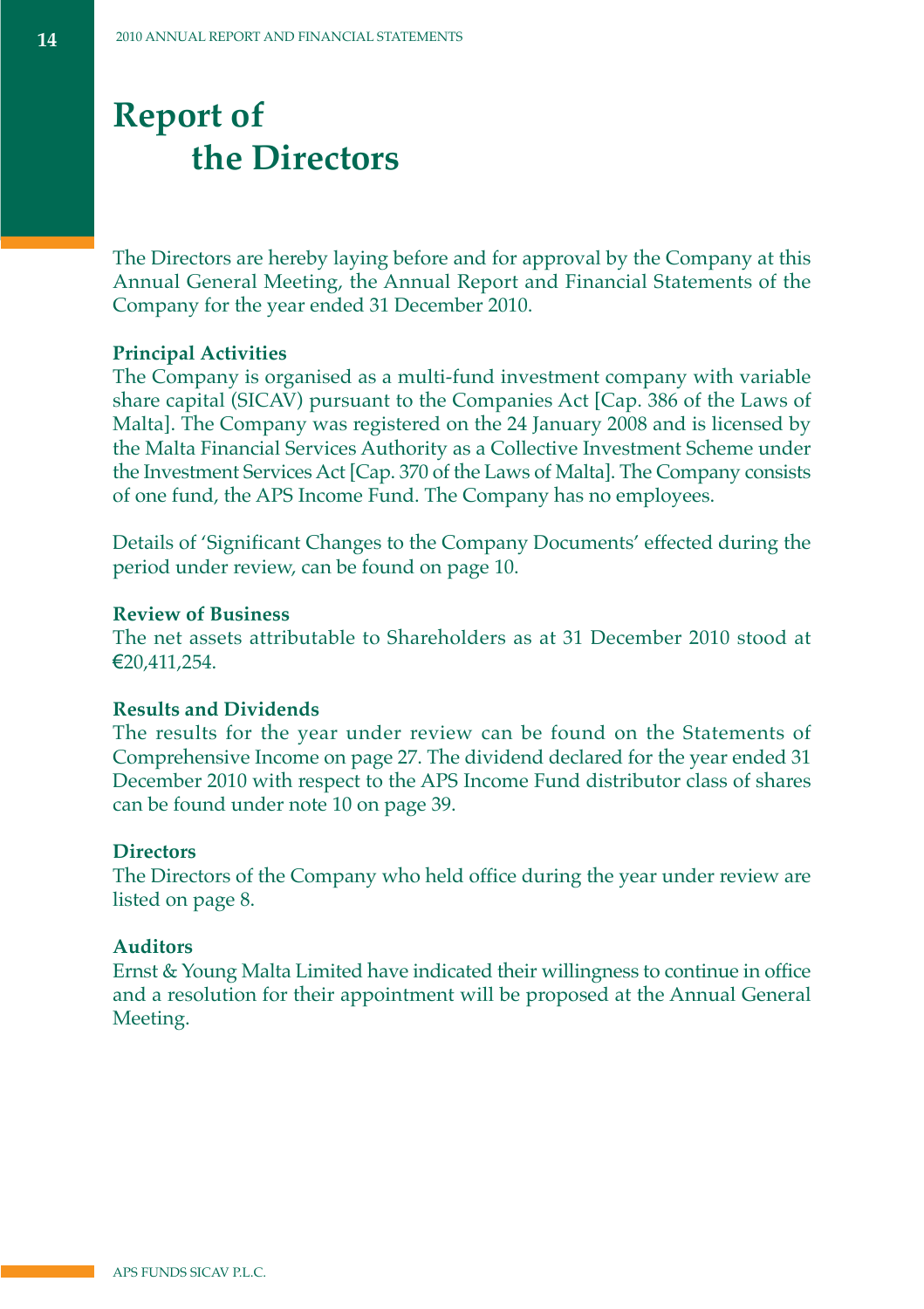#### **Standard Licence Conditions and Regulatory Sanctions**

For the year under review, there were no breaches to the Company's Standard License Conditions and no regulatory sanctions were imposed on the Company.

On behalf of the Board

*Chairman* 

**Dr. Mario Felice Mr. George Cassola**<br>Chairman Director

17 March 2011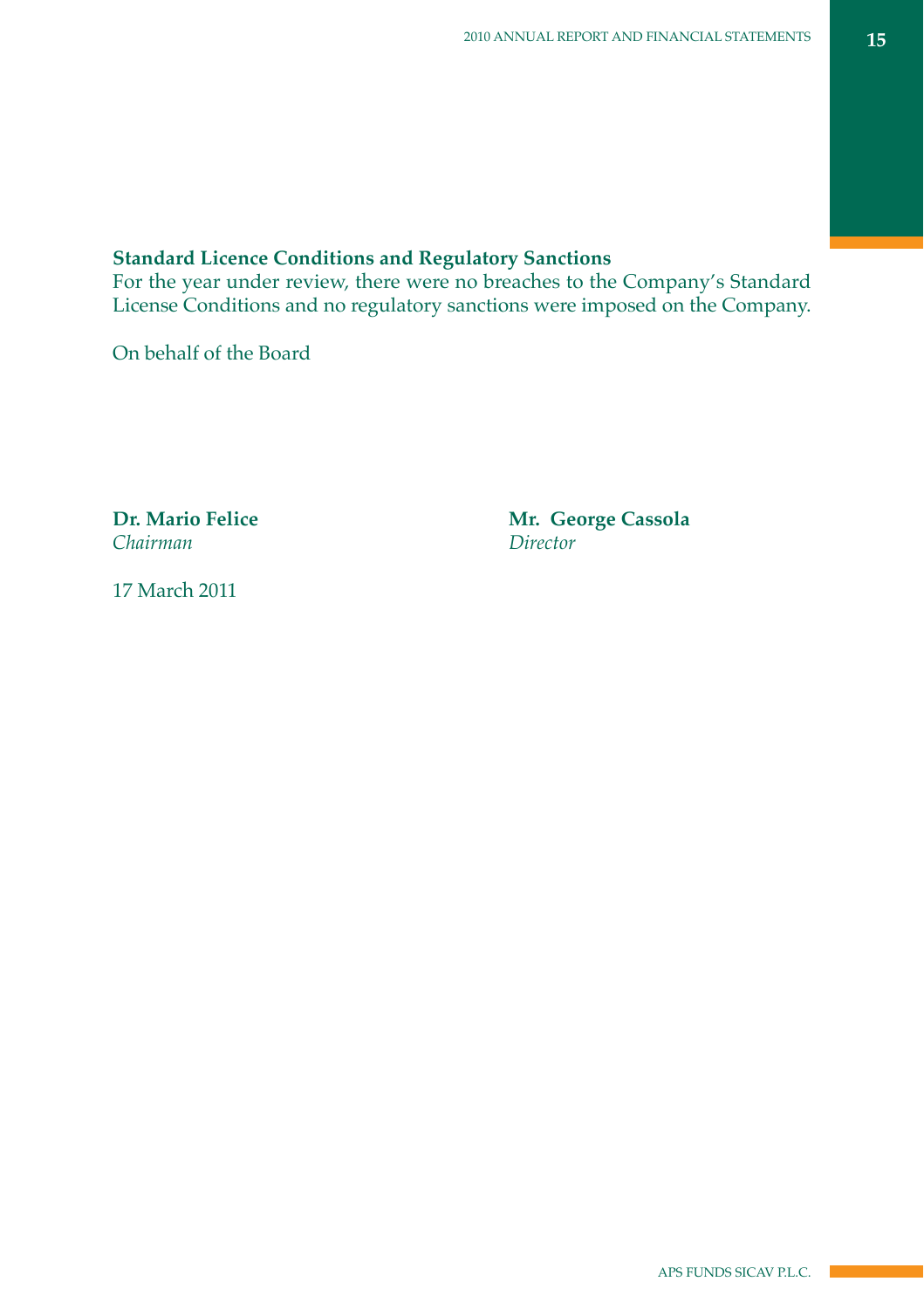## **Rapport tad-Diretturi**

Id-Diretturi qeghdin hawn jipprezentaw lill-APS Funds Sicav p.l.c. ("il-Kumpanija") ir-Rapport Annwali u l-Kontijiet Annwali tal-Kumpanija għall-perjodu li għalaq fil-31 ta' Diċembru 2010 sabiex jiġu approvati tul din il-Laqgħa Ġenerali Annwali.

#### **Attivitajiet Prinçipali**

Il-Kumpanija hija mwaqqfa b˙ala kumpanija ta' investiment b'kapital azzjonarju varjabbli (SICAV) multi-fund taht l-Att dwar il-Kumpaniji [Kap. 386 tal-Ligijiet ta' Malta]. Il-Kumpanija ģiet irreģistrata nhar l-24 ta' Jannar 2008 u hija ličenzjata mill-Awtorita' Maltija għas-Servizzi Finanzjarji bħala Skema ta' Investiment Kollettiv taht l-Att dwar Servizzi ta' Investiment 1994 [Kap. 370 tal-Ligijiet ta' Malta]. Il-Kumpanija tikkonsisti minn fond wiehed, l-APS Income Fund. Il-Kumpanija m'ghandha ebda impjegat.

Dettalji tat-Tibdil Sostanzjali għad-Dokumenti tal-Kumpanija jinsabu f'paġna 10.

#### **Rendikont tal-Attivita' tal-Kumpanija**

L-assi netti attribwibbli lill-Azzjonisti sa nhar il-31 ta' Diçembru 2010 kellhom valur ta' €20,411,254.

#### **Riżultati u Dividend**

Ir-riżultati għall-perjodu li tiegħu qiegħed hawn jingħata rendikont jinsabu fil-Kontijiet tal-Qligh li hemm fuq paġna 27. Id-dividend iddikjarat għall-perjodu li għalaq fil-31 ta' Dicembru 2010 għall-ishma fl-APS Income Fund li jqassmu dhul jinsab f'nota 10 f'paġna 39.

#### **Diretturi**

Id-Diretturi li servew tul il-perjodu li tiegħu qiegħed hawn jingħata rendikont jinsabu f'paġna 8.

#### **Awdituri**

Ernst & Young Malta Limited urew ix-xewqa li jibqgħu awdituri tal-Kumpanija. Għaldaqstant sejra tiģi ppreżentata riżoluzzjoni f'dan is-sens f'din il-Laqgħa Ìenerali Annwali.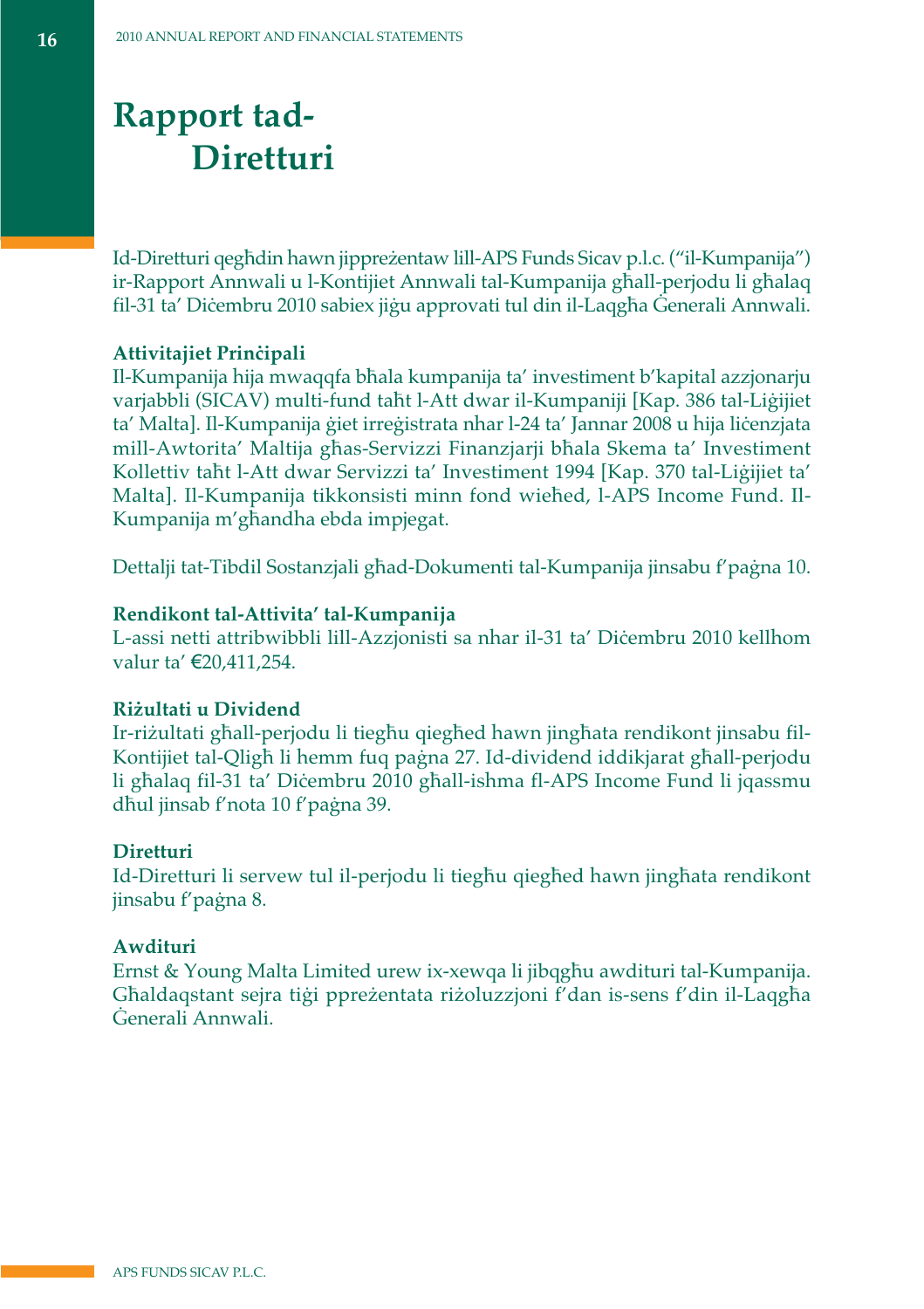### *Standard Licence Conditions* **u Sanzjonijiet Regolatorji**

Tul il-perjodu li tiegħu qiegħed hawn jingħata rendikont ma' kien hemm ebda ksur ta' xi Standard Licence Condition applikabbli għall-Kumpanija u ebda sanzjoni regolatorja ma ģiet imposta fuq il-Kumpanija.

F'isem il-Bord

*Chairman* 

**Dr. Mario Felice Mr. George Cassola**<br> *Direttur* 

17 ta' Marzu 2011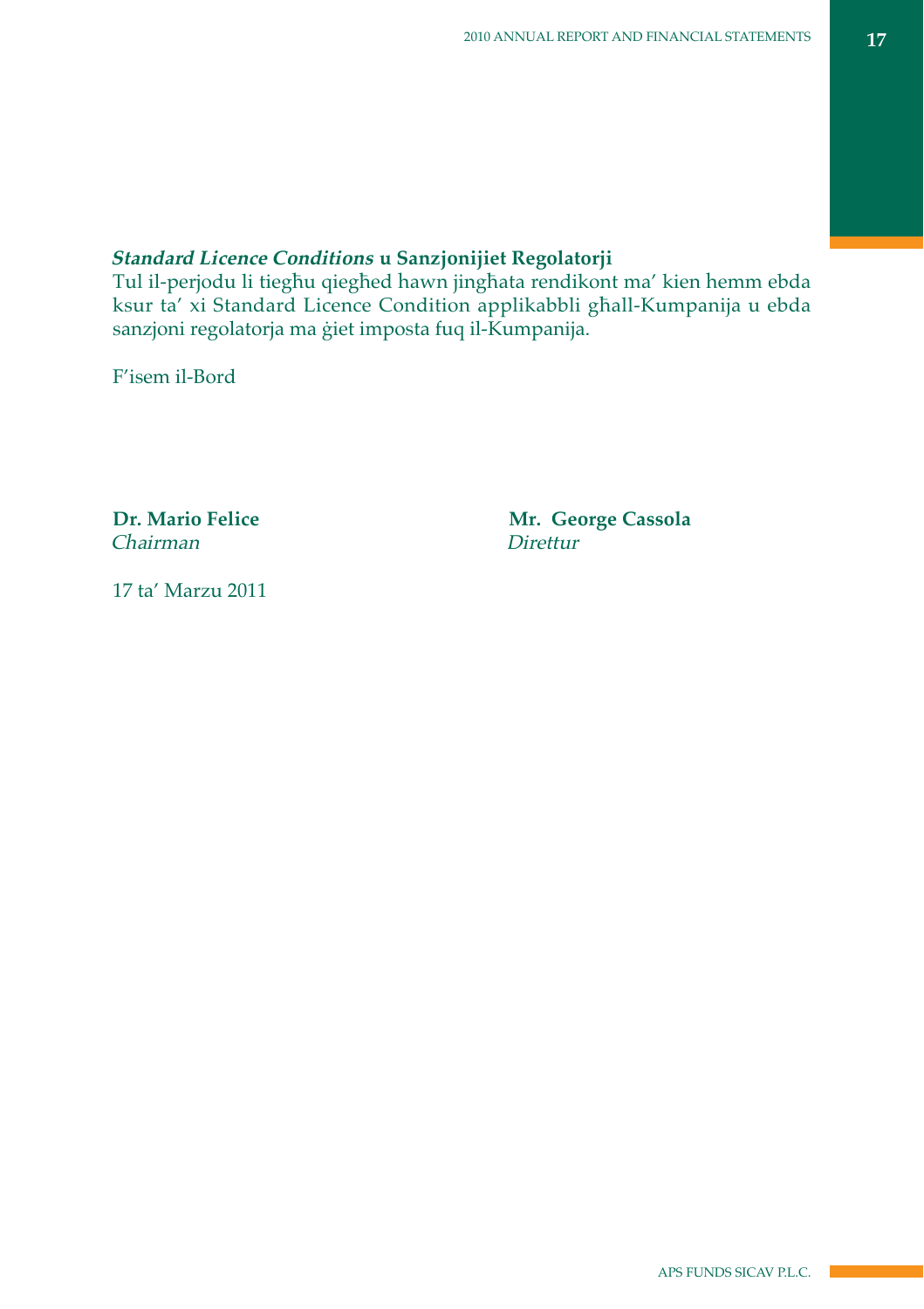### **Statement of Directors' Responsibilities**

The Directors are required by the Companies Act [Cap. 386 of the Laws of Malta] to prepare financial statements which give a true and fair view of the state of affairs of the Company as at the end of each financial period and of the profit or loss for that period.

In preparing the financial statements, the Directors are responsible for:

- (i) ensuring that the financial statements have been drawn up in accordance with International Financial Reporting Standards as adopted by the European Union;
- (ii) selecting and applying appropriate accounting policies;
- (iii) making accounting estimates that are reasonable in the circumstances;
- (iv) ensuring that the financial statements are prepared on the going concern basis unless it is inappropriate to presume that the Company will continue in business as a going concern.

The Directors are also responsible for designing, implementing and maintaining internal control relevant to the preparation and the fair presentation of the financial statements that are free from material misstatement, whether due to fraud or error, and that comply with the Companies Act [Cap. 386 of the Laws of Malta]. The Directors are also responsible for safeguarding the assets of the Company and hence for taking reasonable steps for the prevention and detection of fraud and other irregularities.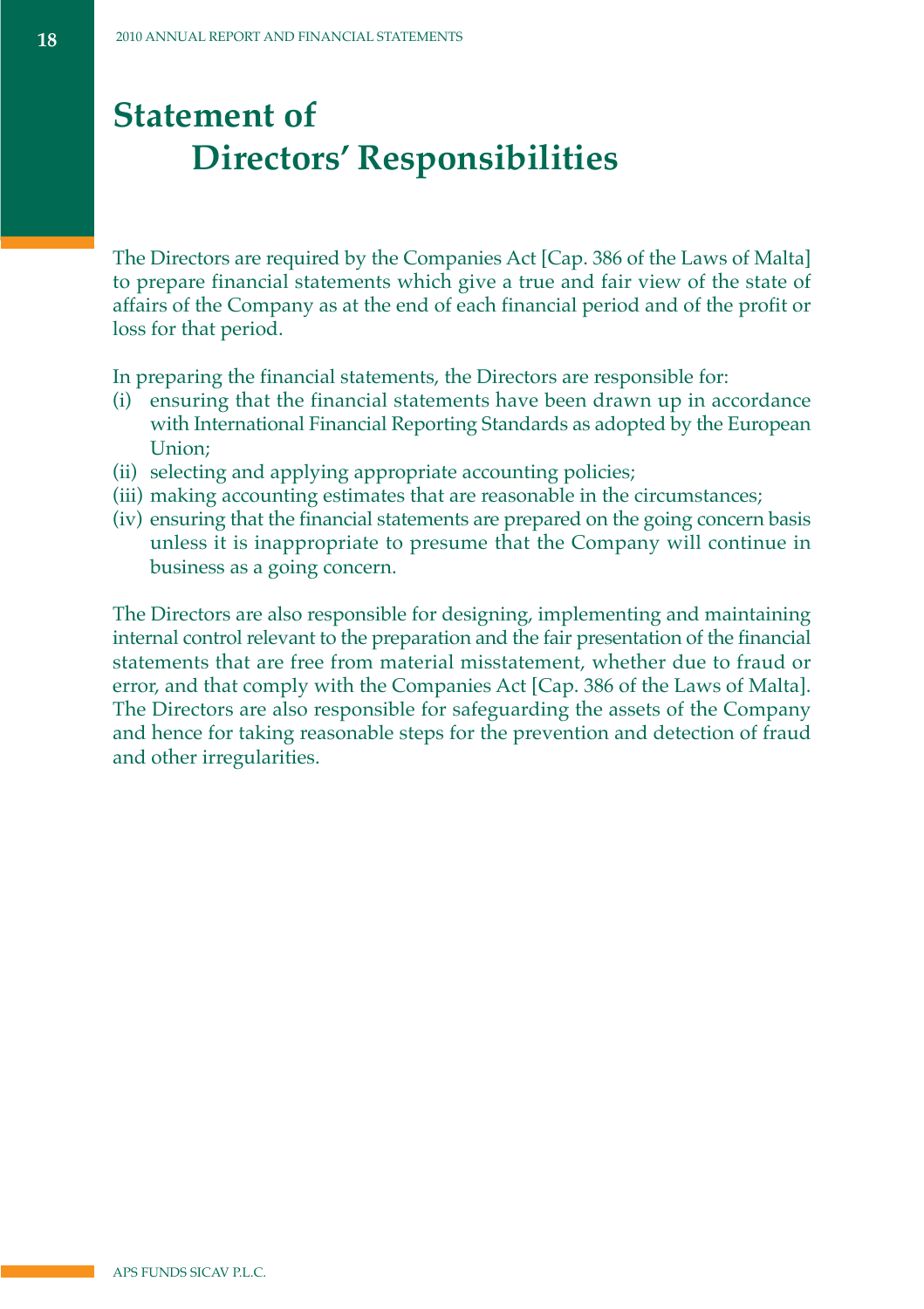### **Independent Auditor's Report to the Shareholders of APS Funds SICAV p.l.c.**

We have audited the financial statements of APS Funds SICAV p.l.c. set out on pages 24 to 47 which comprise the statements of financial position as at 31 December 2010 and the statements of comprehensive income, statements of changes in net assets attributable to shareholders and statements of cash flows for the year then ended, and a summary of significant accounting policies and other explanatory notes.

#### **Directors' Responsibility for the Financial Statements**

The Directors are responsible for the preparation and fair presentation of these financial statements in accordance with International Financial Reporting Standards as adopted by the European Union and the requirements of the Companies Act [Cap. 386 of the Laws of Malta]. As described in the Statement of Directors' Responsibilities on page 18 this responsibility includes: designing, implementing and maintaining internal control relevant to the preparation and fair presentation of financial statements that are free from material misstatement, whether due to fraud or error; selecting and applying appropriate accounting policies; and making accounting estimates that are reasonable in the circumstances.

#### **Auditor's Responsibility**

Our responsibility is to express an opinion on these financial statements based on our audit. We conducted our audit in accordance with International Standards on Auditing. Those standards require that we comply with ethical requirements and plan and perform the audit to obtain reasonable assurance whether the financial statements are free from material misstatement.

An audit involves performing procedures to obtain audit evidence about the amounts and disclosures in the financial statements. The procedures selected depend on the auditor's judgement, including the assessment of the risks of material misstatement of the financial statements, whether due to fraud or error. In making those risk assessments, the auditor considers internal control relevant to the entity's preparation and fair presentation of the financial statements in order to design audit procedures that are appropriate for the circumstances, but not for the purpose of expressing an opinion on the effectiveness of the entity's internal control. An audit also includes evaluating the appropriateness of accounting policies used and the reasonableness of accounting estimates made by the Directors, as well as evaluating the overall presentation of the financial statements.

We believe that the audit evidence we have obtained is sufficient and appropriate to provide a basis for our audit opinion.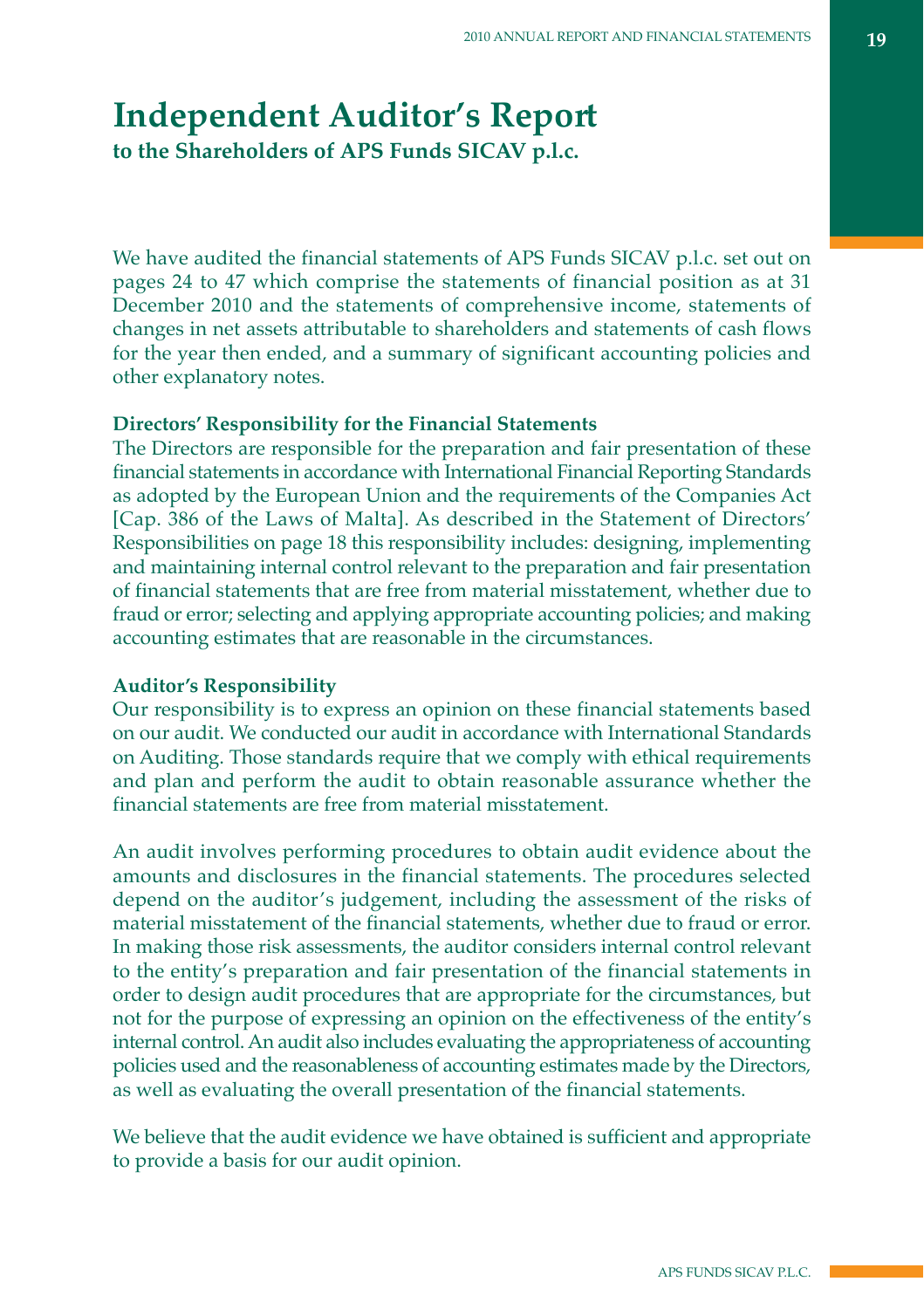### **Independent Auditor's Report** *(continued)* **to the Shareholders of APS Funds SICAV p.l.c.**

#### **Opinion**

In our opinion, the financial statements:

- give a true and fair view of the financial position of the Company as at 31 December 2010, and of its financial performance and its cash flows for the year then ended in accordance with International Financial Reporting Standards as adopted by the European Union; and
- have been properly prepared in accordance with the requirements of the Companies Act [Cap. 386 of the Laws of Malta].

#### **Report on other Legal and Regulatory Requirements**

We also have responsibilities under the Companies Act [Cap. 386 of the Laws of Malta], to report to you if in our opinion:

- the information given in the Directors' Report is not consistent with the financial statements.
- adequate accounting records have not been kept.
- the financial statements are not in agreement with the accounting records.
- we have not received all the information and explanations we require for our audit.
- if certain disclosures of directors' remuneration specified by law are not made in the financial statements, giving the required particulars in our report.

We have nothing to report to you in respect of these responsibilities.

#### **Ernst & Young Malta Limited**

Regional Business Centre Achille Ferris Street Msida MSD 1751 Malta

Anthony P. Doublet

17 March 2011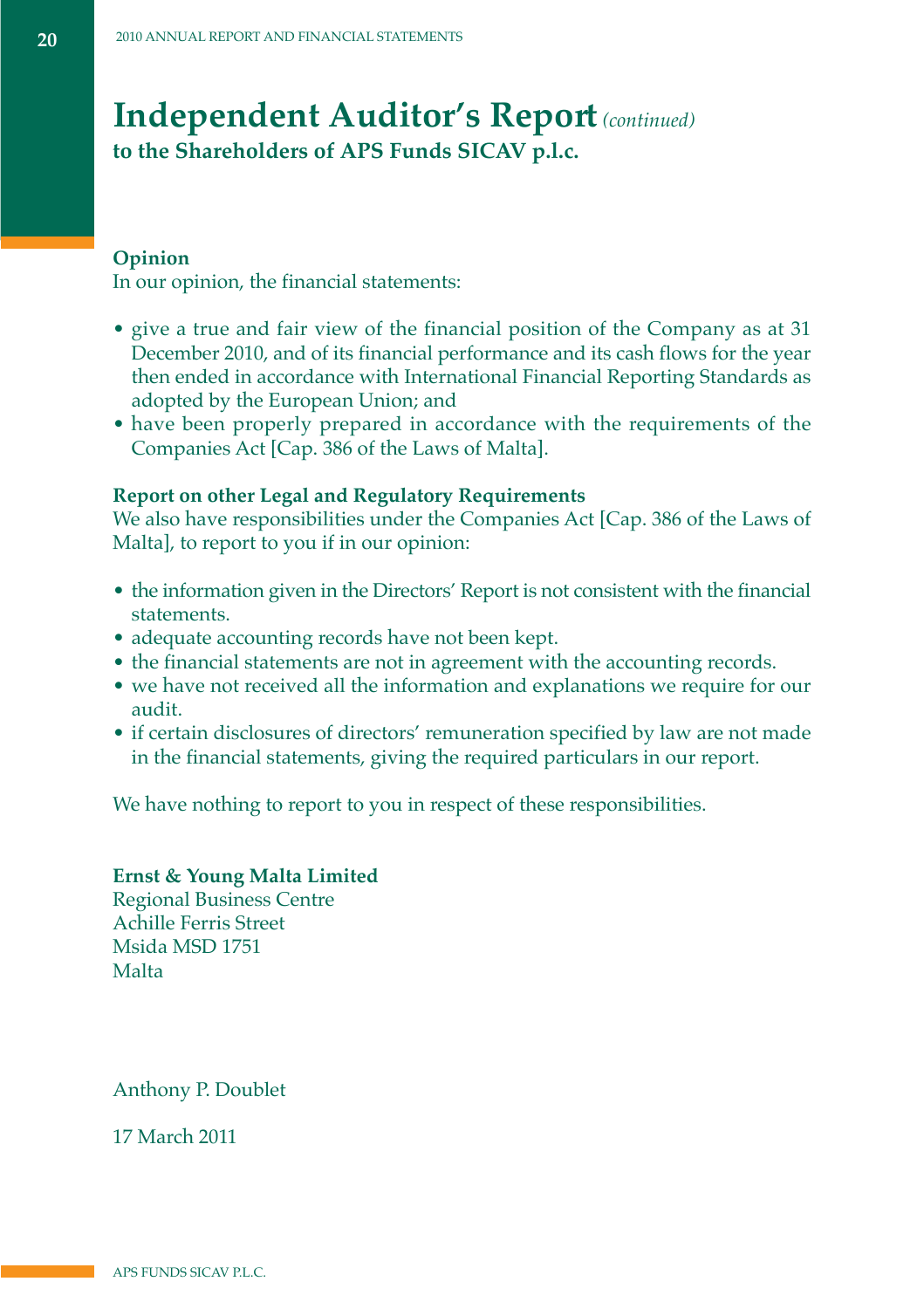Ivverifikajna d-dikjarazzjonijiet finanzjarji tal-APS Funds SICAV p.l.c. kif murija f'pa©ni 24 sa 47 li jinkludu l-karti tal-bilanç fil-31 ta' Diçembru 2010, l-kontijiet tal-qligħ u telf, analiżi ta' kambjamenti fl-attiv nett attribwit lill-azzjonisti u analiżi tad-dħul u l-ħruġ tal-flus għas-sena li għalqet, kif ukoll sinteżi tal-prinċipji ta' kontabilita` ewlenin u noti oħra ta' spjegazzjoni.

#### **Ir-responsabbilita` tad-Diretturi g˙ad-Dikjarazzonijiet Finanzjarji**

Id-Diretturi huma responsabbli għall-preparazzjoni u l-preżentazzjoni gusta ta' dawn id-dikjarazzjonijiet finanzjarji skont l-International Financial Reporting Standards kif addottati mill-Unjoni Ewropea u skont kif stipulat mill-Att dwar il-Kumpaniji [Kap. 386 tal-Liğijiet ta' Malta], kif spjegat fid-Dikjarazzjonijiet tarresponsabbilitajiet tad-Diretturi f'paġna 18. Ir-responsabbilita` tinkludi l-ippjanar, l-implimentazzjoni u l-manteniment ta' kontrolli nterni rilevanti g˙all-preparazzjoni u l-preżentazzjoni gusta tad-dikjarazzjonijiet finanzjarji li ma jinkludux informazzjoni li materjalment ma tirriflettix ir-realta`, dovuta kemm għal frodi kif ukoll żbalji; l-għażla u l-użu ta' policies tal-accounting li huma xierqa; u li jsiru stimi finanzjarji li huma raġonevoli fiċ-čirkostanzi.

#### **Responsabbilita` tal-Awditur**

Ir-responsabbilita` taghna hi li nesprimu opinjoni dwar dawn id-dikjarazzjonijiet finanzjarji abbażi tal-verifikazzjoni tagħna. Għamilna l-verifika tagħna skont International Standards on Auditing. Dawn l-istandards jeżigu minna li nimxu skont l-etika meħtieġa u li nippjanaw u nagħmlu l-verifika sabiex b'mod raġonevoli nassiguraw li d-dikjarazzjonijiet finanzjarji ma jinkludux informazzjoni li materjalment ma tirriflettix ir-realta`.

Il-verifika tad-dikjarazzjonijiet finanzjarji tirrikjedi proçeduri sabiex tinkiseb levidenza meħtieġa għall-verifika tal-ammonti u l-ispjegazzjonijiet inklużi fiddikjarazzjonijiet finanzjarji. Il-proceduri magħżula huma skont il-fehma ta' lawditur, li jinkludu valutazzjoni tar-riskji ta' informazzjoni fid-dikjarazzjonijiet finanzjarji li materjalment ma jirriflettux ir-realta`, kemm minħabba frodi kif ukoll zbalji. F'din il-valutazzjoni, l-awditur jikkunsidra l-kontrolli nterni rilevanti għallpreparazzjoni u l-preżentazzjoni gusta tad-dikjarazzjonijiet finanzjarji tal-entita` sabiex jadotta proceduri ta' verifika addotti għac-cirkustanzi, iżda mhux għallfini li jesprimi opinjoni dwar kemm il-kontrolli nterni tal-entita` huma effettivi. Il-verifika tad-dikjarazzjonijiet finanzjarji tinkludi wkoll evalwazzjoni ta' kemm il-policies tal-accounting użati huma xierqa u kemm l-istimi finanzjarji magħmula mid-diretturi huma raġonevoli, kif ukoll evalwazzjoni ġenerali tal-preżentazzjoni tad-dikjarazzjonijiet finanzjarji.

Ahna nemmnu li l-evidenza miksuba matul il-process ta' verifika taddikjarazzjonijiet finanzjarji hija suffičjenti u xierqa sabiex tipprovdi bażi għallopinjoni taghna.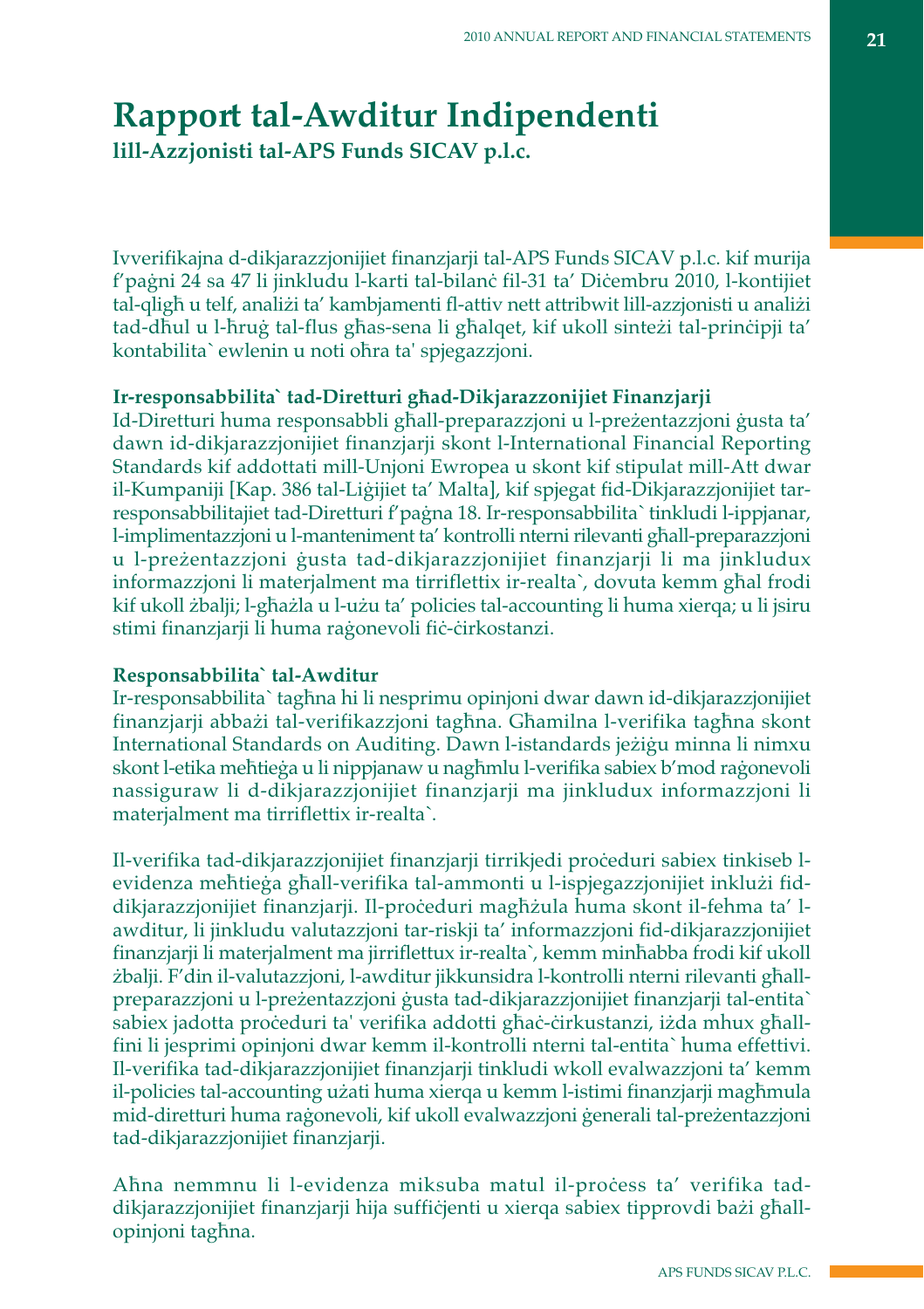### **Rapport tal-Awditur Indipendenti** *(ikompli)* **lill-Azzjonisti tal-APS Funds SICAV p.l.c.**

#### **Opinjoni**

Fil-fehma taghna, id-dikjarazzjonijiet finanzjarji:

- juru qaghda sewwa u korretta tal-istat finanzjarju tal-kumpanija fil-31 ta' Dicembru 2010, u tar-riżultat finanzjarju u d-dħul u l-ħruġ tal-flus tagħha għassena li għalqet, skont l-International Financial Reporting Standards kif addottati mill-Unjoni Ewropea; u
- huma konformi mad-dispozizzjonijiet ta' l'Att dwar il-Kumpaniji [Kap. 386 tal-Ligijiet ta' Malta].

#### Rapport dwar obligazzjonijiet Legali u Regolatorji ohra

Skont l-att dwar il-Kumpaniji [Kap. 386 tal-Liğijiet ta' Malta], għandna wkoll irresponsabbilita` li nirrapurtawlkom jekk fl-opinjoni taghna:

- it-taghrif moghti fir-Rapport tad-Diretturi ma jkunx jaqbel mad-dikjarazzjonijiet finanzjarji.
- ma įkunux inżammu records xierqa tal-kontijiet finanzjarji.
- id-dikjarazzjonijiet finanzjarji ma jkunux jaqblu ma records tal-kontijiet.
- ma nkunux ksibna t-tag $\overline{h}$ rif u l-ispjegazzjonijiet kollha me $\overline{h}$ tiega g $\overline{h}$ all-finijiet tal-verifika taghna.
- fid-dikjarazzjonijiet finanzjarji hemm nuqqas ta' certu taghrif dwar irrimunerazzjoni tad-diretturi kif meħtieġ mill-liġi, u ninkludu d-dettalji meħtieġa fir-rapport taghna.

M' ghandna xejn x'nirrapurtawlkom fir-rigward ta' dawn ir-responsabbiltajiet.

#### **Ernst & Young Malta Limited**

Regional Business Centre Achille Ferris Street Msida MSD 1751 Malta

Anthony P. Doublet

17 ta' Marzu 2011

*N.B il-verżjoni bl-Ingliż hija l-verżjoni uffičjali.*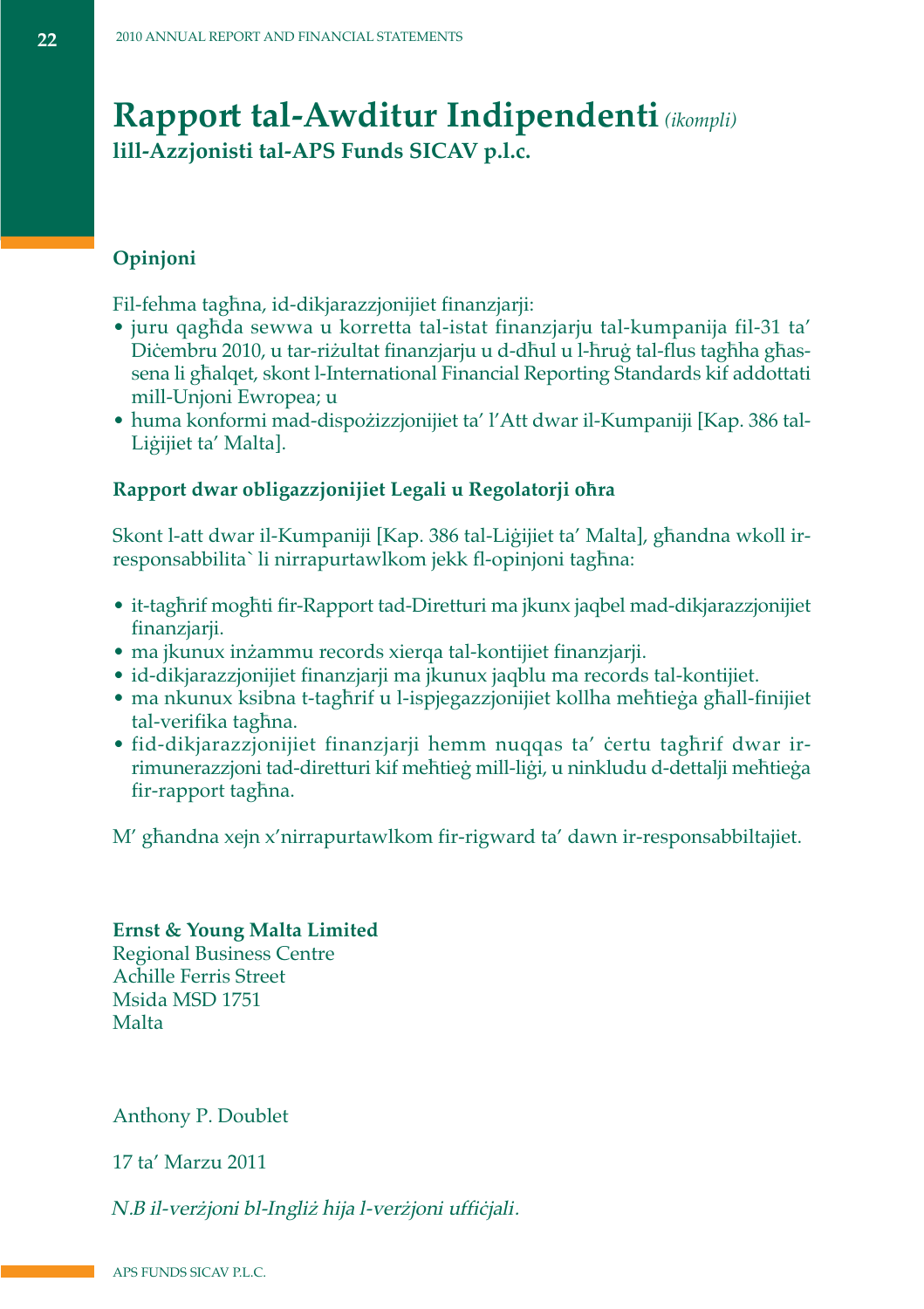### **Report of the Custodian**

We, Bank of Valletta p.l.c., as Custodian to the APS Funds SICAV p.l.c. ("the Company") hereby confirm that having enquired into the conduct of the Manager during the year ended 31 December 2010, it is our opinion that during this year, the Company and its Fund have been managed:

- (i) in accordance with the limitations imposed on the investment and borrowing powers of the Fund by the constitutional documents and by the Malta Financial Services Authority; and
- (ii) otherwise in accordance with the provisions of the constitutional documents and the Fund's licence conditions.



BOV Centre, Cannon Road, Sta Venera SVR 9030, Malta

17 March 2011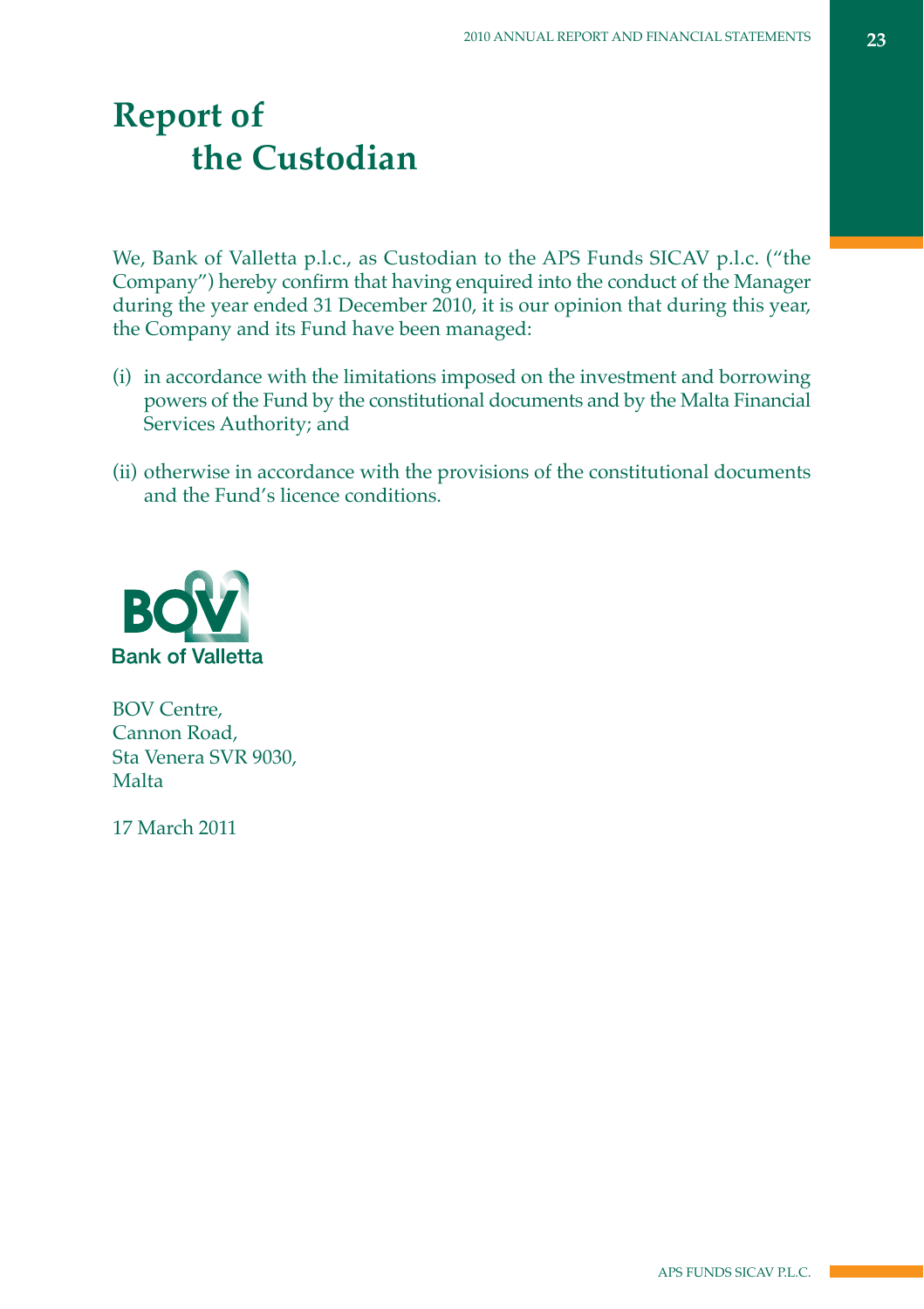# **Statements of Financial Position**

*as at 31 December 2010*

|                                                               |              | <b>APS Funds</b> |            |                       |
|---------------------------------------------------------------|--------------|------------------|------------|-----------------------|
|                                                               | SICAV p.l.c. |                  |            | <b>APS</b>            |
|                                                               |              | Combined         | Income     |                       |
|                                                               |              | <b>Statement</b> |            | Fund                  |
|                                                               | 31.12.2010   | 31.12.2009       | 31.12.2010 | 31.12.2009            |
|                                                               | €            | €                | €          | €                     |
| <b>ASSETS</b>                                                 |              |                  |            |                       |
| Financial assets at fair value                                |              |                  |            |                       |
| through profit or loss                                        |              |                  |            |                       |
| (note 5a)                                                     | 16,099,246   | 11,527,034       | 16,099,246 | 11,527,034            |
|                                                               |              |                  |            |                       |
| Other investments -                                           |              |                  |            |                       |
| term deposits (note 5b)                                       | 3,800,000    | 2,050,000        | 3,800,000  | 2,050,000             |
| Accrued income                                                | 353,658      | 205,967          | 353,658    | 205,967               |
| Other receivables                                             | 21,000       |                  | 21,000     |                       |
| Bank balances (note 13)                                       | 194,542      | 72,484           | 193,342    | 71,284                |
|                                                               |              |                  |            |                       |
| <b>Total assets</b>                                           | 20,468,446   | 13,855,485       | 20,467,246 | 13,854,285            |
|                                                               |              |                  |            |                       |
| <b>LIABILITIES</b>                                            |              |                  |            |                       |
| Accrued expenses (note 6)                                     | 54,797       | 48,422           | 54,797     | 48,422                |
| Other creditors (note 6)                                      | 2,395        | 20,183           | 2,395      | 20,183                |
|                                                               | 57,192       | 68,605           | 57,192     | 68,605                |
|                                                               | 20,411,254   | 13,786,880       |            | 20,410,054 13,785,680 |
| Represented by:<br>Net assets attributable<br>to shareholders | 20,411,254   | 13,786,880       | 20,410,054 | 13,785,680            |
|                                                               |              |                  |            |                       |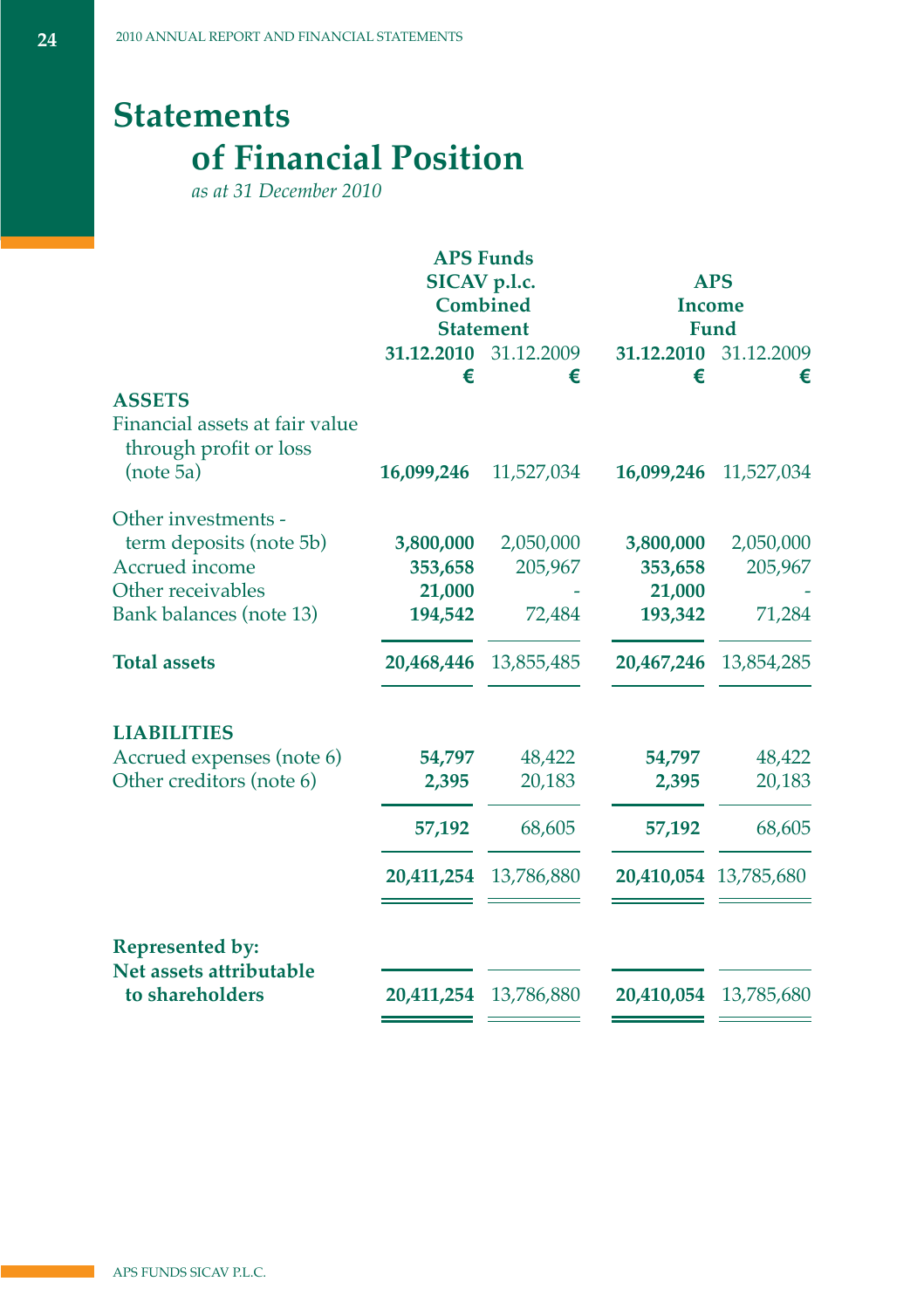|                                                        | <b>APS Funds</b><br>SICAV p.l.c.<br>Combined<br><b>Statement</b> | <b>APS</b><br>Income<br>Fund |
|--------------------------------------------------------|------------------------------------------------------------------|------------------------------|
| <b>Salient Statistics</b>                              |                                                                  |                              |
| <b>Shares in issue as at 31 December 2010 (note 7)</b> |                                                                  |                              |
| <b>Founder Shares</b>                                  | 1,200.000                                                        |                              |
| Accumulator                                            | 10,870.742                                                       | 10,870.742                   |
| <b>Distributor</b>                                     | 186,642.133                                                      | 186,642.133                  |
|                                                        | €                                                                | €                            |
| Net asset value as at 31 December 2010                 | 20,411,254                                                       | 20,410,054                   |
| Net asset value as at 31 December 2009                 | 13,786,880                                                       | 13,785,680                   |
| Net asset value per Accumulator share                  |                                                                  |                              |
| as at 31 December 2010 (note $8$ )                     |                                                                  | 111.9853                     |
| Net asset value per Distributor share                  |                                                                  |                              |
| as at 31 December 2010 (note $8$ )                     |                                                                  | 102.8314                     |
| Net asset value per Accumulator share                  |                                                                  |                              |
| as at 31 December 2009                                 |                                                                  | 106.3573                     |
| Net asset value per Distributor share                  |                                                                  |                              |
| as at 31 December 2009                                 |                                                                  | 101.4750                     |

These financial statements on pages 24 to 47 were authorised for issue by the Board of Directors on the 17th March 2011 and were signed on its behalf by:

*Chairman* 

**Dr. Mario Felice Mr. George Cassola**<br>Chairman Director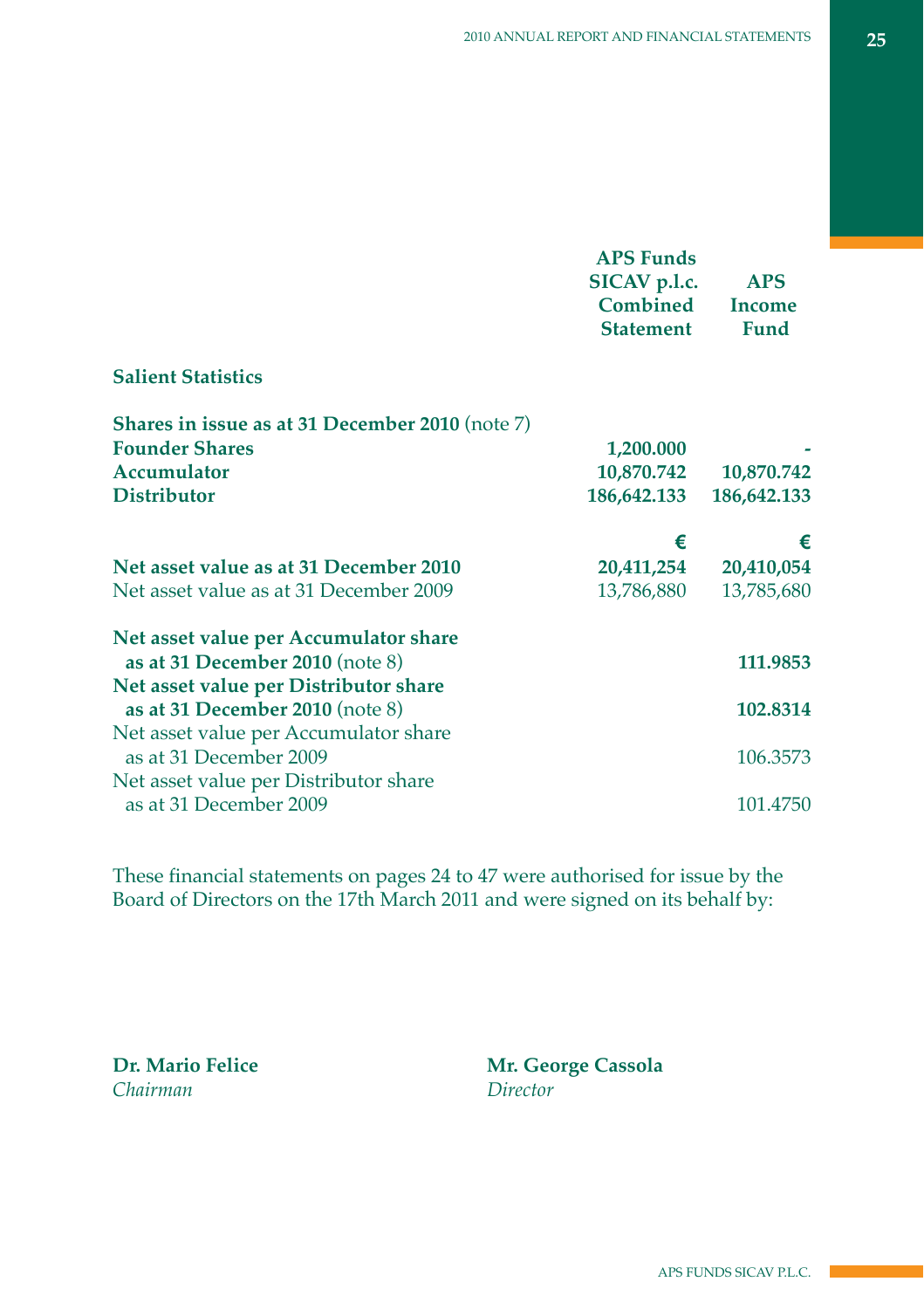## **Statements of Changes in Net Assets Attributable to Shareholders**

*for the year ended 31 December 2010*

| SICAV p.l.c.<br>Combined<br><b>Statement</b><br>€<br>13,786,880<br>6,511,257 | 31.12.2010 31.12.2009<br>€<br>10,879,365 | Income<br>€<br>13,785,680 | <b>APS</b><br>Fund<br>31.12.2010 31.12.2009<br>€<br>10,878,165 |
|------------------------------------------------------------------------------|------------------------------------------|---------------------------|----------------------------------------------------------------|
|                                                                              |                                          |                           |                                                                |
|                                                                              |                                          |                           |                                                                |
|                                                                              |                                          |                           |                                                                |
|                                                                              |                                          |                           |                                                                |
|                                                                              |                                          |                           |                                                                |
|                                                                              |                                          |                           |                                                                |
|                                                                              |                                          |                           |                                                                |
|                                                                              | 2,865,533                                | 6,511,257                 | 2,865,533                                                      |
| (205,506)                                                                    | (101,685)                                | (205,506)                 | (101, 685)                                                     |
| 43,136                                                                       | 29.690                                   | 43,136                    | 29,690                                                         |
|                                                                              | 113,977                                  | 275,487                   | 113,977                                                        |
|                                                                              |                                          |                           |                                                                |
|                                                                              | 275,487<br>20,411,254                    | 13.786.880                | 20,410,054 13,785,680                                          |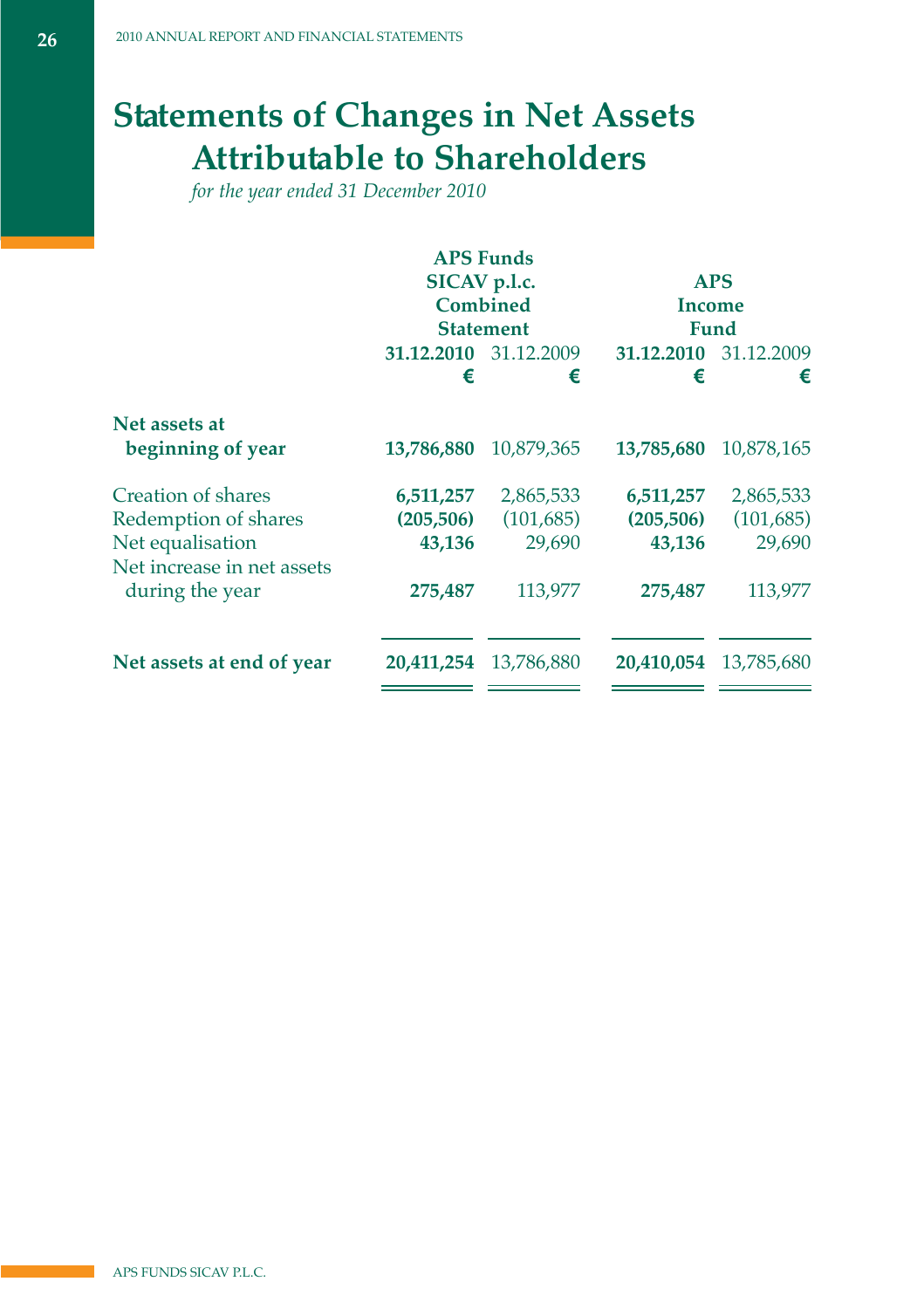## **Statements of Comprehensive Income**

*for the year ended 31 December 2010*

|                                             |                                              | <b>APS Funds</b> |            |            |  |
|---------------------------------------------|----------------------------------------------|------------------|------------|------------|--|
|                                             | SICAV p.l.c.<br>Combined<br><b>Statement</b> |                  | <b>APS</b> |            |  |
|                                             |                                              |                  | Income     |            |  |
|                                             |                                              |                  | Fund       |            |  |
|                                             | 31.12.2010                                   | 31.12.2009       | 31.12.2010 | 31.12.2009 |  |
|                                             | €                                            | €                | €          | €          |  |
| Income                                      |                                              |                  |            |            |  |
| Interest from loans                         |                                              |                  |            |            |  |
| and receivables                             | 81,302                                       | 33,096           | 81,302     | 33,096     |  |
| Dividend income                             | 46,408                                       | 38,453           | 46,408     | 38,453     |  |
| Net gain on financial assets                |                                              |                  |            |            |  |
| at fair value through                       |                                              |                  |            |            |  |
| profit or loss                              | 1,024,772                                    | 802,391          | 1,024,772  | 802,391    |  |
|                                             | 1,152,482                                    | 873,940          | 1,152,482  | 873,940    |  |
| <b>Expenses</b>                             |                                              |                  |            |            |  |
| Management fee (note 9a)                    | 127,323                                      | 86,713           | 127,323    | 86,713     |  |
| Administration fee (note 9b)                | 25,173                                       | 23,723           | 25,173     | 23,723     |  |
| Custodian fee (note 9c)                     | 9,587                                        | 8,762            | 9,587      | 8,762      |  |
| <b>Transaction costs</b>                    | 2,356                                        | 3,669            | 2,356      | 3,669      |  |
| Legal and professional fees                 | 7,688                                        | 9,485            | 7,688      | 9,485      |  |
| Directors' remuneration                     | 4,500                                        | 4,500            | 4,500      | 4,500      |  |
| Auditor's remuneration (note 9d)            | 1,923                                        | 1,923            | 1,923      | 1,923      |  |
| Publicity, printing<br>and publishing costs | 27,748                                       | 23,027           | 27,748     | 23,027     |  |
| Compliance fees                             | 2,300                                        | 2,300            | 2,300      | 2,300      |  |
| General administrative costs                | 5,821                                        | 15,822           | 5,821      | 15,822     |  |
|                                             | 214,419                                      | 179,924          | 214,419    | 179,924    |  |
| Net income                                  | 938,063                                      | 694,016          | 938,063    | 694,016    |  |
| Finance costs - distributions               |                                              |                  |            |            |  |
| to shareholders (note 10)                   | (558,055)                                    | (505, 200)       | (558, 055) | (505, 200) |  |
| Tax expense on<br>income (note 11)          | (104, 521)                                   | (74, 839)        | (104, 521) | (74, 839)  |  |
| Net increase in net assets                  |                                              |                  |            |            |  |
| during the year                             | 275,487                                      | 113,977          | 275,487    | 113,977    |  |
|                                             |                                              |                  |            |            |  |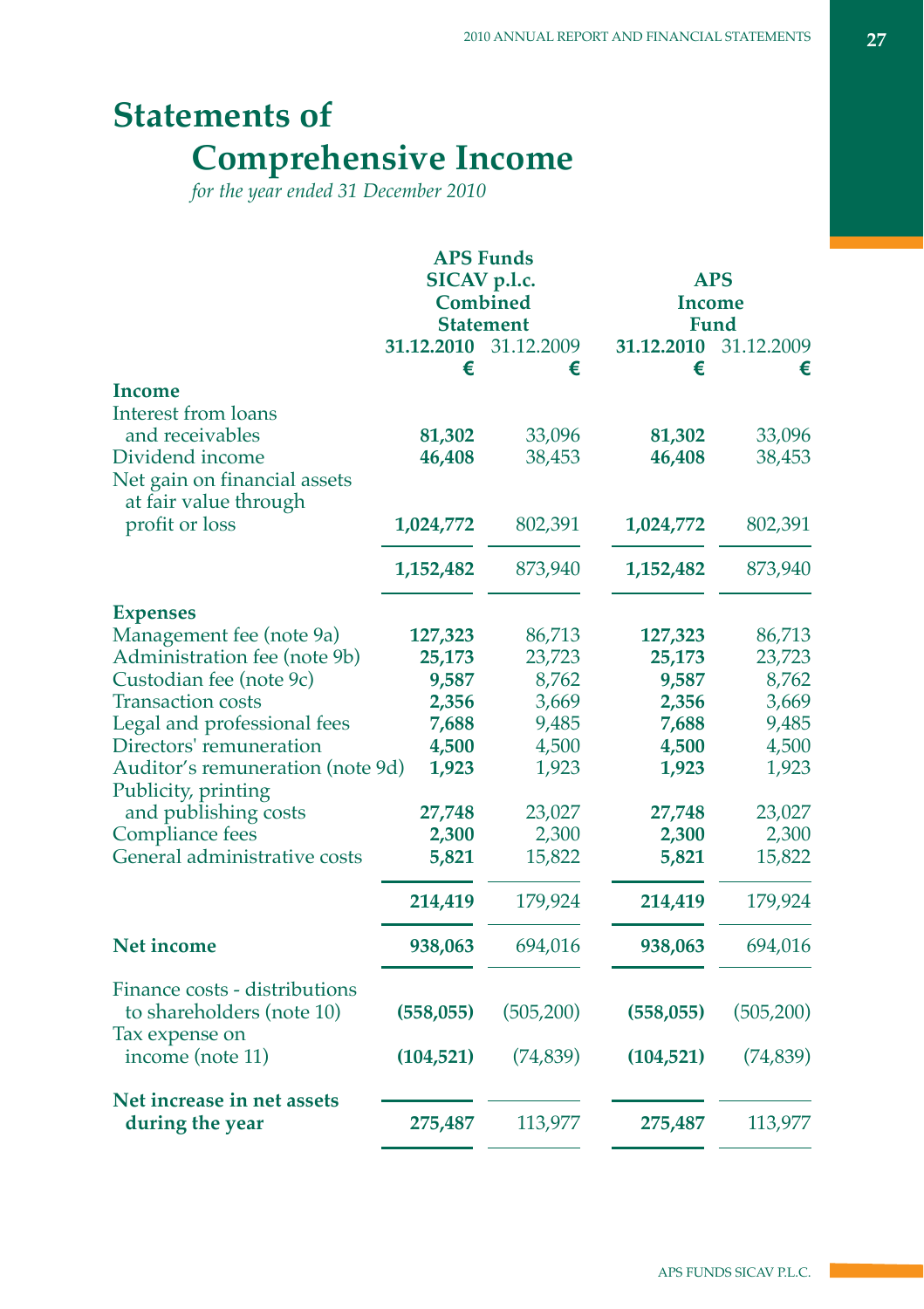# **Statements of Cash Flows**

*for the year ended 31 December 2010*

|                                                                                                      |                | <b>APS Funds</b>            |                |                             |
|------------------------------------------------------------------------------------------------------|----------------|-----------------------------|----------------|-----------------------------|
|                                                                                                      |                | SICAV p.l.c.                |                | <b>APS</b>                  |
|                                                                                                      |                | Combined                    |                | Income                      |
|                                                                                                      |                | <b>Statement</b>            |                | Fund                        |
|                                                                                                      |                | 31.12.2010 31.12.2009       | 31.12.2010     | 31.12.2009                  |
|                                                                                                      | €              | €                           | €              | €                           |
| Cash flows from operating activities                                                                 |                |                             |                |                             |
| Interest received                                                                                    | 651,544        | 582,091                     | 651,544        | 582,091                     |
| Dividend income received                                                                             | 46,408         | 38,453                      | 46,408         | 38,453                      |
| Other income                                                                                         | 19,917         |                             | 19,917         |                             |
| Operating expenses paid                                                                              | (205, 688)     | (192, 542)                  | (205, 688)     | (192, 542)                  |
| Tax paid                                                                                             | (92, 420)      | (68, 573)                   | (92, 420)      | (68, 573)                   |
| Purchase of investments                                                                              | (11, 191, 119) | (5,833,340)                 | (11, 191, 119) | (5,833,340)                 |
| Proceeds from sale                                                                                   |                |                             |                |                             |
| of investments                                                                                       | 5,100,716      | 3,250,040                   | 5,100,716      | 3,250,040                   |
| Net cash used in                                                                                     |                |                             |                |                             |
| operating activities                                                                                 |                | $(5,670,642)$ $(2,223,871)$ |                | $(5,670,642)$ $(2,223,871)$ |
| Cash flows from financing activities<br>Amounts received on<br>creation of shares<br>Amounts paid on | 6,556,471      | 2,897,183                   | 6,556,471      | 2,895,983                   |
| redemption of shares                                                                                 | (207, 583)     | (102, 446)                  | (207, 583)     | (102, 446)                  |
| Distributions paid                                                                                   | (556, 188)     | (504, 671)                  | (556, 188)     | (504, 671)                  |
| Net cash generated<br>from financing activities                                                      | 5,792,700      | 2,290,066                   | 5,792,700      | 2,288,866                   |
|                                                                                                      |                |                             |                |                             |
| Movements in cash<br>and cash equivalents<br>Cash and cash equivalents                               | 122,058        | 66,195                      | 122,058        | 64,995                      |
| at beginning of year                                                                                 | 72,484         | 6,289                       | 71,284         | 6,289                       |
| Cash and cash equivalents                                                                            |                |                             |                |                             |
| at end of year (note 13)                                                                             | 194,542        | 72,484                      | 193,342        | 71,284                      |

 $\mathcal{L}(\mathcal{A})$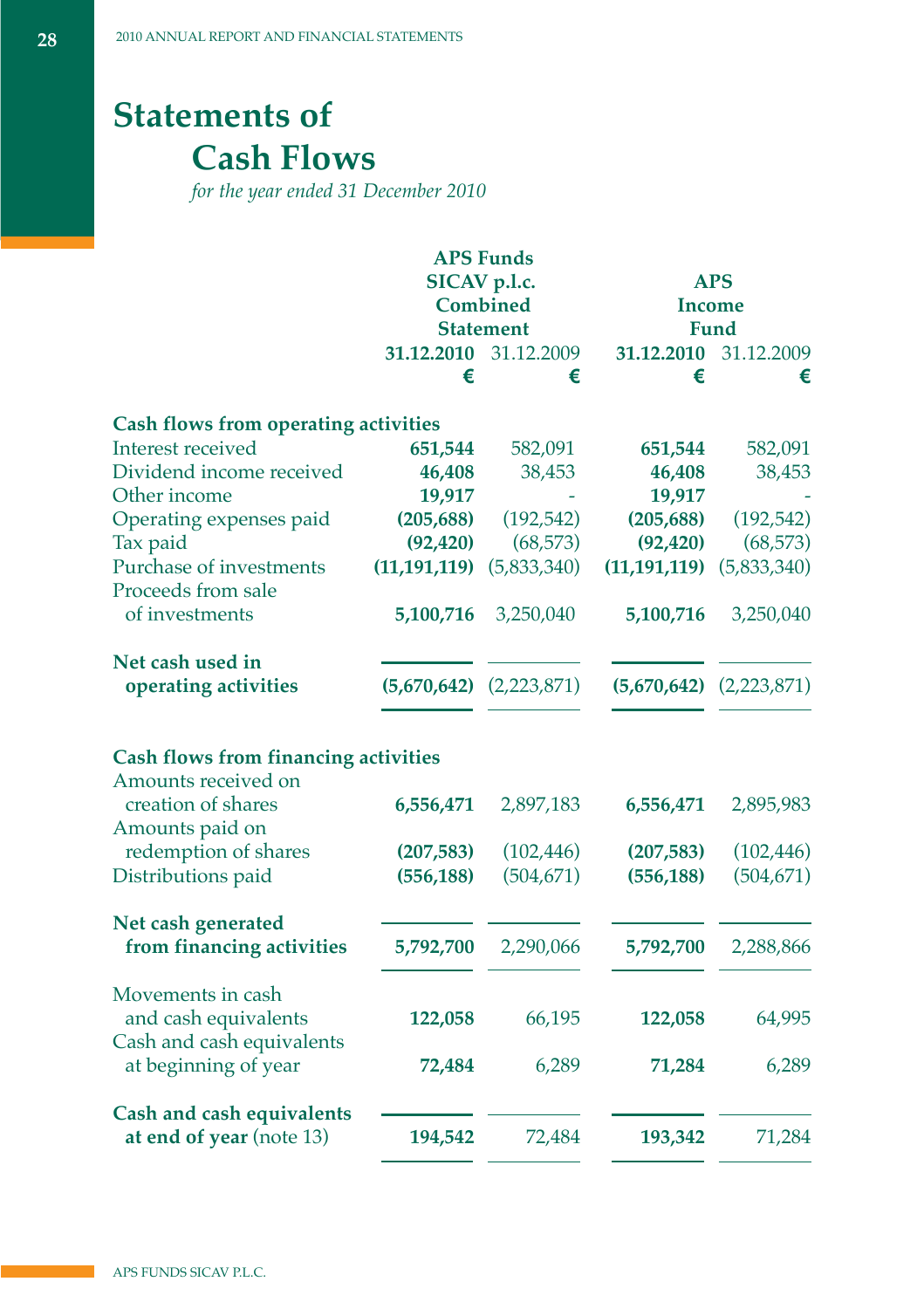### **Notes to the Financial Statements**

#### **1. CORPORATE INFORMATION**

APS Funds SICAV p.l.c. ("the Company") is an open-ended investment company and was incorporated as a public company with limited liability in Malta on 24 January 2008. The Company consists of one Fund, the APS Income Fund ("the Fund"), licensed by the Malta Financial Services Authority as a Collective Investment Scheme under the Investment Services Act [Cap. 370 of the Laws of Malta]. The Fund was launched on 22 April 2008. The shares of the Fund are listed on the Official List of the Malta Stock Exchange.

#### **2. BASIS OF PREPARATION**

These financial statements have been prepared in accordance with International Financial Reporting Standards ("IFRS"s) as adopted for use in the European Union, and comply with the Companies Act, [Cap. 386 of the Laws of Malta]. They have also been prepared in accordance with the requirements of the Malta Financial Services Authority's Investment Services Rules for Retail Collective Investment Schemes. These financial statements have been prepared under the historical cost convention, as modified by the revaluation of financial assets held at fair value through profit or loss.

In line with International Financial Reporting Standards, the Company presented assets and liabilities in order of their liquidity, rather than split between current and non-current, since this presentation is reliable and more relevant to this Company.

Financial assets at fair value through profit or loss are intended to be held for an indefinite period of time and may be sold in response to needs for liquidity or in accordance to the Investment Advisor's recommendations. All other assets and liabilities are expected to be realised within one year.

The Company maintains an account for the Fund's portfolio, to which proceeds are credited, and against which expenses are charged. All references to net assets throughout this document refer to net assets attributable to shareholders.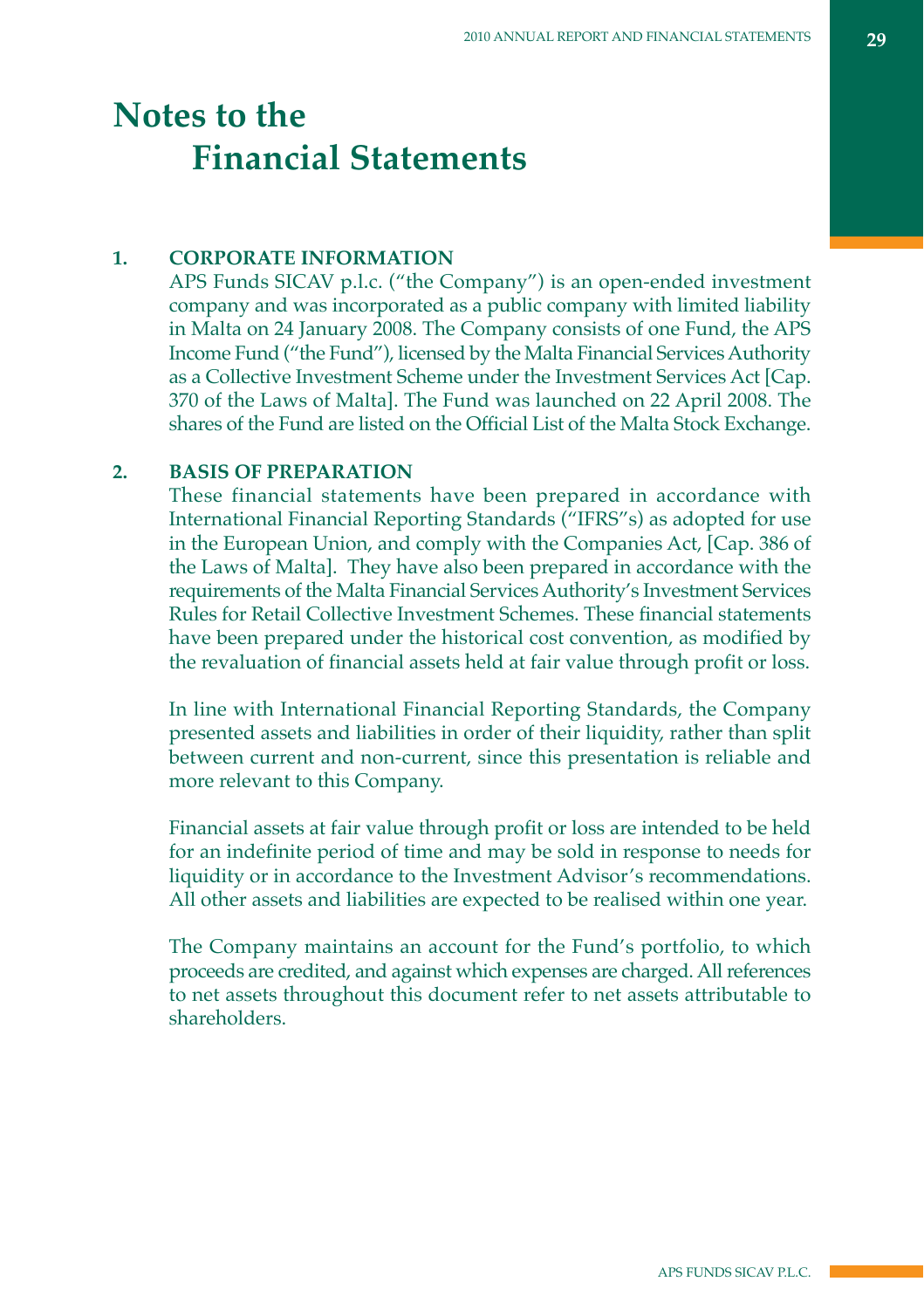### **Notes to the Financial Statements**

*(continued)*

#### **3. SUMMARY OF SIGNIFICANT ACCOUNTING POLICIES**

#### **Income recognition**

All distributions from financial assets included in the Statement of Comprehensive Income are recognised on the date on which the stock is quoted ex-dividend up to the Company's year end. Interest income from financial assets not classified as fair value through profit or loss is recognised using the effective interest method.

Other gains or losses, including interest income, arising from changes in the fair value of the financial assets at fair value through profit or loss category are presented in the Statement of Comprehensive Income within 'Net gain on financial assets at fair value through profit or loss' in the year in which they arise.

#### **Expenses**

Expenses are accounted for on an accrual basis.

#### **Foreign exchange translation**

The Company's and the Fund's functional currency is the Euro. Transactions carried out in currencies other than the functional currency, are translated at exchange rates ruling at the transaction dates. Assets and liabilities designated in currencies other than the functional currency are translated into the functional currency at exchange rates ruling at the year end. All resulting differences are taken to the Statement of Comprehensive Income.

Translation differences on financial assets held at fair value through profit or loss are reported as part of the net fair value movement.

#### **Distribution policy**

In the absence of unforeseen circumstances, subject to the availability of distributable profits and in the absence of exceptional market conditions, the Directors expect to distribute to shareholders, on a bi-annual basis and after the deduction of expenses, part or all of the net income available for distribution by the APS Income Fund. Any undistributed income will be reflected in the net asset value per share of the Fund. Distributions are classified as finance costs in the Statement of Comprehensive Income and are recognised in the accounting year in which they are paid.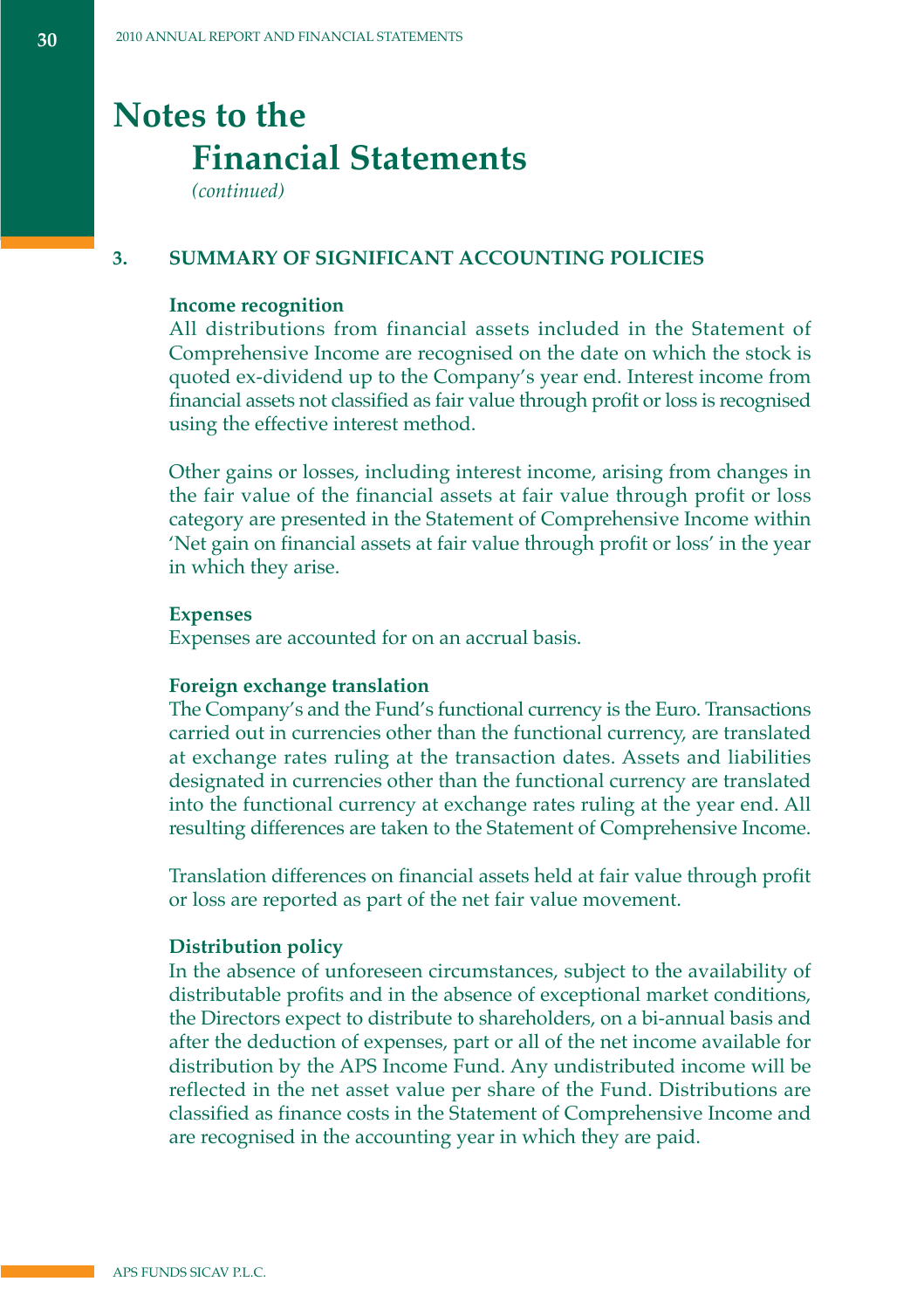### **Equalisation**

In the case of distributor shares, the Company operates an equalisation account to ensure that the amount distributed in respect of each share will be the same for all shares notwithstanding different dates of issue of those shares. Accordingly, a sum equal to that part of the issue/redemption price of a share, which reflects income (if any) accrued up to the date of issue/redemption, will be deemed to be an equalisation payment/charge and credited (in the case of share issues)/debited (in the case of share redemptions) by the Directors to the equalisation account. Part of the first distribution to holders of shares in respect of which equalisation payments are made, will be paid out of the equalisation account.

#### **Financial Assets**

The Company classifies its financial assets into the following categories: financial assets at fair value through profit or loss and loans and receivables. The classification is dependant on the purpose for which the investments were acquired. The Directors determine the appropriate classification of investments at the time of purchase and re-evaluate such designation at the reporting date.

- Financial assets at fair value through profit or loss are those that are designated by the Directors at fair value through profit or loss at inception. Financial assets designated at fair value through profit or loss at inception are those that are managed and their performance evaluated on a fair value basis in accordance with the Fund's documented investment strategy.
- Loans and receivables are non-derivative financial assets with fixed and determinable payments that are not quoted in an active market. Loans and receivables consist of term-deposits held with credit institutions, accrued income, other receivables and cash and cash equivalents.

Purchases and sales of financial assets are recognised on trade date, the date on which the Company commits to purchase or sell the asset. Financial assets are initially recognised at fair value, and transaction costs for all financial assets carried at fair value through profit or loss are expensed as incurred. Financial assets are derecognised when the rights to receive cash flows from the investments have expired or the Company has transferred substantially all risks and rewards of ownership. Financial assets at fair value through profit or loss are subsequently remeasured at fair value.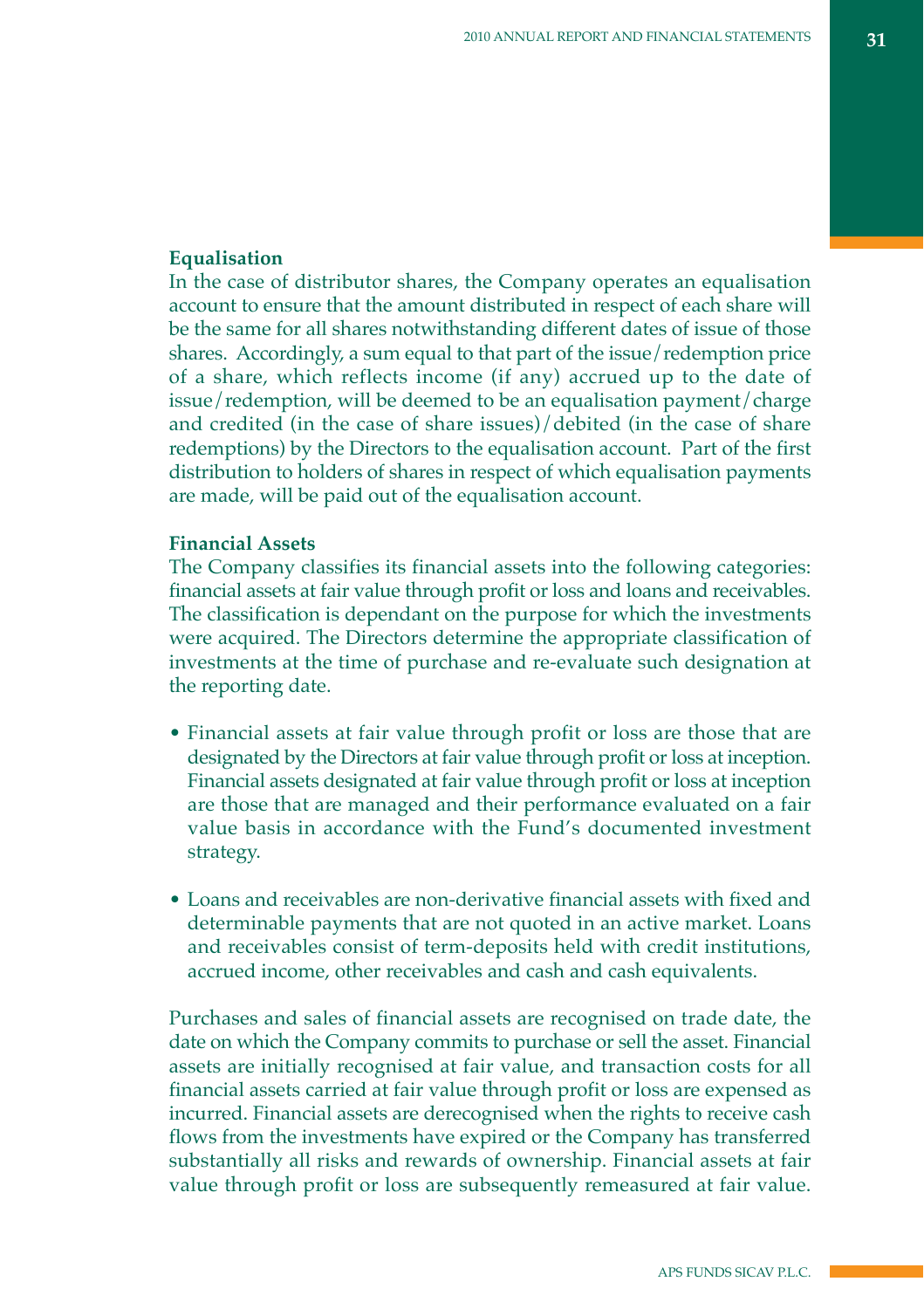## **Notes to the Financial Statements**

*(continued)*

Realised and unrealised gains and losses arising from changes in the fair value of the financial assets at fair value through profit or loss category are included in the Statement of Comprehensive Income in the year in which they arise. Loans and receivables are carried at amortised cost using the effective interest method less any allowance for impairment.

The fair value of financial instruments listed or dealt on a regulated market, is based on the latest available price, appearing to the Directors. In the case of financial instruments which are quoted, listed or normally dealt in or under the rules of a regulated market but in respect of which, for any reason, prices on that regulated market may not be available at any relevant time, the value thereof shall be determined by reference to prices sought from dealers, brokers or pricing service providers.

#### **Share capital**

The share capital of the Fund is redeemable at the shareholders' option and is classified as a financial liability. The shares can be put back to the Fund at any dealing day for cash equal to a proportionate share of the Fund's net asset value.

The share capital is carried at the redemption amount that is payable at the balance sheet date if the shareholder exercised its right to put the share back to the Fund. Such net asset value per share would be payable in the case where the balance sheet date is a dealing day.

#### **Cash and cash equivalents**

For the purpose of the Statement of Cash Flow, cash and cash equivalents comprise deposits held at call with banks.

#### **Critical accounting estimates and judgements**

Estimates and judgements are continually evaluated and based on experience and other factors including expectations of future events that are believed to be reasonable under the circumstances.

In the opinion of the Directors, the accounting estimates and judgements made in the course of preparing these financial statements are not difficult, subjective or complex to a degree which would warrant their description as critical in terms of the requirements of International Accounting Standard ("IAS") 1 (revised).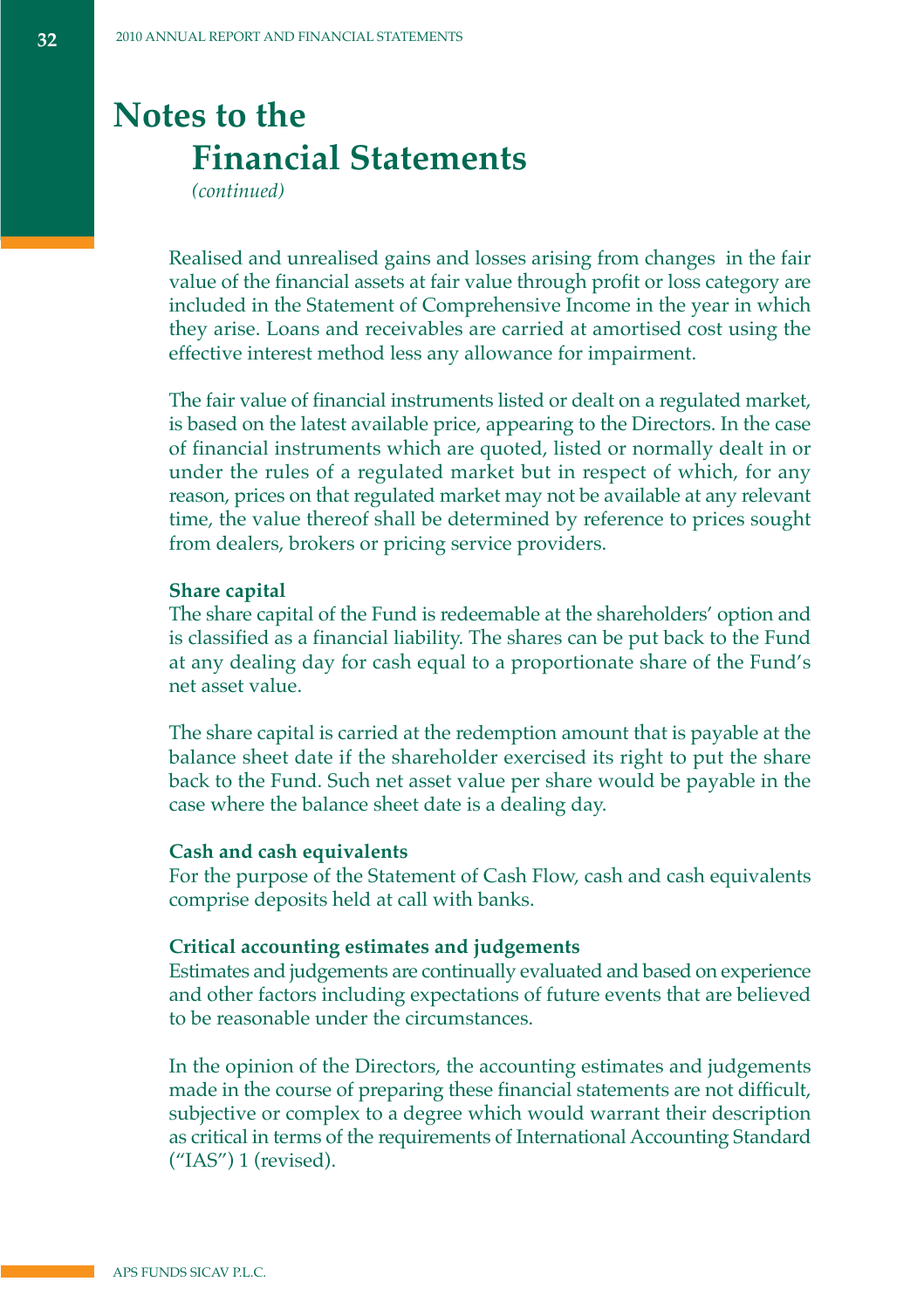#### **4. CHANGES IN ACCOUNTING POLICIES AND DISCLOSURES** The accounting policies adopted are consistent with those of the previous financial year except for the following new and amended IFRS and IFRIC interpretations adopted as of 1 January 2010:

- IFRS 1 First-time Adoption of International Financial Reporting Standards, restructured, effective for annual periods beginning on or after 1 July 2009
- IFRS 1 First-time Adoption of International Financial Reporting Standards - additional exemptions, effective for annual periods beginning on or after 1 January 2010
- IFRS 2 Share-based payment: Group cash-settled share based payment transactions effective for annual periods beginning on or after 1 January 2010
- IFRS 3 Business Combinations, Revised and IAS 27 Consolidated and Separate Financial Statements, (amended) effective for annual periods beginning on or after 1 July 2009, including consequential amendments to IAS 28 and IAS 31.
- IAS 39 Financial Instruments: Recognition and Measurement, Amendments for eligible hedged items, effective for annual periods beginning on or after 1 July 2009
- IFRIC 17 Distribution of Non-cash assets to owners, effective for annual periods beginning on or after 1 July 2009
- Improvements to IFRS (issued by the IASB in April 2009)

None of these adopted standards or interpretations had any impact on the accounting policies, financial position or performance of the Company.

#### **Standards, interpretations and amendments to published standards issued but not yet effective**

Up to the date of approval of these financial statements, certain new standards, amendments and interpretations to existing standards have been published and endorsed by the EU but are not yet effective for the current reporting period and which have not been adopted early. Unless as otherwise stated, none of these standards, interpretations and amendments are expected to have an impact on the financial position or performance of the Company. These are as follows: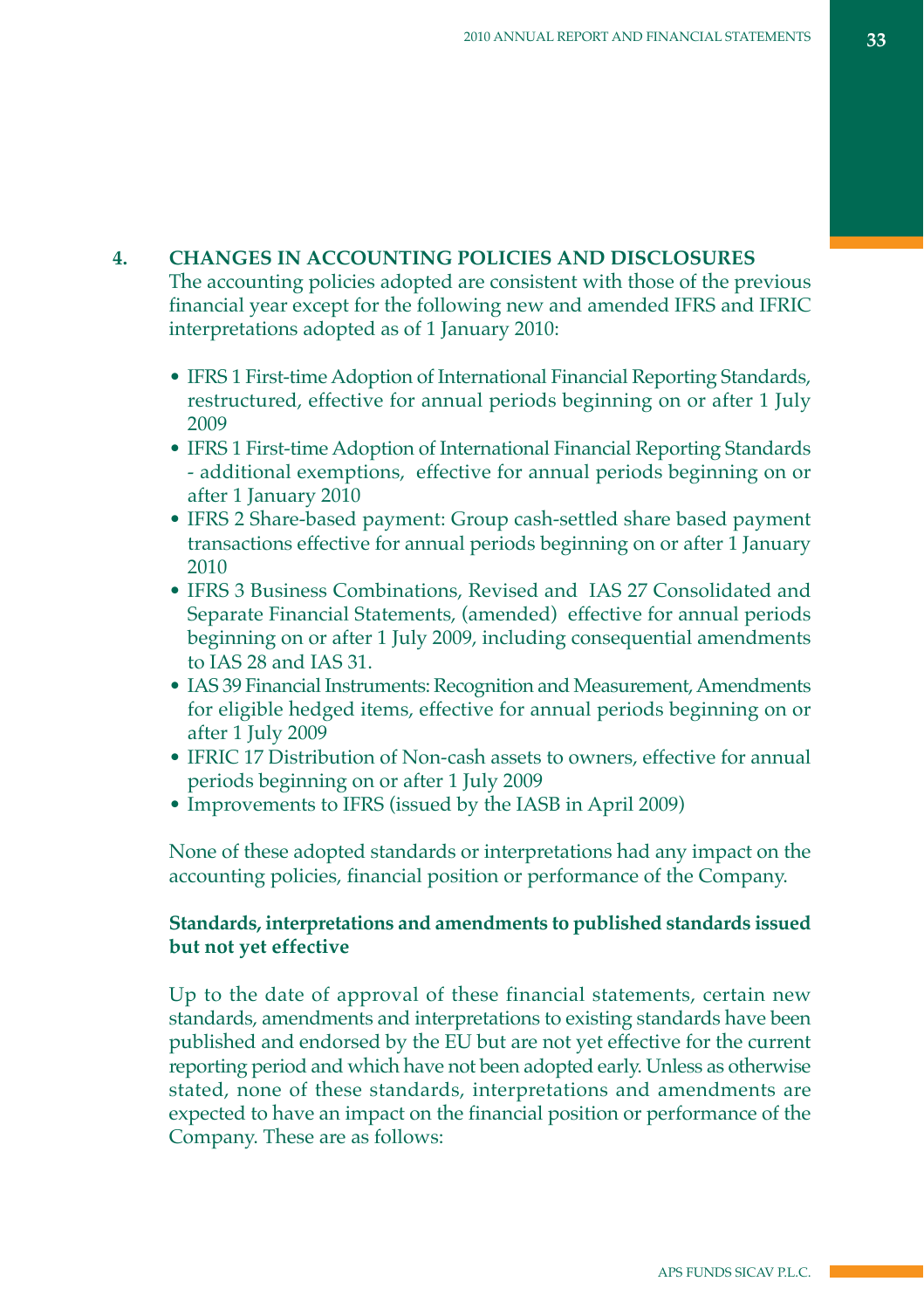### **Notes to the Financial Statements**

*(continued)*

- IFRS 1 First time adoption of International Financial Reporting Standards, Limited Exemption from comparative IFRS 7 disclosures for first time adopters, effective for annual periods beginning on or after 1 July 2010
- IAS 24 Related party disclosures- amendments, effective for annual periods beginning on or after 1 January 2011
- IAS 32 Financial Instruments: Presentation, Amendments relating to classification of rights issue, effective for annual periods beginning on or after 1 February 2010
- IFRIC 14 IAS 19 The limit on a Defined Benefit Asset, Minimum Funding Requirements and their Interaction, Amendments with respect to voluntary prepaid contributions, effective for annual periods beginning on or after 1 January 2011
- IFRIC 19 Extinguishing Financial Liabilities with Equity Instruments, effective for annual periods beginning on or after 1 July 2010

#### **Standards, interpretations and amendments that are not yet endorsed by the EU**

- IFRS 1 First-time Adoption of International Financial Reporting Standards, Amendments - Severe Hyperinflation and Removal of fixed dates for first-time adopters, effective for annual periods beginning on or after 1 July 2011
- IFRS 7 Financial Instruments: Disclosures, Amendment Transfer of Financial Assets, effective for annual periods beginning on or after 1 July 2011
- IFRS 9 Financial Instruments: Classification and Measurement, effective for annual periods beginning on or after 1 January 2013. This standard reflects the first phase on the replacement of IAS 39 and applies to the classification and measurement of financial assets as defined in IAS 39. The Company is considering the implications of this standard and its impact on the Fund's financial results and position.
- IAS 12 Income Taxes, Amendment Tax Recovery of Underlying Assets, effective for annual periods beginning on or after 1 January 2012
- Third omnibus improvement to IFRS issued by IASB in May 2010 (various effective dates, earliest for financial years beginning on or after 1 January 2011)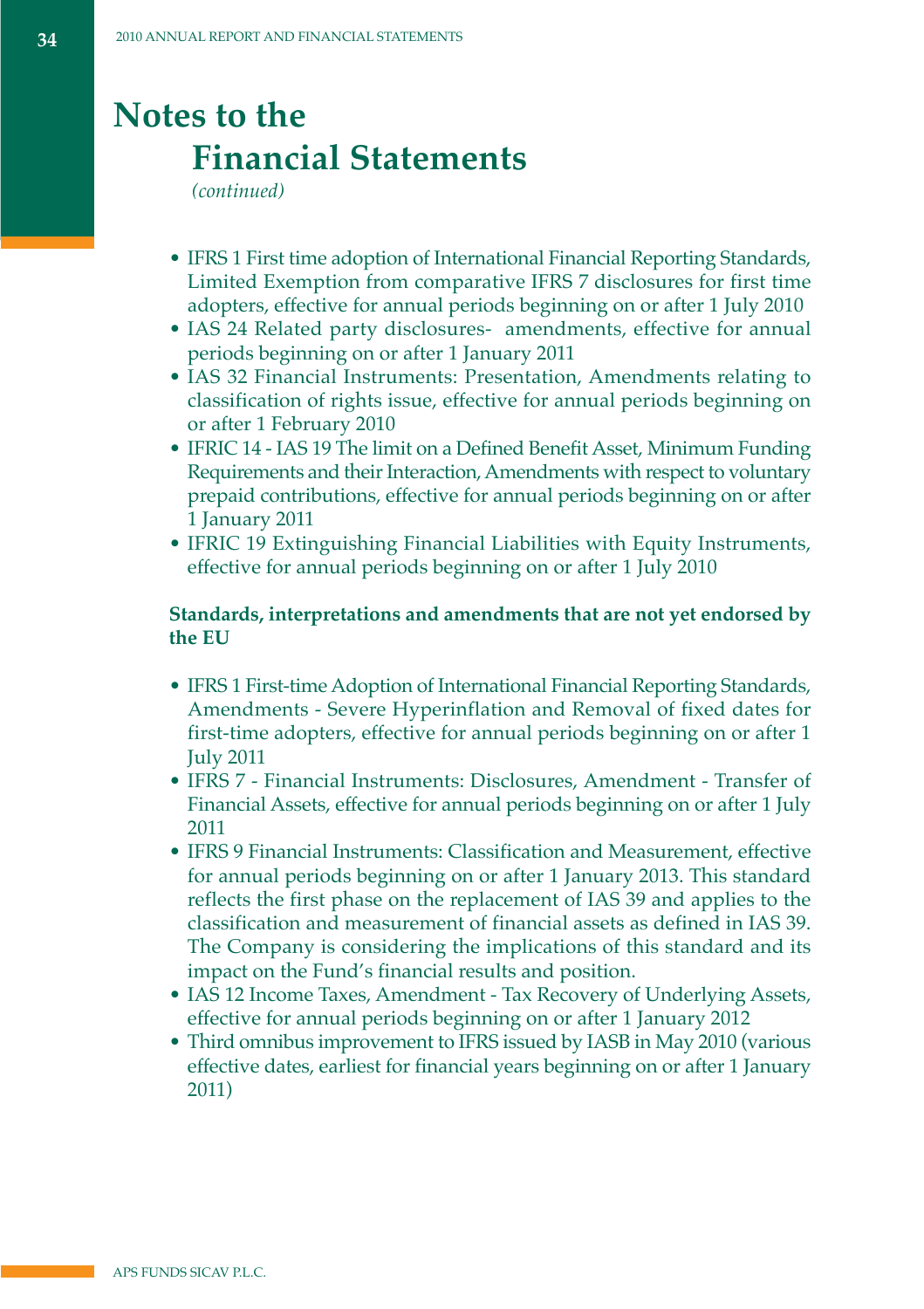#### **5. (a) FINANCIAL ASSETS AT FAIR VALUE THROUGH PROFIT OR LOSS**

#### **APS Income Fund**

|                          | Fair       | $%$ of | Fair       | $%$ of |
|--------------------------|------------|--------|------------|--------|
|                          | value      | net    | value      | net    |
|                          | 31.12.2010 | assets | 31.12.2009 | assets |
|                          | €          |        | €          |        |
| Quoted Local Equities    | 870,130    | 4.26   | 705,223    | 5.12   |
| <b>Ouoted Local</b>      |            |        |            |        |
| Corporate Bonds          | 6,852,425  | 33.57  | 4,538,289  | 32.92  |
| <b>Ouoted Malta</b>      |            |        |            |        |
| <b>Government Stocks</b> | 5,504,633  | 26.97  | 4,663,158  | 33.83  |
| Quoted Foreign Bonds     | 2,872,058  | 14.07  | 1,620,364  | 11.75  |
|                          | 16,099,246 | 78.87  | 11,527,034 | 83.62  |
|                          |            |        |            |        |

Financial instruments recognised at fair value are analysed between those whose fair value is based on:

- Quoted prices in active markets for identical assets or liabilities (Level 1);
- Those involving inputs other than quoted prices included in Level 1 that are observable for the asset or liability, either directly (as prices) or indirectly (derived from prices) (Level 2); and
- Those with inputs for the asset or liability that are not based on observable market data (unobservable inputs) (Level 3).

As at 31 December 2010 and 2009 the Fund's financial assets, which are designated at fair value through profit or loss are all classified as Level 1 in the above hierarchy.

The net gain on financial assets at fair value through profit or loss is made up of:

| 2010      | 2009<br>€ |
|-----------|-----------|
| 354,435   | 179,188   |
| 730,033   | 590,894   |
| (59,696)  | 32,309    |
| 1,024,772 | 802,391   |
|           |           |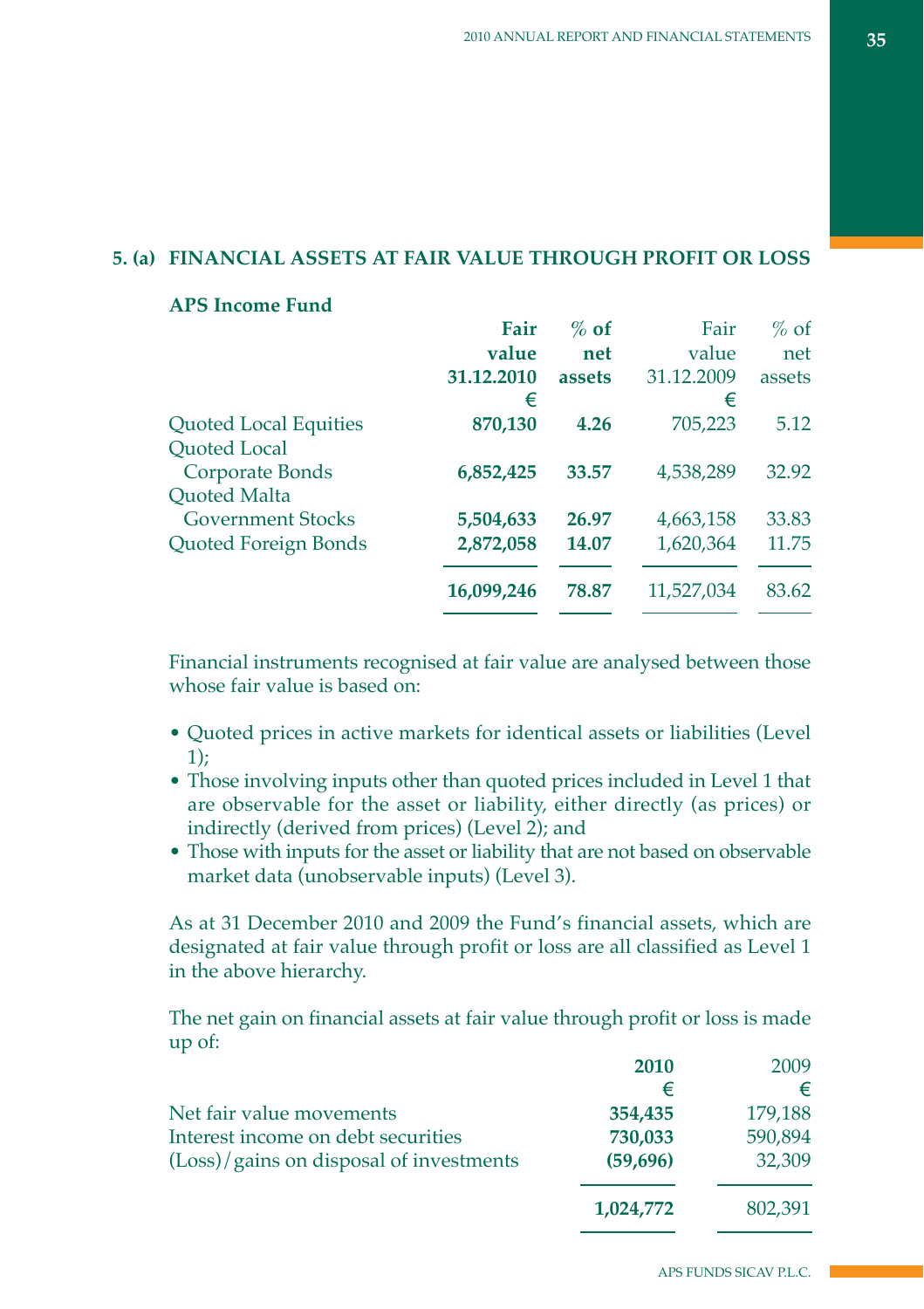## **Notes to the Financial Statements**

*(continued)*

#### **5. (b) OTHER INVESTMENTS - TERM DEPOSITS**

#### **APS Income Fund**

|                                                                          | Fair<br>value<br>31.12.2010 | $%$ of<br>net<br>assets | Fair<br>value<br>31.12.2009 | $\%$ of<br>net<br>assets |
|--------------------------------------------------------------------------|-----------------------------|-------------------------|-----------------------------|--------------------------|
|                                                                          | €                           |                         | €                           |                          |
| Term Deposits maturing<br>within 1 year<br><b>Term Deposits maturing</b> | 3,800,000                   | 18.62                   | 300,000                     | 2.18                     |
| between 1 and 5 years                                                    |                             |                         | 1,750,000                   | 12.69                    |
|                                                                          | 3,800,000                   | 18.62                   | 2,050,000                   | 14.87                    |

#### **6. ACCRUED EXPENSES AND OTHER CREDITORS**

|                                  | 31.12.2010<br>€ | 31.12.2009<br>€ |
|----------------------------------|-----------------|-----------------|
| Unpaid management fees           | 37,392          | 24,618          |
| Unpaid administration fees       | 6,476           | 6,301           |
| Unpaid custodian fees            | 2,773           | 2,054           |
| Other unpaid expenses            | 8,156           | 15,449          |
| <b>Accrued expenses</b>          | 54,797          | 48,422          |
| Purchases awaiting settlement    |                 | 19,655          |
| Withholding tax on distributions | 2,395           | 528             |
| <b>Other creditors</b>           | 2,395           | 20,183          |

#### **7. SHARE CAPITAL**

The Fund's capital is represented by the redeemable shares of the unit holders with no par value and with each carrying one vote.

The authorised share capital of the Company is 500,001,200 shares. Each participating share which the Company issues is allocated to a class representing a particular Fund, with the exception of the initial issued share capital, (Founder shares) of €1,200 divided into 1,200 ordinary shares with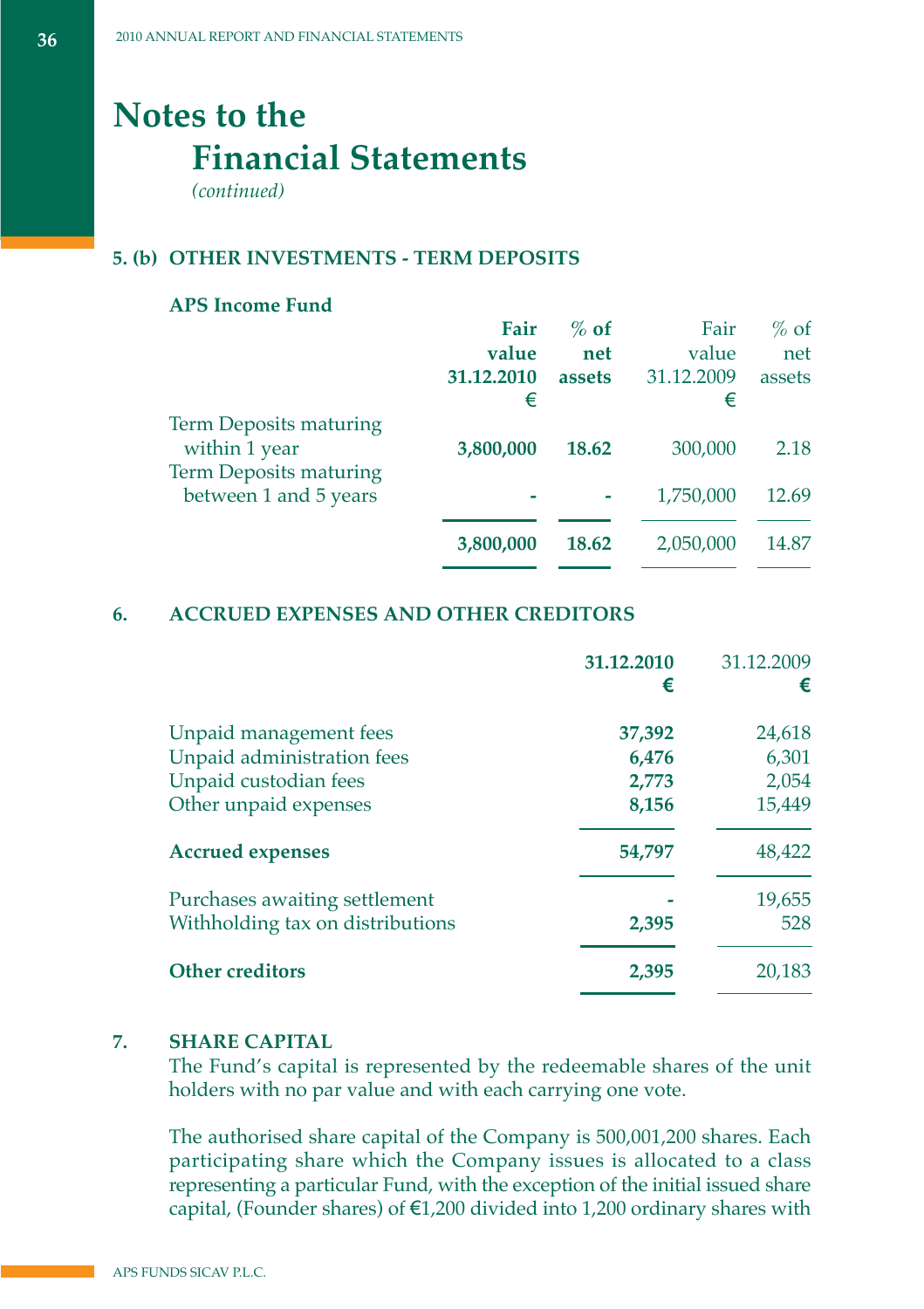no nominal value. These shares constitute a separate class of ordinary shares, being the founder shares, but do not constitute a distinct fund of the Company. All shares in issue of the APS Income Fund are fully paid.

All shares may be issued and redeemed at prices based on the value of the Fund's net assets in accordance with its Articles of Association.

| <b>APS Income Fund</b>                        |               |               |
|-----------------------------------------------|---------------|---------------|
|                                               | 2010          | 2009          |
|                                               | <b>Shares</b> | <b>Shares</b> |
| Accumulator shares in issue                   |               |               |
| at beginning of period                        | 2,772.853     | 2,418.479     |
| Distributor shares in issue                   |               |               |
| at beginning of year                          | 132,946.645   | 105,231.117   |
| Creation of Accumulator shares                | 8,347.257     | 745.969       |
| <b>Creation of Distributor shares</b>         | 55,438.217    | 28,217.877    |
| Redemption of Accumulator shares              | (249.368)     | (391.595)     |
| Redemption of Distributor shares              | (1,742,729)   | (502.349)     |
| Accumulator shares in issue<br>at end of year | 10,870.742    | 2,772.853     |
| Distributor shares in issue                   |               |               |
| at end of year                                | 186,642.133   | 132,946.645   |

The Fund has no restrictions or specific capital requirements on the subscriptions and redemptions of shares.

The relevant movements are shown above and in the Statement of Changes in Net Assets attributable to Shareholders.

#### **8. NET ASSET VALUE PER SHARE**

The net asset value per distributor share of the APS Income Fund is determined by dividing net assets attributable to shareholders by the equivalent units. Equivalent units are the accumulator shares in issue multiplied by the accumulation factor plus the distributor shares in issue. As at 31 December 2010 and 31 December 2009 the accumulation factor for the APS Income Fund was 1.08901864 and 1.04811387 respectively. The net asset value per accumulator share is determined by multiplying the distributor net asset value per share by the accumulation factor.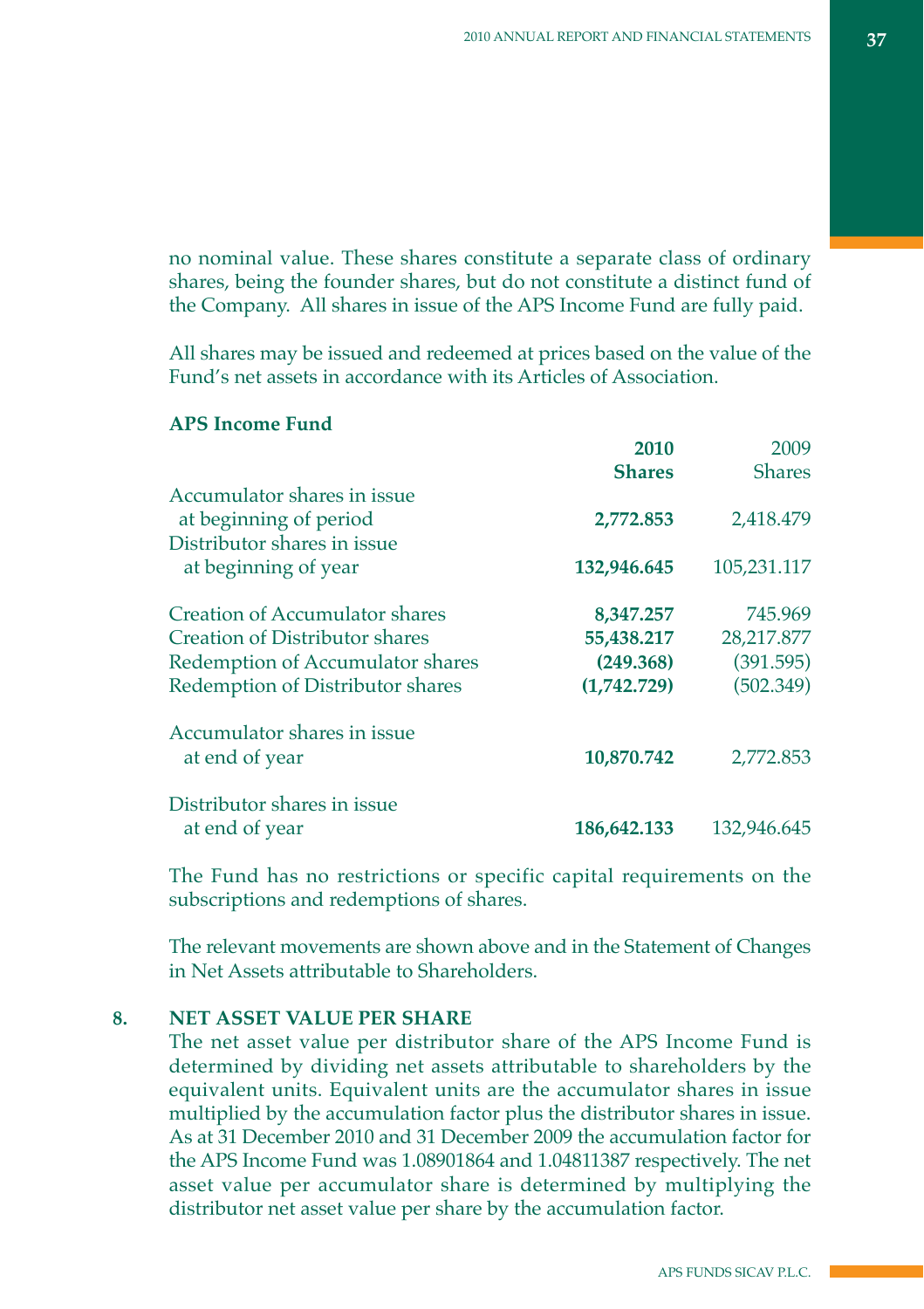### **Notes to the Financial Statements**

*(continued)*

#### **9. FEES**

*a) Management fee*

Under the terms of an agreement dated 1 February 2008, the Company appointed APS Bank Limited, to provide management services for fees.

The Manager, APS Bank Limited, receives a management fee of 0.75% per annum of the net asset value of the Fund.

#### *b) Administration fee*

Under the terms of an agreement dated 1 February 2008 the Company appointed Valletta Fund Services Limited as Administrator to the Company to provide administration services for fees. The Administrator, Valletta Fund Services Limited, receives for its services, a fee calculated as 0.13% per annum of the net asset value of the Fund. This fee is subject to a minimum fee of  $\epsilon$  25,000 per annum and a maximum fee of €42,000 per annum.

*c) Custodian fee*

Under the terms of an agreement dated 1 February 2008 (revised 29 April 2010), the Company appointed Bank of Valletta p.l.c. as Custodian, to provide custody services for fees. The Custodian receives a custody fee of 0.03% per annum of the net asset value of the Fund with a minimum annual fee of  $\epsilon$  8,150. As of 1 July 2010, the minimum annual fee was revised to  $\in$  11,000.

#### *d) Auditor's remuneration*

Fees charged by the auditor for services rendered during the financial year ended 31 December relate to:

|                         | 2010  | 2009  |
|-------------------------|-------|-------|
|                         |       | €     |
| Annual statutory fee    | 1.923 | 1.923 |
| Tax compliance services | 673   | 673   |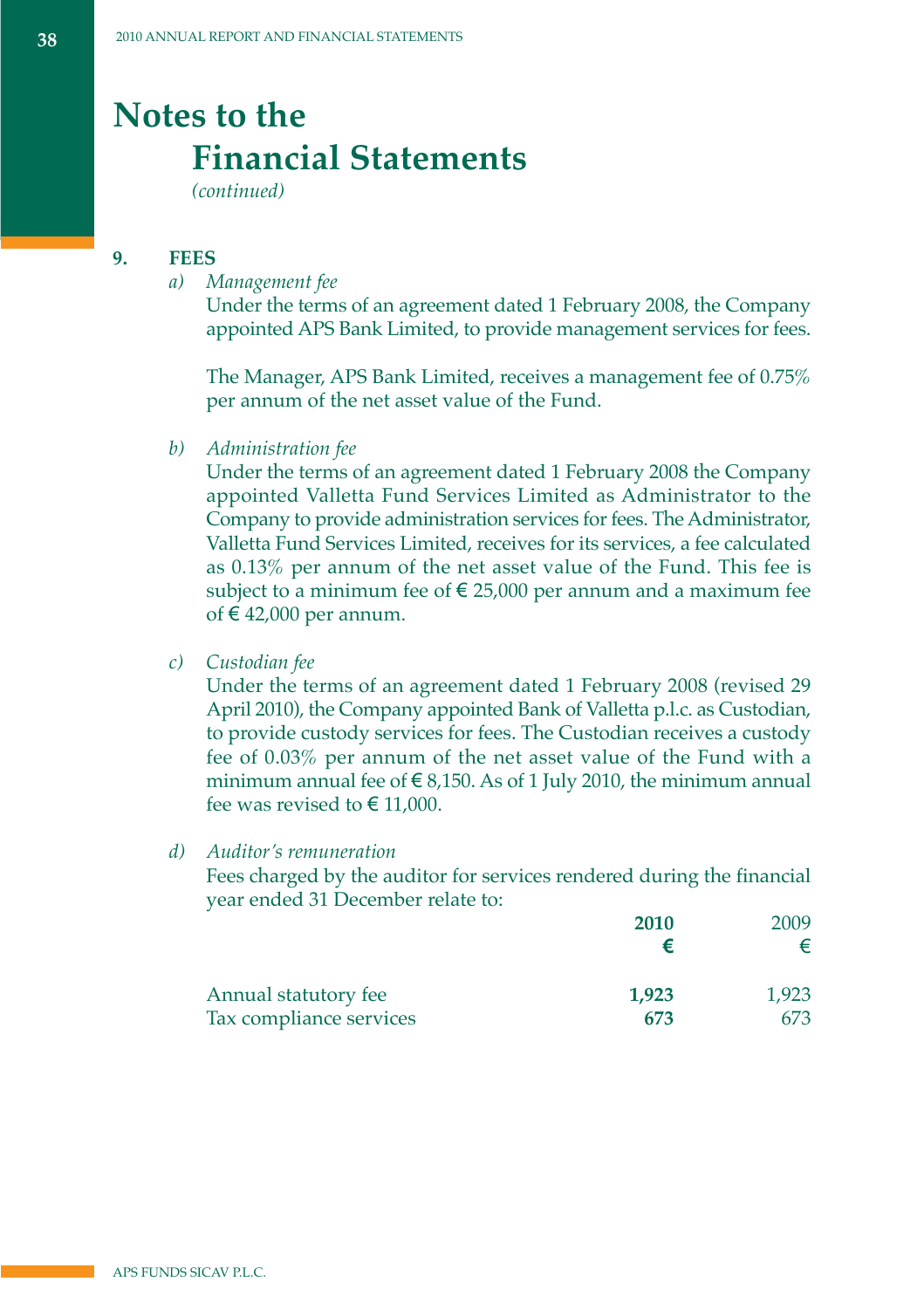**39**

#### **10. DIVIDEND DISTRIBUTION**

Distributions reflected in the relative Statement of Comprehensive Income for the year ended 31 December 2010:

|                                              | Ex-dividend<br>date | paid              | Rate Distribution<br>paid |
|----------------------------------------------|---------------------|-------------------|---------------------------|
| APS Income Fund<br><b>Distributor Shares</b> | 31 December 2009    | $\epsilon$ 2.0275 | € 269.549                 |
| APS Income Fund<br><b>Distributor Shares</b> | 30 June 2010        | $\epsilon$ 1.8438 | € 288,506                 |

Distributions reflected in the relative Statement of Comprehensive Income for the year ended 31 December 2009:

|                                              | Ex-dividend<br>date            | Share    | Rate per Distribution<br>paid |
|----------------------------------------------|--------------------------------|----------|-------------------------------|
| APS Income Fund<br><b>Distributor Shares</b> | 31 December 2008               | € 2.8133 | € 296.047                     |
| APS Income Fund<br><b>Distributor Shares</b> | 30 June 2009 $\epsilon$ 1.8510 |          | € 209,153                     |

A final dividend of  $\epsilon$  1.9028 per share which amounted to a distribution of € 355,143 was declared by the Directors on 3 January 2011 with respect to the distributor shares of the APS Income Fund. This declared distribution will be reflected in the Statement of Comprehensive Income for the year ending December 2011.

#### **11. TAX EXPENSE**

The tax regime for collective investment schemes is based on the classification of funds into prescribed or non-prescribed funds in terms of the conditions set out in the Collective Investment Schemes (Investment Income) Regulations, 2001 as amended. In general, a prescribed fund is defined as a resident fund, which has declared that the value of its assets situated in Malta amount to at least 85% of the value of the total assets of the fund.

The APS Income Fund which is classified as a prescribed fund for income tax purposes, would be subject to Maltese tax on its investment income as defined in the Income Tax Act, at a rate of 10% or 15% depending on the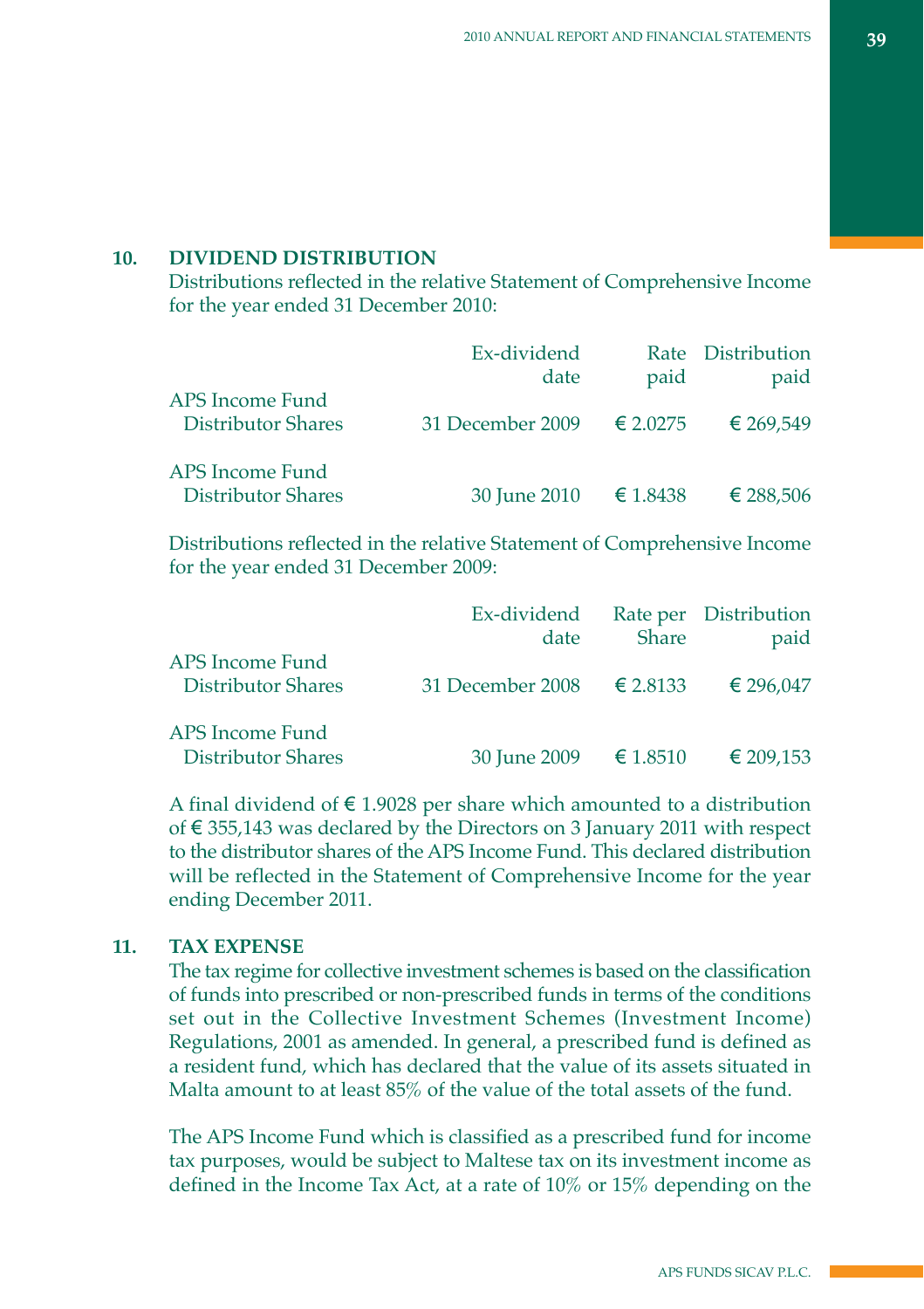### **Notes to the Financial Statements**

*(continued)*

nature of the income. No tax on capital gains should be incurred by resident investors upon the disposal of units in such a fund.

In respect of distributions by the Company to the shareholders, dividends paid from Malta source taxed profits, Malta source profits which are exempt from tax up to the level of the ultimate shareholder, or profits received by the Company from the foreign income account of another Maltese company should not be subject to a withholding tax or to a further tax in the hands of the shareholders.

Distributions from the Company's Untaxed Account to a Maltese resident person (other than a company) or to a non-resident person who is owned and controlled by, directly or indirectly, or who acts on behalf of a person who is ordinarily resident and domiciled in Malta should, inter alia, be subject to a withholding tax of 15%. This withholding tax should be deducted by the Company and the dividend would be passed on to the Shareholders net of the tax. The Maltese resident individual investor may opt to declare such dividends paid from the Untaxed Account of the Company in his/her income tax return and in that case the 15% withholding tax would be available as a credit (or a refund, as the case may be) against the individual's tax liability.

Distributions from the Company's equalisation reserve are treated as dividends for income tax purposes and are likely to be subject to a withholding tax of 15% when paid to a Maltese resident person (other than a company).

In case of the Company's foreign investments, any capital gains, dividends, interest and other gains or profits may be subject to tax imposed by the country of origin concerned and such taxes may not be recoverable by the Company or by its shareholders.

#### **12. RELATED PARTIES**

Parties are considered to be related if one party has the ability to control the other party or exercise significant influence over the other party in making financial or operational decisions.

#### *(i) Shareholding*

APS Bank Limited is the controlling party of the APS Funds SICAV p.l.c. as it holds the majority of the shares in the APS Income Fund. The ultimate parent company is Arom Holdings Limited whose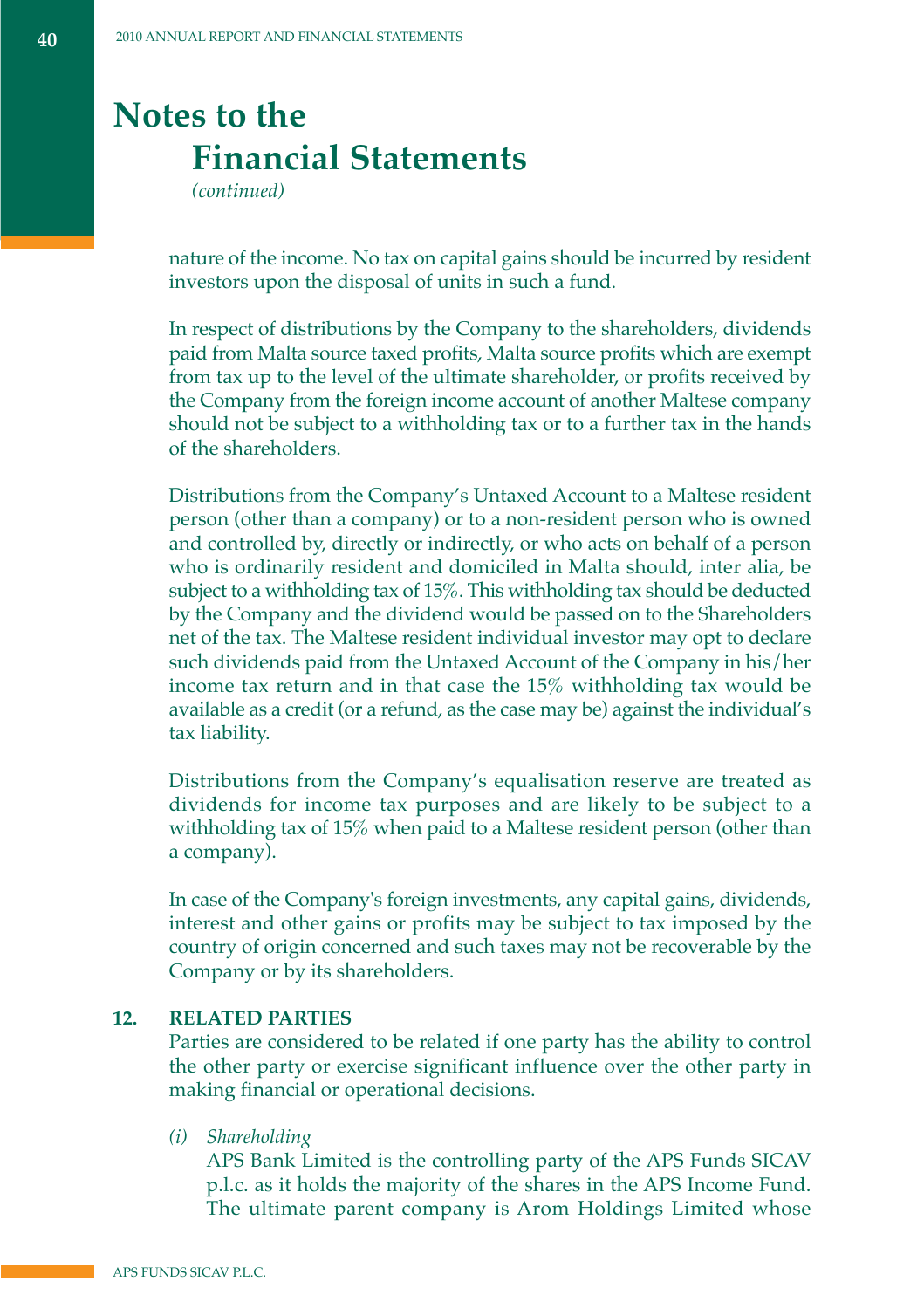registered address is at Archbishop's Curia, St. Calcedonius Square, Floriana, Malta.

Shares held in the APS Funds SICAV p.l.c. were as follows:

|                         | <b>APS</b>    | <b>APS</b>          | <b>APS</b>    | <b>APS</b>                 |
|-------------------------|---------------|---------------------|---------------|----------------------------|
|                         | <b>Funds</b>  | Income              | <b>Funds</b>  | Income                     |
|                         | <b>SICAV</b>  | Fund                | <b>SICAV</b>  | Fund                       |
|                         | p.l.c.        |                     | p.l.c.        |                            |
|                         |               | Founder Distributor |               | <b>Founder Distributor</b> |
|                         | <b>Shares</b> | <b>Shares</b>       | <b>Shares</b> | <b>Shares</b>              |
|                         | 2010          | 2010                | 2009          | 2009                       |
| <b>APS Bank Limited</b> | 1,199.000     | 98,853.140          | 1,199.000     | 98,853.140                 |

As at 31 December 2010, the Company held bank balances amounting to € 194,542 (2009: € 72,484) and term deposits of € 2,100,000 (2009:  $\epsilon$  350,000) with APS Bank Limited. The interest received on such bank and term deposits are equivalent to those that prevail in arm's length transactions.

*(ii) Management agreement*

APS Bank Limited is also the Investment Manager of APS Income Fund by virtue of an agreement entered into with the Company dated 1 February 2008.

Management fees due to APS Bank Limited for the period are disclosed in the Statement of Comprehensive Income and the outstanding management fee is detailed in note 6.

*(iii) Key management personnel*

For the year ended 31 December 2010 and the reporting year ended 31 December 2009, the Company remunerated its Directors the amount of € 4,500 for each reporting year as disclosed separately in the Statement of Comprehensive Income. There were no other payments to key management personnel.

As at 31 December 2010 and 31 December 2009, the following Directors held units in the Fund. The individual Directors' holdings as at 31 December 2010 and 31 December 2009 were as follows: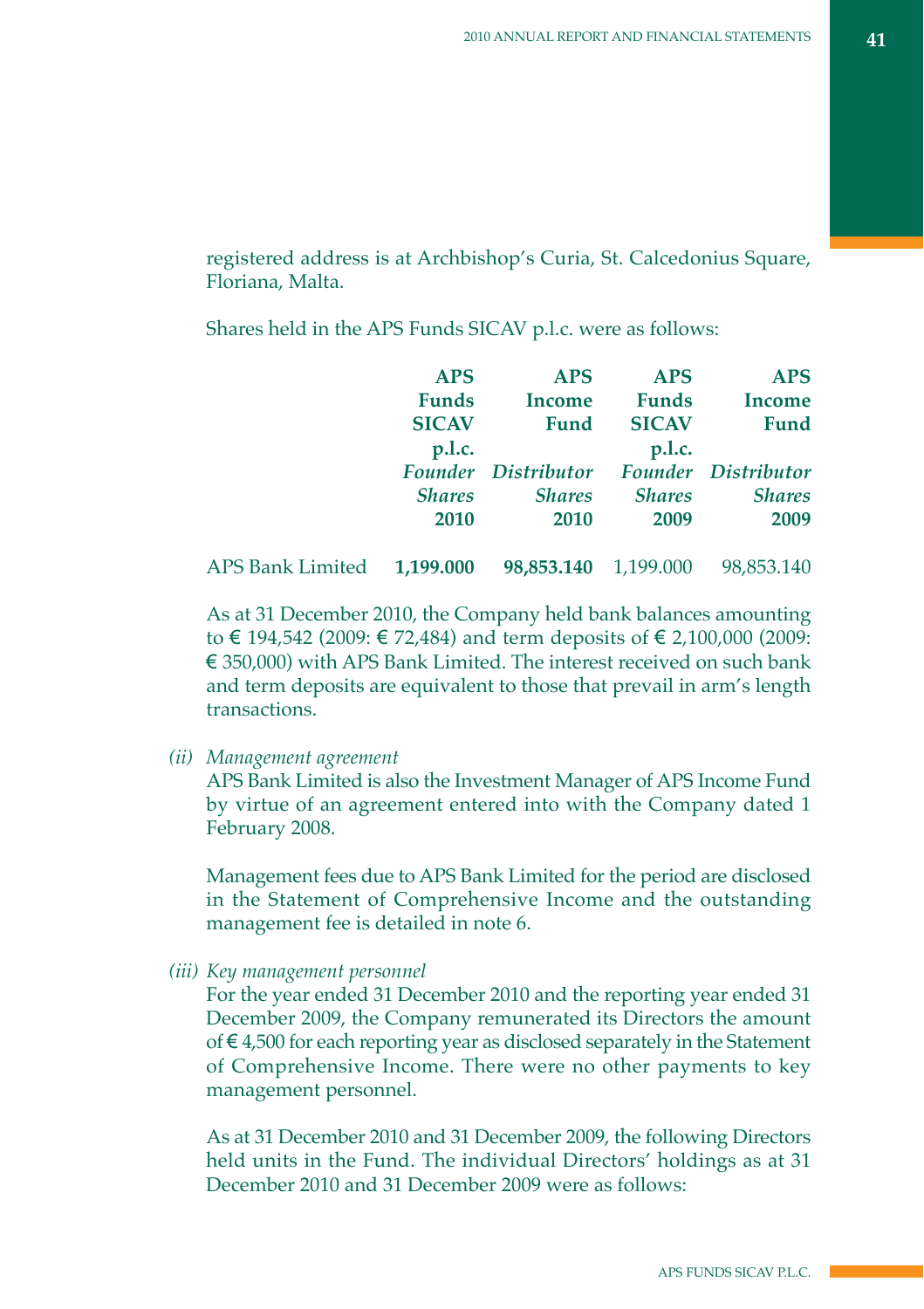### **Notes to the Financial Statements**

*(continued)*

- Dr. Mario Felice held 60 shares in the APS Income Fund
- Mr. George Cassola held 200 shares in the APS Income Fund

#### **13. CASH AND CASH EQUIVALENTS**

For purpose of the Statement of Cash Flow, the year end cash and cash equivalents comprise bank balances held at call as follows:

|                        | 2010<br>€ | $%$ of<br>net<br>assets | 2009<br>€ | $%$ of<br>net<br>assets |
|------------------------|-----------|-------------------------|-----------|-------------------------|
| APS Funds SICAV p.l.c. | 194,542   | 0.95                    | 72.484    | 0.53                    |
| APS Income Fund        | 193,342   | 0.95                    | 71.284    | 0.52                    |

The Fund has an overdraft facility with APS Bank Limited of  $\epsilon$  1,000,000. This facility is secured by the following pledges:

- i) 500,000 (nominal) 4.80% MGS 2016 (II)
- ii) 150,000 (nominal) 7.80% MGS 2013
- iii) 200,000 (nominal) 6.45% MGS 2014 (II)
- iv) 300,000 (nominal) 5.10% MGS 2014 (III)

which are held in the name of the Company. As at year end, the overdraft was not drawn.

#### **14. FINANCIAL RISK MANAGEMENT OBJECTIVES AND POLICIES**

The Fund's activities expose it to a variety of financial risks: market risk (including price risk, fair value interest rate risk, cash flow interest rate risk and currency risk), credit risk and liquidity risk. The Company does not make use of any derivative instruments. The risk management policies employed by the Company are disclosed below.

#### *Market Price Risk*

The Fund's securities are susceptible to market price risk arising from uncertainties about future values of the investment securities. The Fund trades in financial instruments, taking positions in traded instruments. All securities present a risk of loss of capital. The Investment Manager moderates this risk through a careful selection of securities and other financial instruments within specified limits. The maximum risk resulting from financial instruments is determined by the fair value of the financial instruments. The Fund's overall market positions are monitored on a regular basis by the Fund's Investment Manager.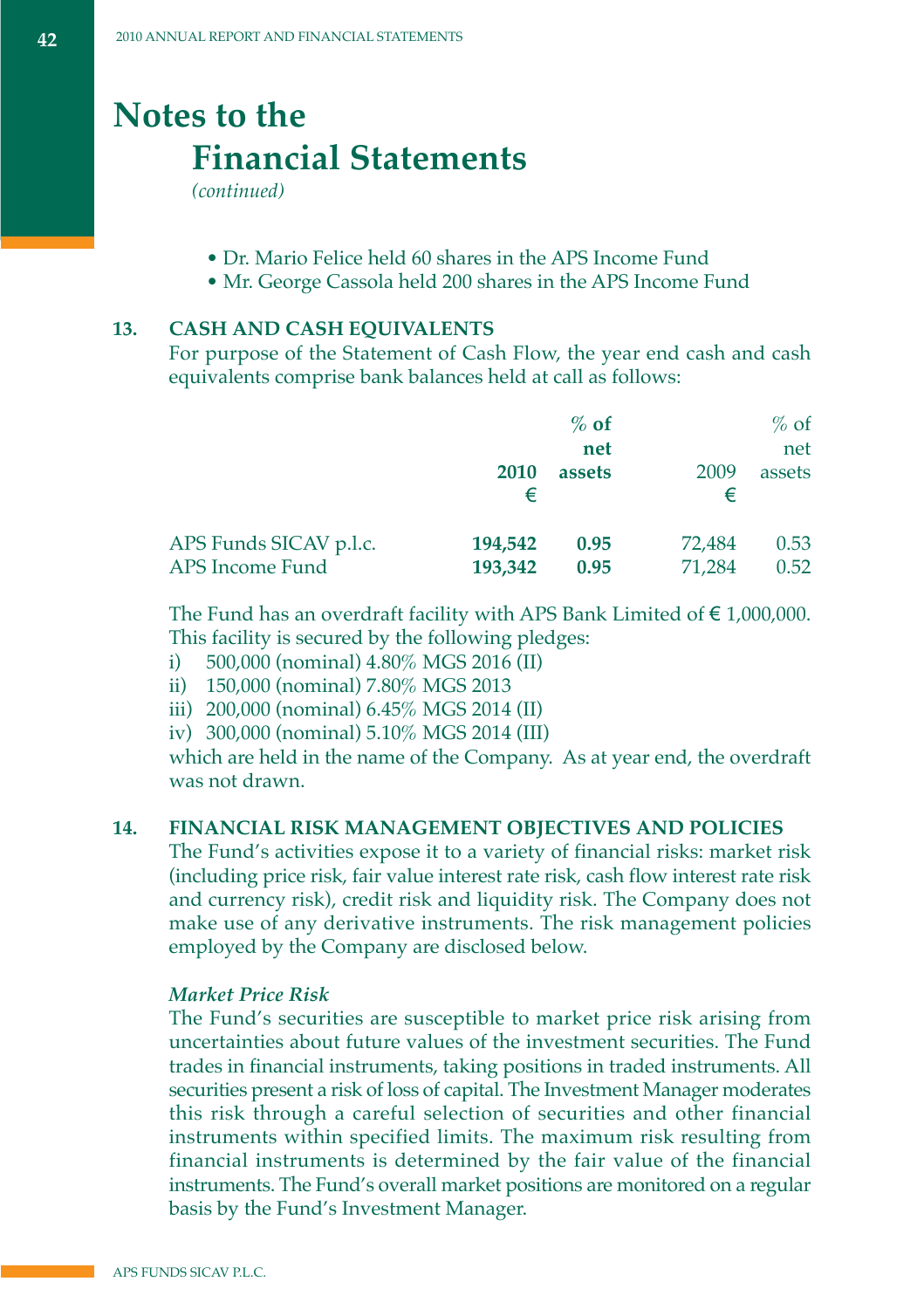The APS Income Fund's equity and debt securities are susceptible to market price risk arising from uncertainties about future prices of securities. The Fund is exposed to equity price risk through direct investment in equity securities.

The APS Income Fund seeks to achieve long-term capital growth by investing principally in the equity and debt securities markets in Malta on a diversified basis. The Fund's exposure to the different types of investments is summarised in note 5. The equity securities are selected from the Malta Stock Exchange Share Index (the "MSE Index") traded on the Malta Stock Exchange. If the MSE Index at 31 December 2010 had increased by  $10\%$ (2009: 10%) with all other variables held constant, this would have increased net assets attributable to holders of redeemable shares by approximately € 87,013 (2009: € 70,522). Conversely, if the MSE Index had decreased by 10% (2009: 10%), this would have had an equal but opposite effect.

For the purpose of this calculation, the Company assumed that the 10% (2009: 10%) change in the MSE Index is made up of an identical and equal change to all the securities listed on the MSE and therefore the 10% (2009: 10%) is not a composite of different percentage changes of the underlying listed securities. The Company has deemed a 10% (2009: 10%) change in the MSE Index to be a reasonable change.

Debt securities are affected by interest rate movements, which are covered below.

#### *Interest Rate Risk*

The Fund is exposed to interest rate risk through directly holding interestbearing financial assets. Assets earning interest at variable rates expose the Fund to cash flow interest rate risk, whereas assets earning interest at fixed rates expose the Fund to fair value interest rate risk. The Fund's exposure to interest rate risk is summarised in the table below:

|                 | Assets held at<br>fixed rates<br>(as a $\%$ of NAV) |       | Assets held at<br>variable rates<br>(as a $\%$ of NAV) |      |
|-----------------|-----------------------------------------------------|-------|--------------------------------------------------------|------|
|                 | 2010                                                | 2009  | 2010                                                   | 2009 |
| APS Income Fund | 93.23                                               | 93.37 | 0.95                                                   | 0.52 |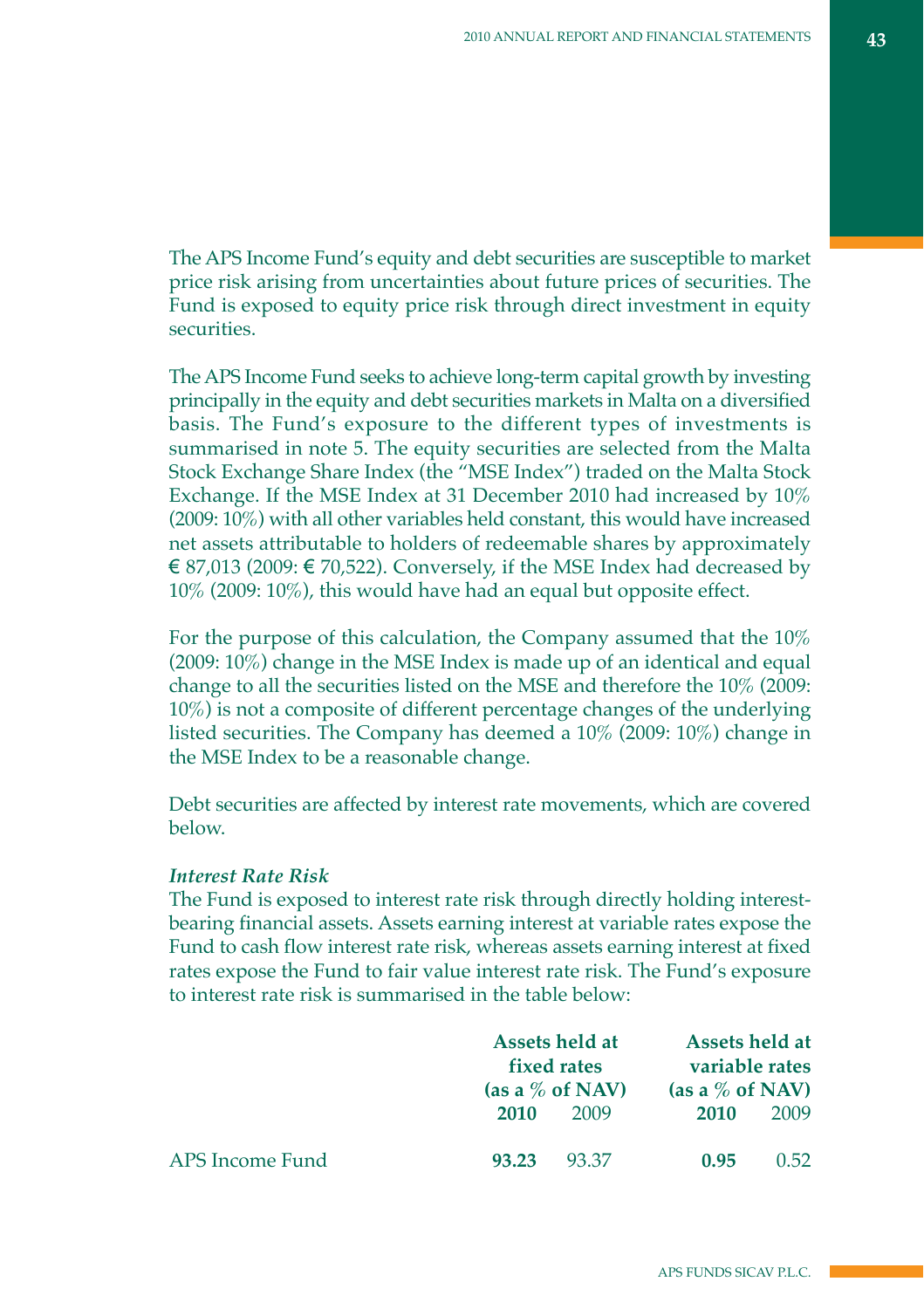### **Notes to the Financial Statements**

*(continued)*

At 31 December 2010, should interest rates have lowered/increased by 50 (2009: 50) basis points with all other variables remaining constant, the increase/decrease in net assets attributable to holders of redeemable shares (gross of expenses) would amount to approximately  $\epsilon$ 361,878 (2009: €196,056), arising from the change in market values of these corporate and government bonds.

The direct exposure in interest rate risk is managed through investment in debt securities with different maturity dates over the time bands as illustrated in the table below. In addition, investment limits in interest-bearing securities are prescribed in the prospectus. The Investment Manager monitors such exposure against these limits on a regular basis.

#### Maturity of debt securities

| <b>Quoted Local</b> | <b>Quoted</b> | Quoted                  |
|---------------------|---------------|-------------------------|
| Corporate           | Malta         | Foreign                 |
|                     |               | <b>Bonds</b>            |
|                     | <b>Bonds</b>  |                         |
| 31.12.2010          | 31.12.2010    | 31.12.2010              |
| €                   | €             | €                       |
|                     | 104,800       | 325,595                 |
| 3,750,092           | 3,622,820     | 2,233,193               |
| 3,102,333           | 1,777,013     | 313,270                 |
| 6,852,425           | 5,504,633     | 2,872,058               |
|                     |               | <b>Bonds Government</b> |

Maturity of debt securities

| <b>Quoted Local</b> | Quoted       | <b>Quoted</b>           |
|---------------------|--------------|-------------------------|
| Corporate           | Malta        | Foreign                 |
|                     |              | <b>Bonds</b>            |
|                     | <b>Bonds</b> |                         |
| 31.12.2009          | 31.12.2009   | 31.12.2009              |
| €                   | €            | €                       |
| 1,420,179           | 405,100      | 21,000                  |
| 2,427,106           | 3,117,773    | 1,517,430               |
| 691,004             | 1,140,285    | 81,934                  |
| 4,538,289           | 4,663,158    | 1,620,364               |
|                     |              | <b>Bonds Government</b> |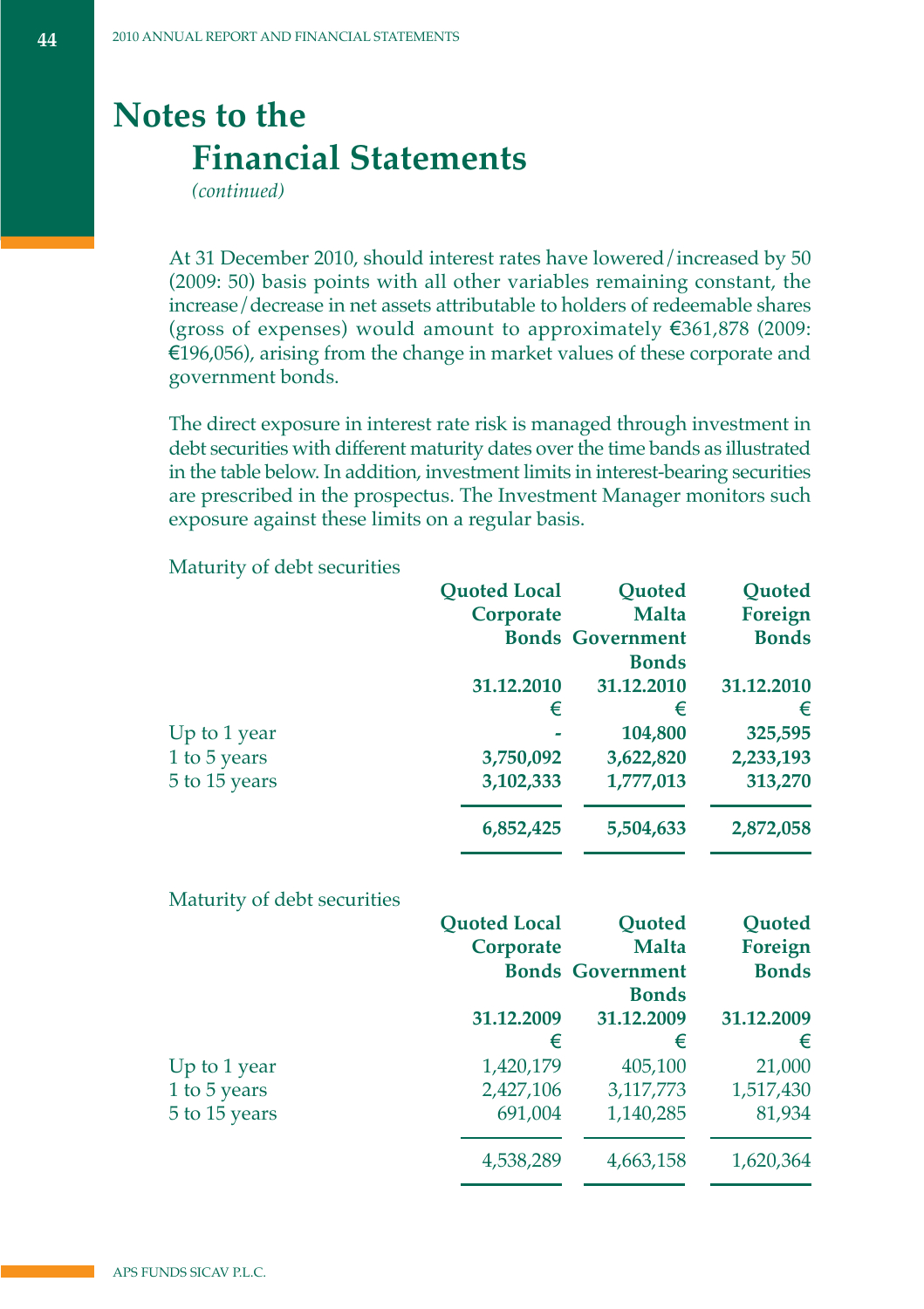Any excess cash and cash equivalents held at call as disclosed in note 13 are exposed to variable interest rates.

### *Currency Risk*

Currency fluctuations between the base currency of the Fund and the currency of the underlying investments of the Fund, may adversely affect the value of investments and the income derived therefrom.

The Company is not exposed to significant foreign currency risk as the majority of the Company's transactions, assets and liabilities are denominated in Euro.

### *Credit Risk*

Credit risk is the risk that an issuer or counter party will be unable or unwilling to meet a commitment that it has entered into with the Company. Financial assets, which potentially subject the Fund to credit risk, consist principally of debt securities. Loans and receivables comprise accrued income as disclosed in the Statement of Financial Position.

The following table provides information regarding the Fund's aggregated credit risk exposure with external credit ratings. The credit rating analysis below takes into account the rating of the respective financial assets which are categorised by Standard & Poor ("S&P") rating or equivalent.

|                                                                                           | AAA | AA | A                                             | <b>BBB</b> | BB     | Not<br>Rated | Carrying<br>Value<br>€ |
|-------------------------------------------------------------------------------------------|-----|----|-----------------------------------------------|------------|--------|--------------|------------------------|
| <b>31 December 2010</b><br>Debt securities classified<br>at fair value through            |     |    |                                               |            |        |              |                        |
| profit or loss                                                                            |     |    | $0.50\%$ 3.91\% 48.77\% 4.07\% 0.37\% 42.38\% |            |        |              | 15,229,116             |
| 31 December 2009<br>Debt securities classified<br>at fair value through<br>profit or loss |     |    | $0.57\%$ 3.93\% 50.31\% 5.42\%                |            | $\sim$ | 39.77%       | 10,821,811             |

The concentration of credit risk is managed by ensuring that such investments are only made in instruments issued by companies considered to be reputable and enjoy a high credit standing. As at 31 December 2010 the Fund held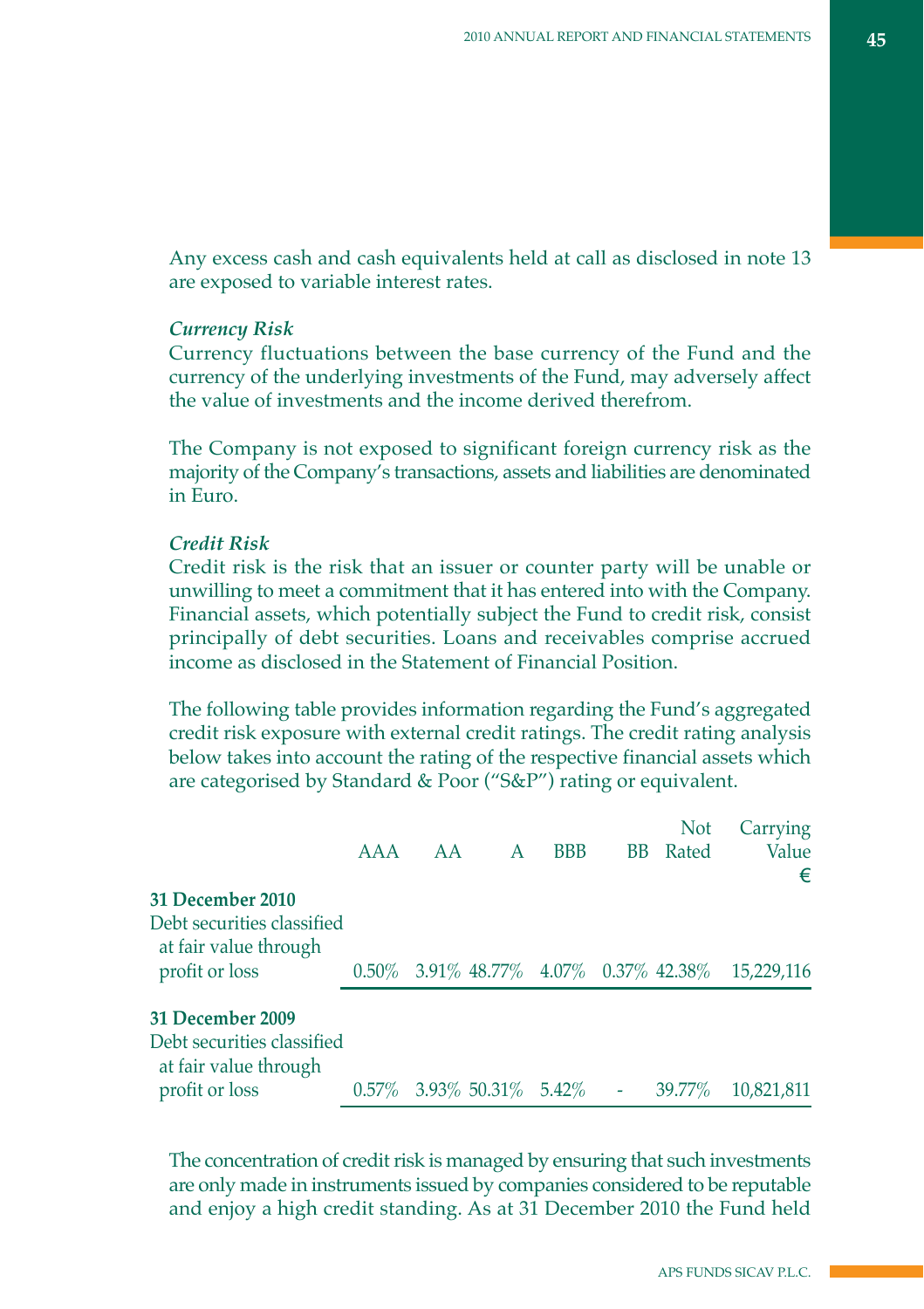### **Notes to the Financial Statements**

*(continued)*

Malta Government Stocks for the total value of € 5,504,633 (2009: € 4,663,158) with an 'A' credit rating by S&P. The fund also had 5.35% Bank of Valletta p.l.c. Subordinated Bonds 2019 for the value of  $\epsilon$  88,182 and 4.80% Bank of Valletta p.l.c. Subordinated Bonds 2020 for the value of € 571,135 which Bank had an 'A-' (2009: A-) credit rating by Fitch. The Fund does not hold any collateral as security. The carrying amounts disclosed above represent the exposure to credit risk with respect to debt securities. The percentages above are calculated as a percentage of the total debt securities.

All transactions in listed debt securities are settled for upon delivery through clearing houses. The risk of default is considered minimal, as delivery of securities sold is only made once the clearing house has received payment. Payment is made on a purchase once the securities have been received by the clearing house. The trade will fail if either party fails to meet its obligation.

Accounts receivable mainly constitute receivables on creation of shares, receivables on sale of investments and accrued income. The receivables are all short term. Accordingly, the Fund has no significant credit risk in respect of accounts receivable.

The Company has policies that limit the amount of credit exposure to any single issuer. Accordingly, the Investment Manager monitors the Fund's credit position on a regular basis.

None of the Fund's financial assets were considered to be past due or impaired in both 2010 and 2009.

Bank balances (note 13) are held and transacted with APS Bank Limited and term deposits are held with both APS Bank Limited and HSBC Bank Malta p.l.c.

#### *Liquidity Risk*

.

The Fund is exposed to daily cash redemptions of redeemable shares.

The Fund's listed securities are considered to be readily realisable. The Fund has the ability to borrow to meet short term liquidity requirements. Despite the fact that such securities are listed, the market in such securities may be illiquid in view of the fact that the trading volumes on the Malta Stock Exchange, which is a relatively new market when compared to more established markets, are limited.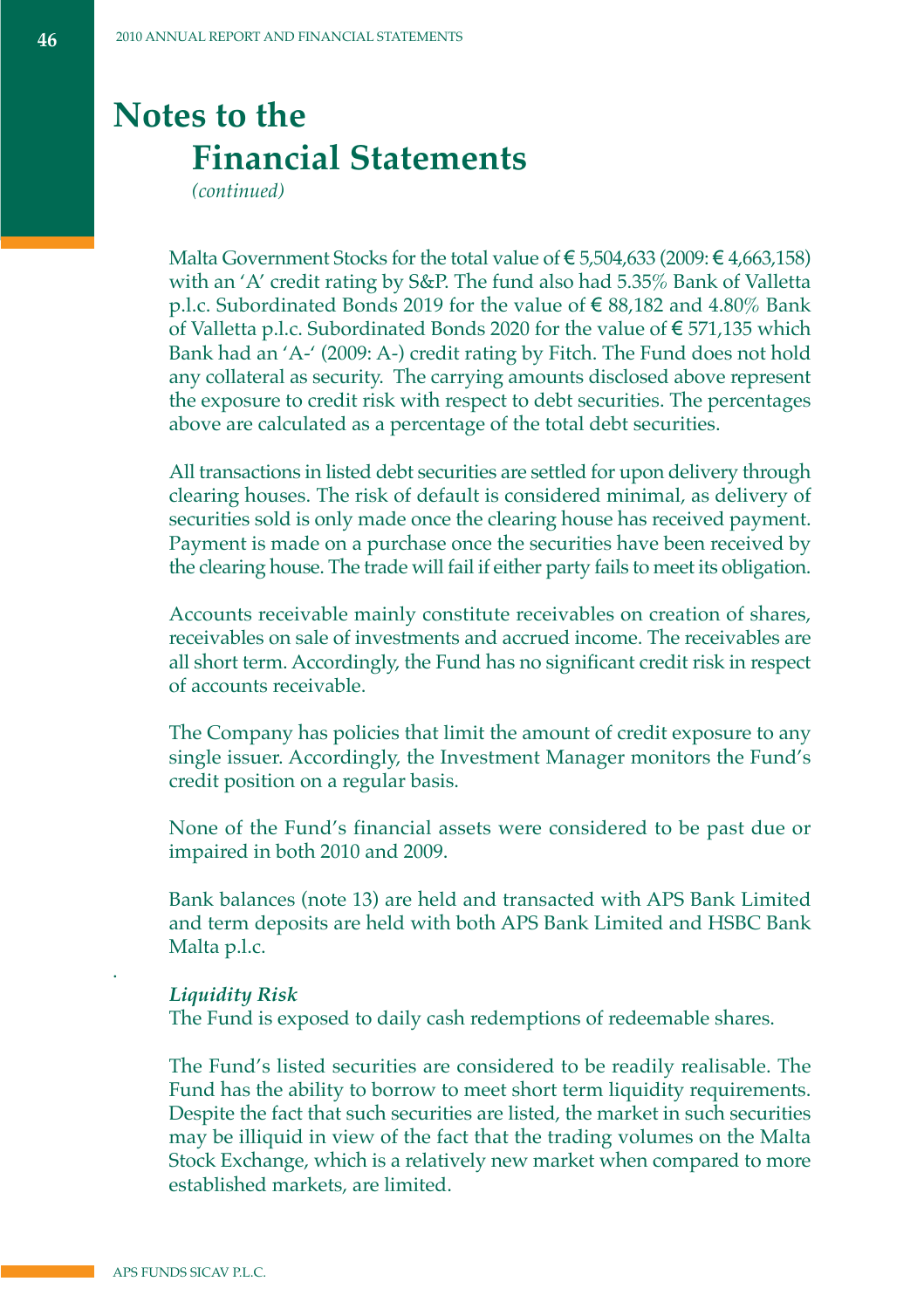In accordance with the Fund's policy, the Investment Manager monitors the Fund's liquidity position on a regular basis. Redeemable shares are redeemed on demand at the holder's option. All other liabilities are due within less than one month.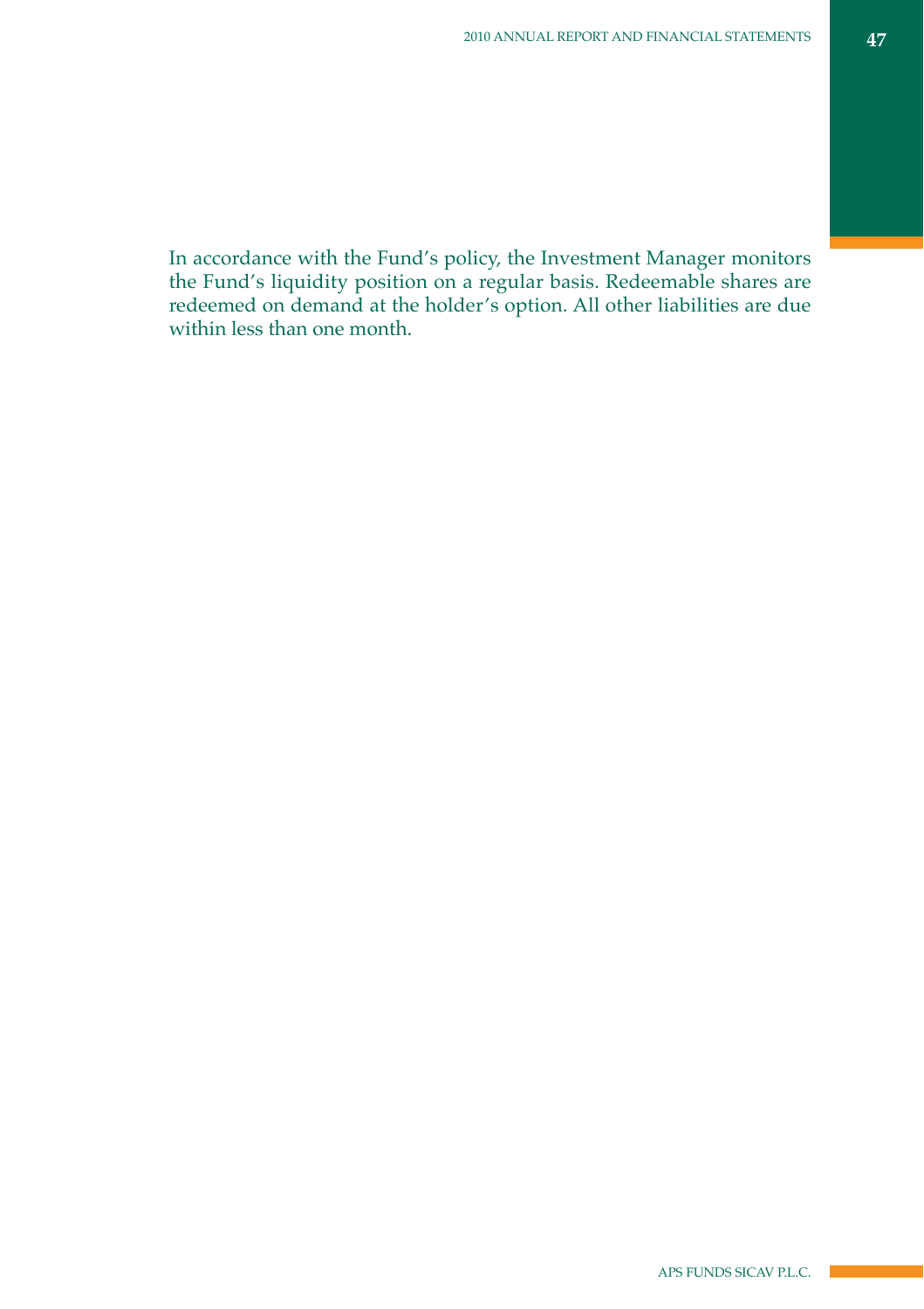# **Portfolio Statement**

|                                                                              | <b>Market</b><br>value<br>31.12.2010<br>€ | $%$ of<br>net<br>assets |
|------------------------------------------------------------------------------|-------------------------------------------|-------------------------|
| <b>APS INCOME FUND</b>                                                       |                                           |                         |
| <b>Quoted Local Equities</b>                                                 |                                           |                         |
| Bank of Valletta p.l.c.                                                      | 418,786                                   | 2.05                    |
| GO p.l.c.                                                                    | 77,400                                    | 0.38                    |
| HSBC Bank Malta p.l.c.                                                       | 224,595                                   | 1.10                    |
| Malta International Airport p.l.c.                                           | 49,800                                    | 0.24                    |
| Middlesea Insurance p.l.c.                                                   | 76,125                                    | 0.37                    |
| RS2 Software p.l.c.                                                          | 23,424                                    | 0.11                    |
|                                                                              |                                           |                         |
| Quoted Local Corporate Bonds<br>6.50% International Hotel Investments p.l.c. |                                           |                         |
| Euro Bonds 2012/2014                                                         | 257,500                                   | 1.26                    |
| 7.50% Mediterranean Investments Holding p.l.c.                               |                                           |                         |
| Euro 2012/2014                                                               | 425,448                                   | 2.09                    |
| 7.00% FIMBank p.l.c. Euro Bonds 2012/2019                                    | 307,706                                   | 1.51                    |
| 4.25% FIMBank p.l.c. Euro Bonds 2013                                         | 255,000                                   | 1.25                    |
| 6.30% International Hotel Investments p.l.c. Bonds 2013                      | 255,000                                   | 1.25                    |
| 6.00% Gasan Finance Company p.l.c. 2014/2016                                 | 325,080                                   | 1.59                    |
| 7.15% Melita Capital p.l.c. Euro Bonds 2014/2016                             | 220,330                                   | 1.08                    |
| 7.00% PAVI Shopping Complex p.l.c. 2014/2017                                 | 611,365                                   | 3.00                    |
| 6.25% Tumas Investments p.l.c. Bonds 2014/2016                               | 110,210                                   | 0.54                    |
| 6.75% United Finance p.l.c. Bonds 2014/2016                                  | 44,581                                    | 0.22                    |
| 5.35% Izola Bank p.l.c. Bonds 2015                                           | 593,325                                   | 2.91                    |
| 6.25% Mediterranean Bank p.l.c. Bond 2015                                    | 102,500                                   | 0.50                    |
| 7.15% Mediterranean Investments Holding p.l.c.                               |                                           |                         |
| Euro 2015/2017                                                               | 206,000                                   | 1.01                    |
| 7.50% Mediterranean Investments Holding p.l.c.                               |                                           |                         |
| Euro 2015                                                                    | 36,047                                    | 0.18                    |
| 7.00% MIDI Euro p.l.c. 2016/2018                                             | 419,930                                   | 2.06                    |
| 6.20% Mizzi Organisation Finance p.l.c.                                      |                                           |                         |
| Euro Bonds 2016/2019                                                         | 416,040                                   | 2.04                    |
| 6.60% Eden Finance p.l.c. Bonds 2017/2020                                    | 312,000                                   | 1.53                    |
| 6.25% International Hotel Investments p.l.c.                                 |                                           |                         |
| Bonds 2017/2020                                                              | 260,000                                   | 1.27                    |
| 6.50% Island Hotels Group Holdings p.l.c                                     |                                           |                         |
| Euro Bonds 2017/2019                                                         | 116,230                                   | 0.57                    |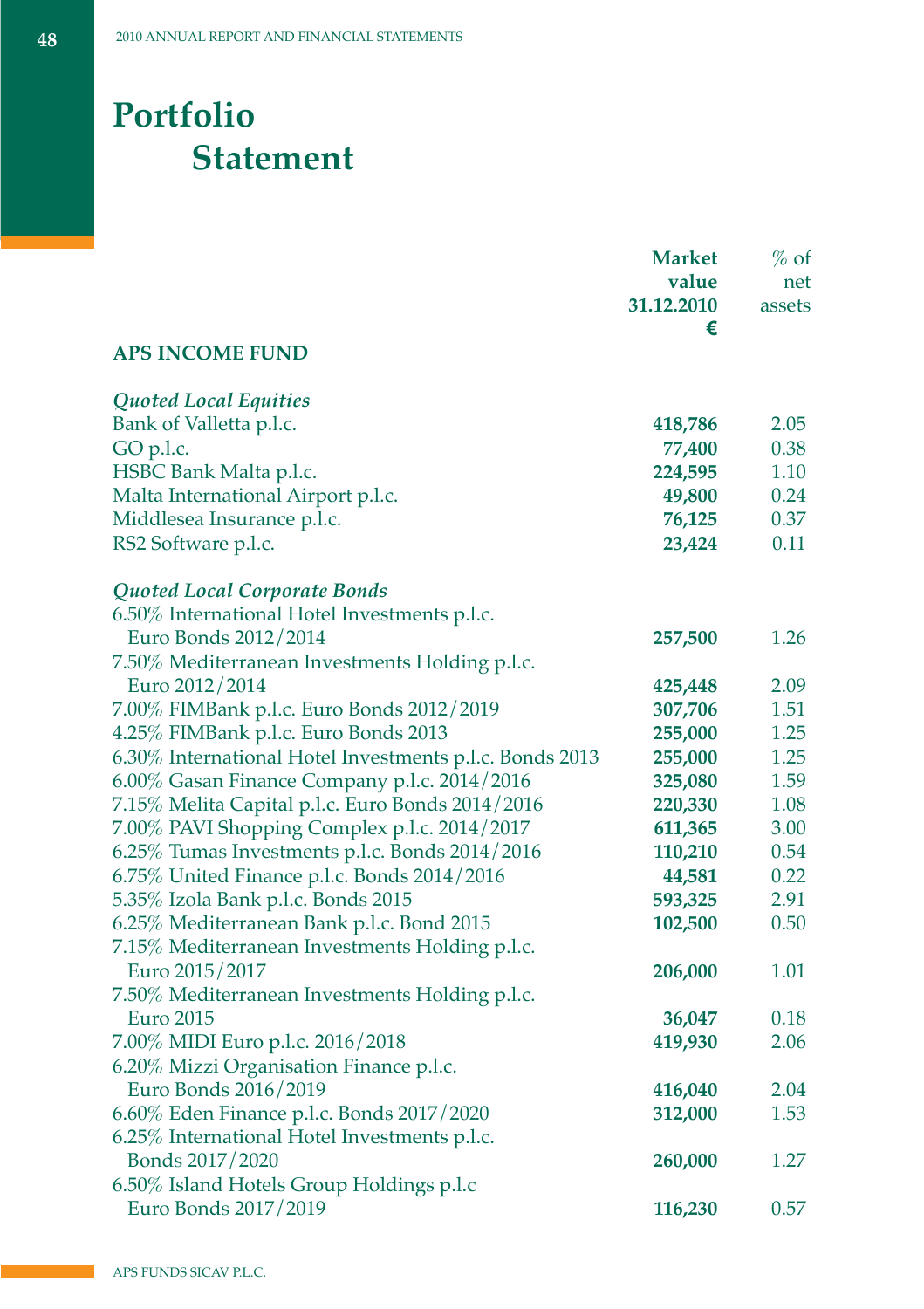| 6.80% Premier Capital p.l.c. Bonds 2017/2020          | 369,671   | 1.81 |
|-------------------------------------------------------|-----------|------|
| 6.00% Simonds Farsons Cisk p.l.c. Bonds 2017/2020     | 389,367   | 1.91 |
| 6.20% Tumas Investments p.l.c. Bonds 2017/2020        | 25,878    | 0.13 |
| 5.35% Bank of Valletta p.l.c. Subordinated Bonds 2019 | 88,182    | 0.43 |
| 6.25% Corinthia Bonds 2019                            | 133,900   | 0.66 |
| 4.80% Bank of Valletta p.l.c. Subordinated Bonds 2020 | 571,135   | 2.80 |
| Quoted Malta Government Bonds (up to 5 years)         |           |      |
| 7.50% MGS 2011                                        | 104,800   | 0.51 |
| 7.80% MGS 2012                                        | 162,750   | 0.80 |
| 7.80% MGS 2013                                        | 607,963   | 2.98 |
| 6.35% MGS 2013 (II)                                   | 109,760   | 0.54 |
| 3.60% MGS 2013 (IV)                                   | 516,650   | 2.53 |
| 6.45% MGS 2014 (II)                                   | 624,195   | 3.06 |
| 5.10% MGS 2014 (III)                                  | 986,107   | 4.83 |
| 5.90% MGS 2015 (II)                                   | 615,395   | 3.02 |
| Quoted Malta Government Bonds (5 to 15 years)         |           |      |
| 4.80% MGS 2016 (II)                                   | 532,450   | 2.61 |
| 4.60% MGS 2020 (II)                                   | 130,010   | 0.64 |
| 5.25% MGS 2030 (I)                                    | 1,114,553 | 5.46 |
| <b>Quoted Foreign Bonds</b>                           |           |      |
| Alliance & Leiceister p.l.c. 3.50% 2011               | 100,385   | 0.49 |
| American International Group Inc. 4.00% 2011          | 101,500   | 0.50 |
| Lehman Brothers HLDG 4.00% 2011                       | 22,940    | 0.11 |
| Principal Financial Global Funding 5.50% 2011         | 100,770   | 0.49 |
| Abu Dhabi National Energy Co. 5.62% 2012              | 78,278    | 0.38 |
| Anglo Irish BK 2.625% 2012                            | 92,949    | 0.46 |
| BP Capital Markets p.l.c. 4.50% 2012                  | 104,750   | 0.51 |
| Daimler International Finance BV 7.25% 2012           | 115,923   | 0.57 |
| EBS Mortgage Finance 3.875% 2012                      | 86,185    | 0.42 |
| GE Capital Australian Funding 8.00% 2012              | 396,623   | 1.94 |
| Republic of Lithuania 5.875% 2012                     | 104,825   | 0.51 |
| Bank of Ireland 4.625\% 2013                          | 82,894    | 0.41 |
| Bank of Scotland Hbos 5.625% 2013                     | 105,535   | 0.52 |
| Banque Centrale De Tunisie 6.25% 2013                 | 107,500   | 0.53 |
| DEPFA Acs Bank 3.875% 2013                            | 98,152    | 0.48 |
| Eskom Holdings 4.00% 2013                             | 101,150   | 0.50 |
| Export Import Bank of Korea 5.75% 2013                | 106,028   | 0.52 |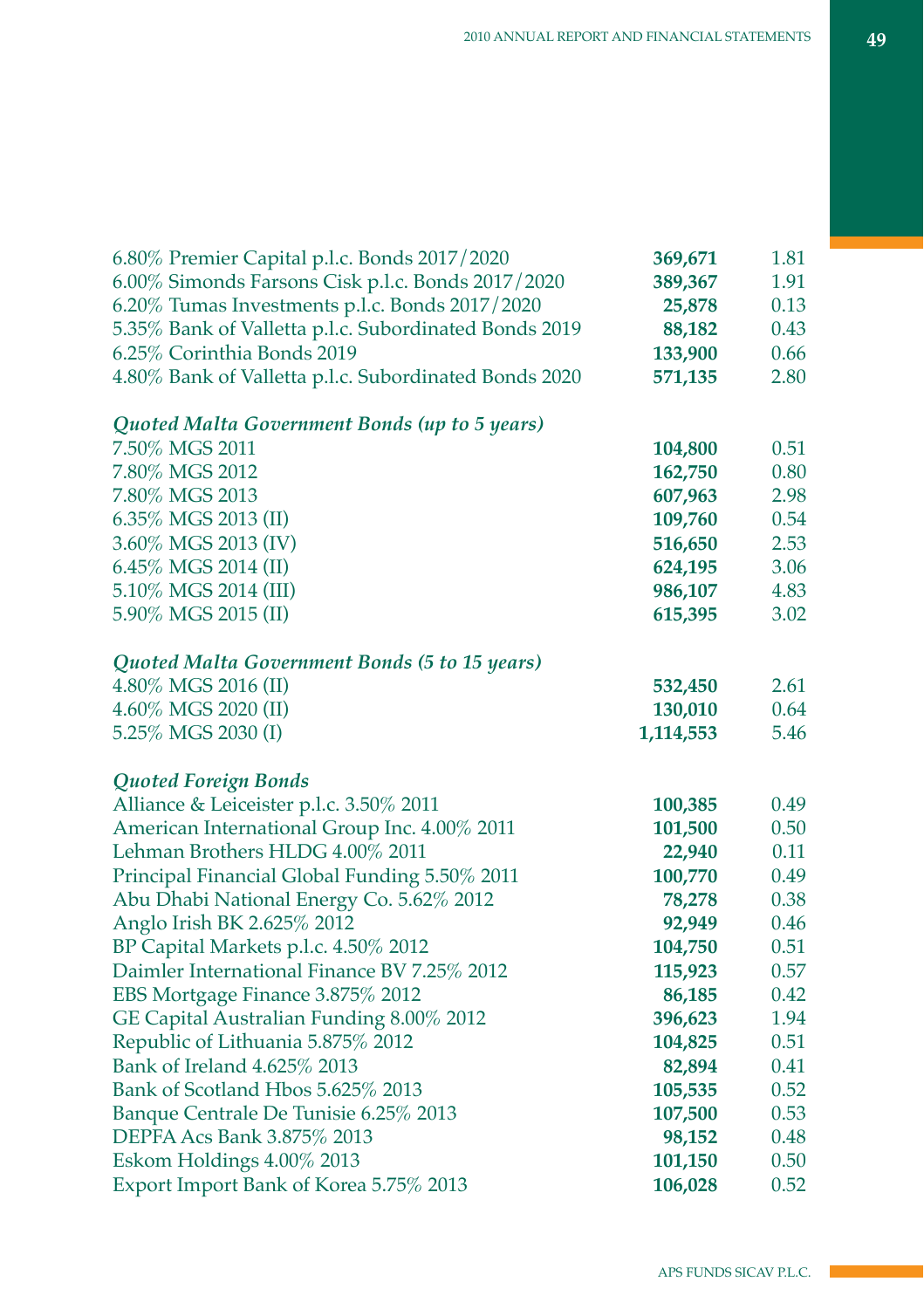# **Portfolio Statement**

*(continued)*

| 108,250   | 0.53  |
|-----------|-------|
| 98,385    | 0.48  |
| 73,930    | 0.36  |
| 80,479    | 0.39  |
| 75,729    | 0.37  |
| 117,186   | 0.57  |
| 98,442    | 0.48  |
| 56,570    | 0.28  |
| 256,700   | 1.26  |
|           |       |
| 2,100,000 | 10.29 |
| 1,700,000 | 8.33  |
|           |       |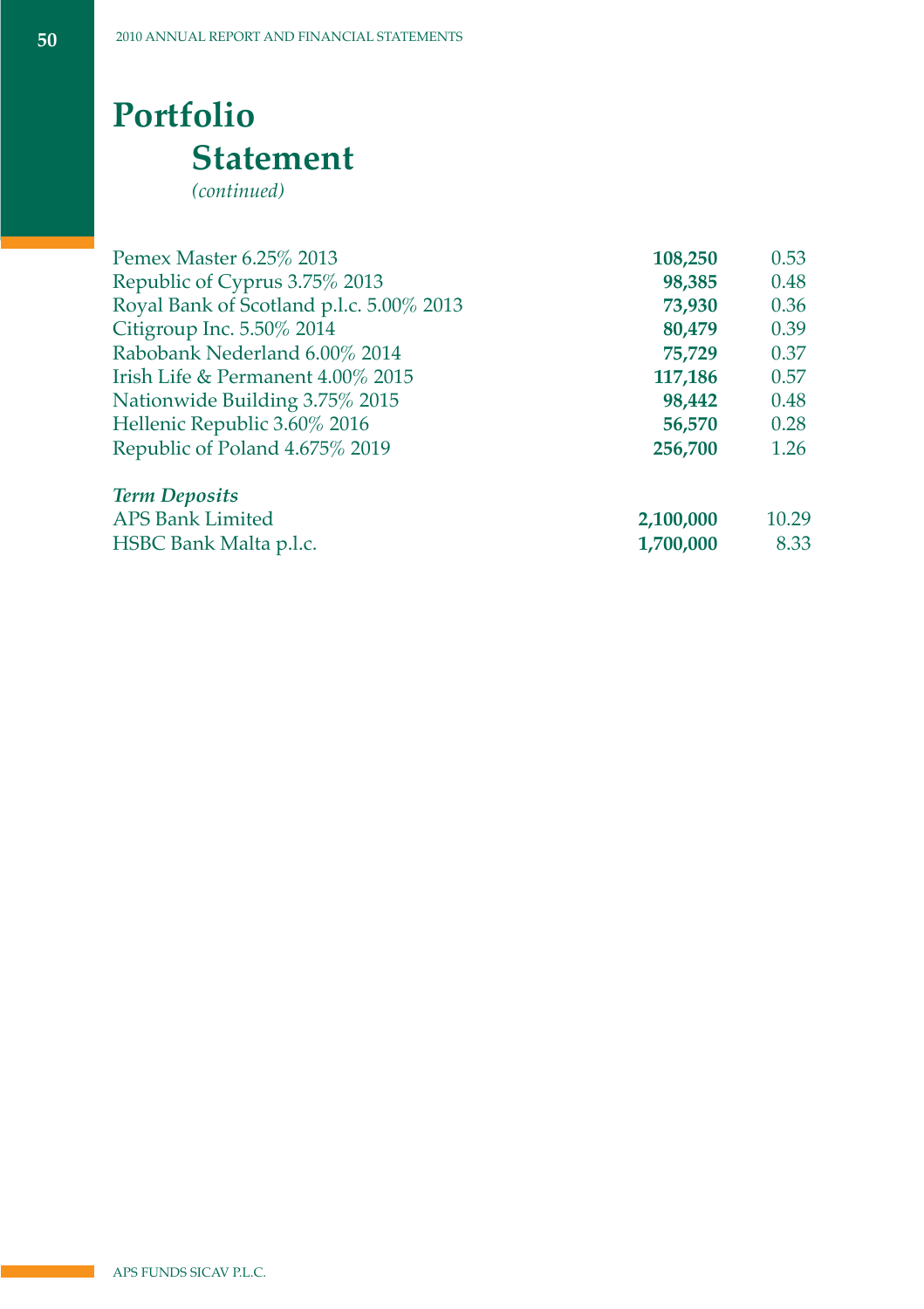## **Statement of Changes in the Composition of the Portfolio**

The composition of the portfolio, detailed in the Portfolio Statement on pages 48 to 50, in comparison with the Portfolio Statement as at 31 December 2009 stood as follows:

|                                      | $\%$ of<br>net assets<br>31.12.2010 | $%$ of<br>net assets<br>31.12.2009 |
|--------------------------------------|-------------------------------------|------------------------------------|
| <b>Quoted Local Equities</b>         | 4.26                                | 5.12                               |
| Quoted Local Corporate Bonds         | 33.57                               | 32.92                              |
| <b>Ouoted Malta Government Bonds</b> | 26.97                               | 33.83                              |
| Quoted Foreign Bonds                 | 14.07                               | 11.75                              |
| <b>Term Deposits</b>                 | 18.62                               | 14.87                              |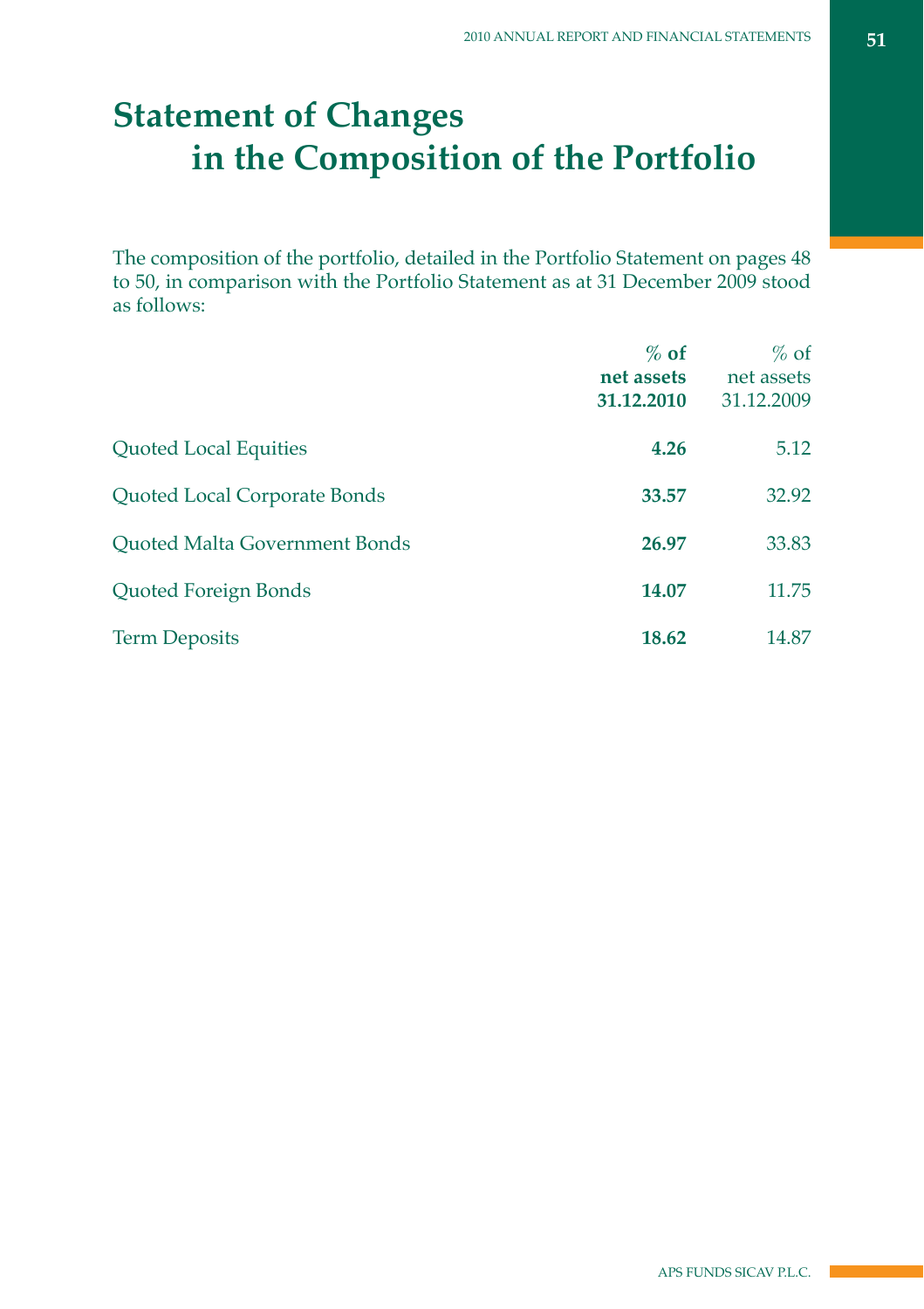### **Information about the Scheme**

#### **1. AUTHORISATION**

The Company is authorised by the Malta Financial Services Authority as a Collective Investment Scheme pursuant to Section 6 of the Investment Services Act, 1994 [Cap. 370 of the Laws of Malta].

#### **2. INCOME**

In the case of the distributor class of shares, the Company operates an equalisation account to ensure that the amount distributed in respect of each share will be the same for all shares notwithstanding different dates of issue of those shares. In the case of the accumulator class of shares, all income is accumulated within the price of the shares, and therefore, no equalisation is required.

### **3. UP-FRONT CHARGE AND OTHER FEES APS Income Fund** *Initial Fee*

An initial charge of 1.50%, on the amount invested.

Details on the Management, Custody and Administration fees can be found under note 9 on page 38.

#### **4. RISK WARNINGS**

#### *Market Fluctuations*

Investment in the Fund should be regarded as a long-term investment. The Fund's investments are subject to normal market fluctuations and the risks inherent in all investments and there are no assurances that capital appreciation will occur.

The price of shares and the income derived from them (if any), can, from time to time, go down as well as up and investors may not realise the amount of their initial investment.

Past performance is no guarantee of future performance.

The value of the Fund, including the currency in which it is determined, may fall as well as rise.

#### *Erosion of Capital*

Deduction of the initial charge means that if an investor withdraws from the investment in the short-term he/she may not get back the amount he/she invested.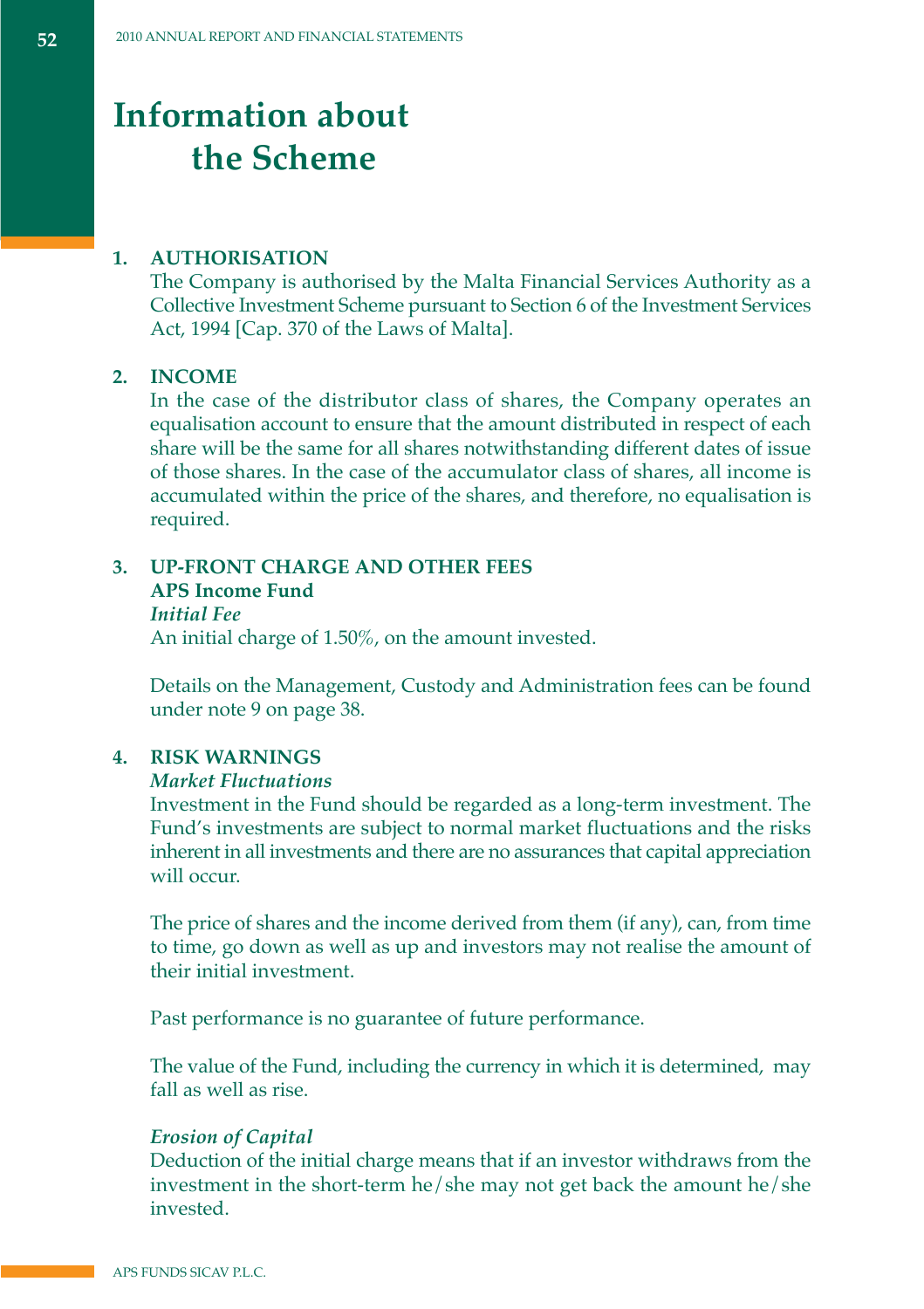#### *Currency Fluctuations*

Currency fluctuations between the base currency of the Fund, and (i) the investor's currency of reference, and ,

(ii) the currency of the underlying investments of the Fund,

may adversely affect the value of investments and the income (if any) derived therefrom.

#### *Investment on the Malta Stock Exchange*

The APS Income Fund may invest in equity and debt securities quoted on the Malta Stock Exchange, which is a relatively new market, when compared to more established markets. In addition, the investments that can be made on the Malta Stock Exchange are limited. This may lead to an exposure to a particular security or industry sector, which is higher than the normally associated with a diversified portfolio. This may expose the Fund to higher levels of volatility and may adversely affect the performance of the Fund. Despite the fact that such securities are listed, the market in such securities may be illiquid.

The trading volumes on emerging Stock Exchanges such as the Malta Stock Exchange are substantially less than the world's leading stock markets. Accordingly the buying and selling of securities may be time consuming and may need to be effected at unfavorable prices.

#### *Exposure to a single market*

The APS Income Fund invests its assets predominately in the Maltese market and thus the degree of market diversification is limited to such market. Therefore, the performance of the Fund is closely linked to the performance of the Maltese market.

#### *Investments in smaller companies*

The APS Income Fund may invest in the securities of smaller companies, which securities can involve greater risk than is customarily associated with investment in larger, more established companies. In particular, smaller companies often have limited product lines, markets or financial resources and may be dependent for their management on one or two key individuals. This may result in investments in such markets being volatile.

#### *Investments in unquoted companies*

The APS Income Fund may invest in securities of unquoted companies, which securities can be subject to risks not normally associated with quoted securities. These risks are mainly related to the illiquidity of the market.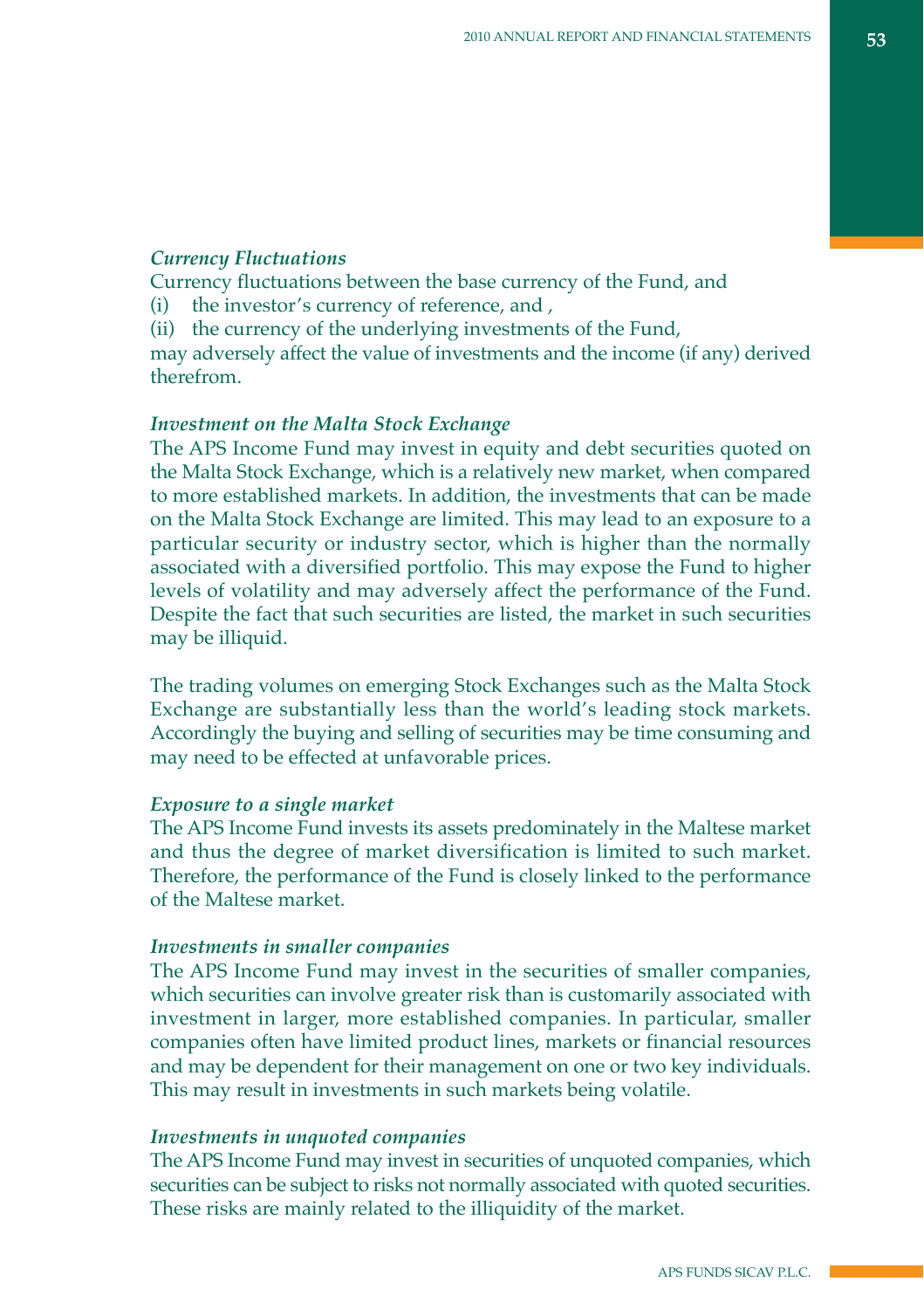## **Information about the Scheme**

*(continued)*

#### **5. SCHEME PARTICULARS**

The above details are extracted from the APS Funds SICAV p.l.c. Prospectus and Supplement thereto, both dated 1 February 2011, which are available upon request from the Investment Manager, and were current at the date of publishing of this Annual Report and Financial Statements. Persons wishing to invest in the APS Income Fund should do so on the basis of the full information contained in the Prospectus and Supplement.

#### **6. MANAGER'S STATEMENT**

In the opinion of the Manager, this Annual Report and Financial Statements contains all the information necessary to enable the investors to make an informed judgment of the results and activities of the Company for the year ended 31 December 2010, and does not omit any matter or development of significance.